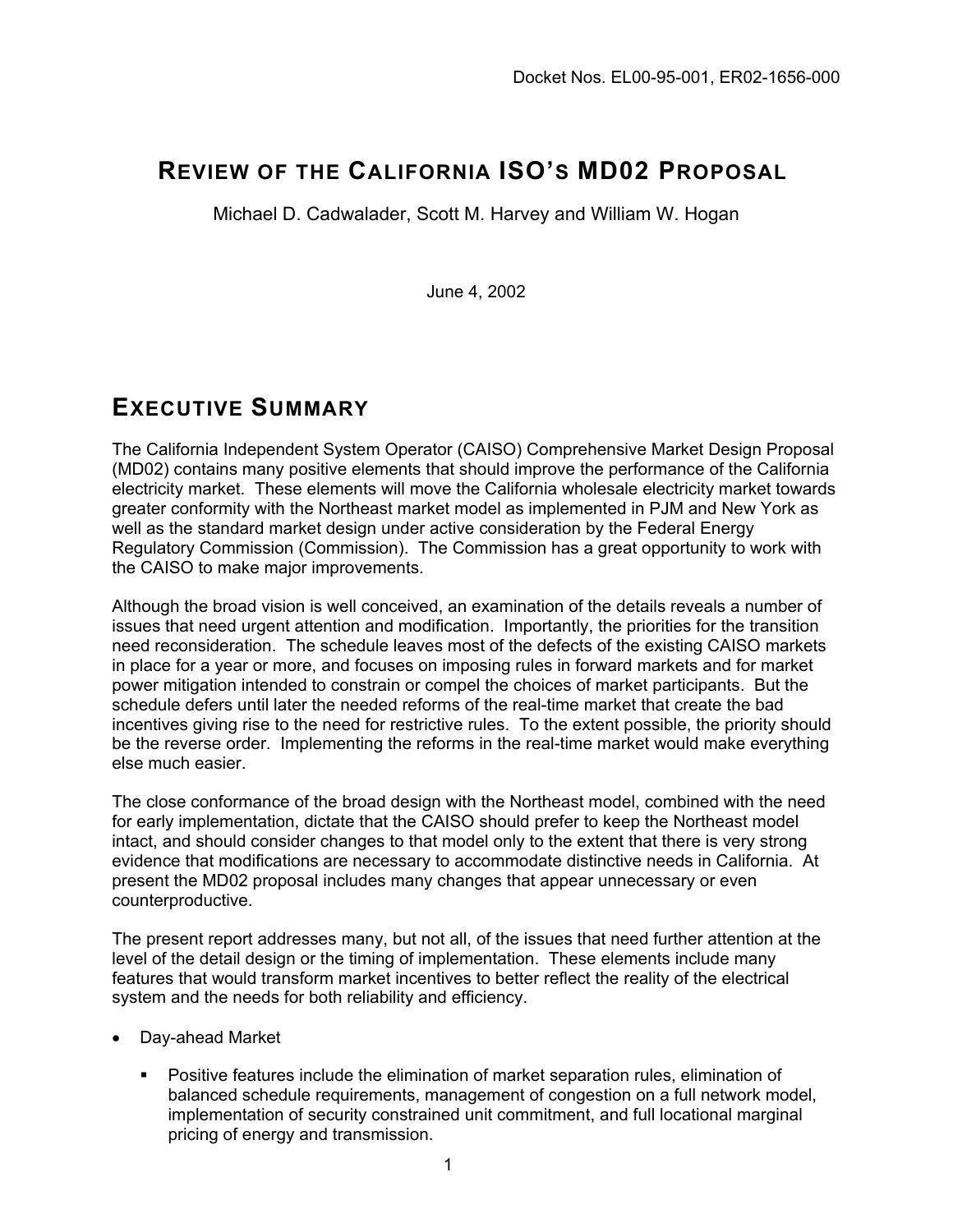- **ISSUES Include the lack of detail or explanation of deviations from the working Northeast** model, lack of a decision to embrace a workable method for treating losses, and a slow transition to the locational pricing model.
- Residual Unit Commitment
	- Rapid introduction of the residual unit commitment model should provide important reliability benefits.
	- Differences with the criteria used in the Northeast residual unit commitment approach do not appear necessary and are likely to be counterproductive. Further, these criteria may work against the success of the day-ahead market, as they may encourage market participants not to schedule in the day-ahead market.
- Real-time Market
	- Positive features include the elimination of balanced schedule requirements, use of full economic dispatch to clear the market for energy and congestion management, full locational pricing of energy and transmission, and simultaneous optimization of energy and ancillary services.
	- **ISSUES include the slow implementation of the positive features. Most importantly,** continuation of the current zonal pricing mechanism will maintain the perverse incentives that complicate participation in the day-ahead market.
- Ancillary Services Markets
	- Positive features include the procurement of ancillary services in a day-ahead market in which energy and ancillary service schedules are simultaneously optimized based on multi-part bids, a provision to establish locational ancillary service requirements settled based on locational ancillary service prices, retention of capacity bids for ancillary services, and a price determination mechanism that is based on capacity bids along with opportunity costs.
	- Issues include ambiguities needing resolution: Will the MD02 ancillary services markets be based upon a two-settlement system? Will there be a market or process between the day-ahead market and real-time for adjusting ancillary service schedules to reflect changes in resource availability and opportunity costs? Will ancillary service prices be "cascaded"?
- Financial Transmission Rights
	- The CAISO proposes a sensible approach to use financial transmission rights that exploits the experience with point-to-point obligations in the Northeast markets and preserves most of the advantages found in the FTRs used in those markets, while considering later extensions to include options and flowgate rights.
	- **ISSUES Include ambiguity about how to allocate FTRs and the extent to which FTRs will** treated as physical rights or be bundled with other products.
- Market Power Mitigation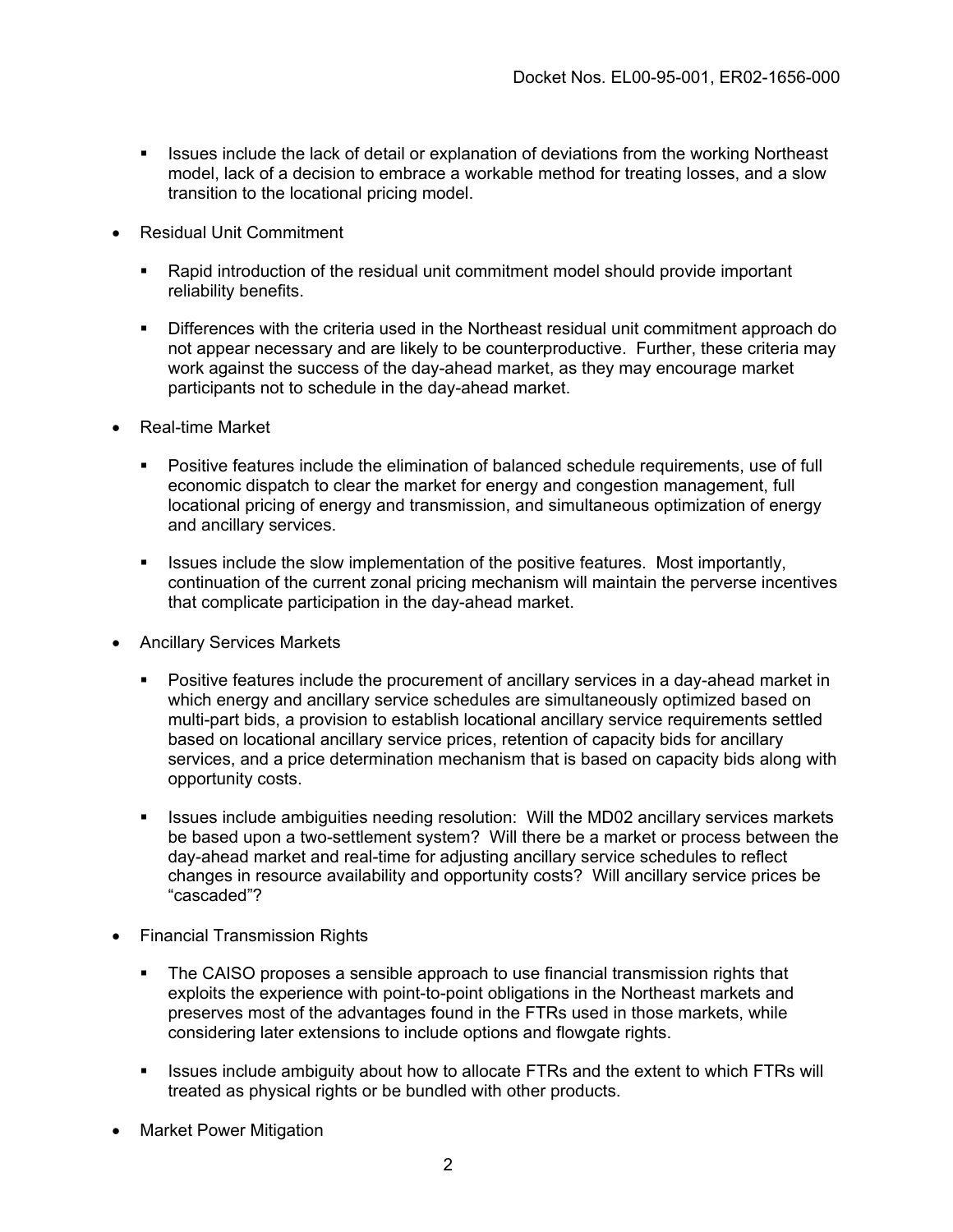- The proposal includes many features to help mitigate market power. Must-offer requirements, locational market power mitigation, reliability must-run units, and automated mitigation procedures could be useful tools. However, the details of implementation and the interaction among these rules need added attention.
- Issues include the expansion of this list of tools to include damage control bid caps and a competition index with automatic triggers for re-imposing the existing market power mitigation rules. These additional elements create further problems without offering any benefit in terms of providing additional protection from the exercise of market power. The bid caps have been set at a level that is likely to preclude development of new generating capacity or price-responsive load, which will lead to continued reliance on these mitigation mechanisms. And the competition index could trigger the re-imposition of the current west-wide mitigation procedures, even if market power is not exercised.
- Available Capacity Obligation
	- The transition may require some procedures for securing adequate generation capacity through an available capacity obligation (ACAP). But the current discussion is inadequate to evaluate the efficacy of the proposal.
	- Given the other reforms, a long-term ACAP obligation may not be needed.

In considering the expanded comments offered here, the Commission should emphasize the strength of the long-term vision, the great progress in confronting the major design flaws of the existing market, and the need to implement the full reforms in the real-time market as soon as possible.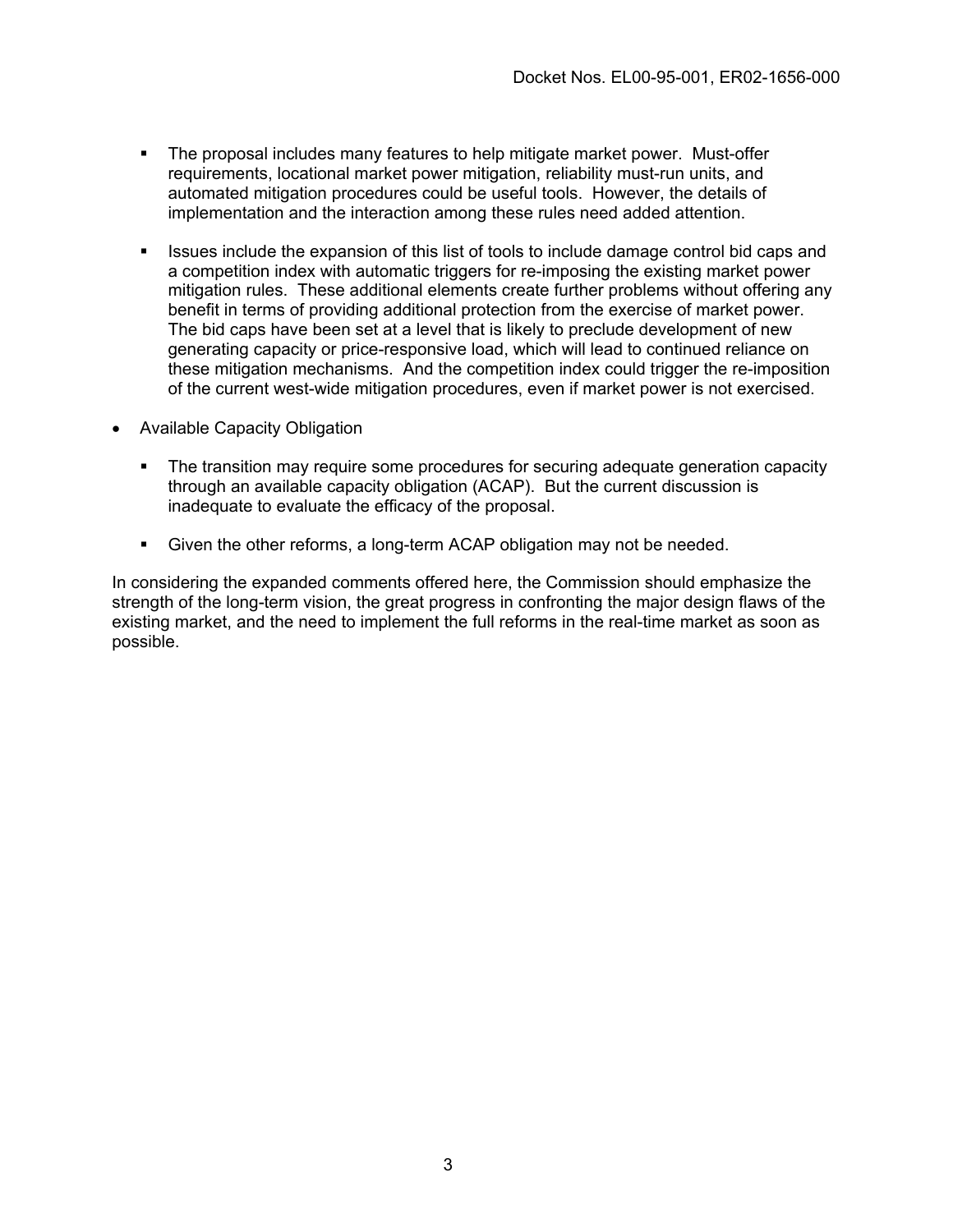# **REVIEW OF THE CALIFORNIA ISO'S MD02 PROPOSAL[1](#page-3-0)**

**Michael D. Cadwalader, Scott M. Harvey and William W. Hoga[n2](#page-3-1)**

June 4, 2002

# **OVERVIEW**

The CAISO MD02 filing contains many positive elements that will improve the performance of the California markets. These elements will move the California market towards greater conformity with the Northeast market model as implemented in PJM and New York as well as the standard market design under active consideration by the Federal Energy Regulatory Commission. These elements include many features that would transform market incentives to better reflect the reality of the electrical system and the needs for both reliability and efficiency.

The major features include simultaneous solution of energy and ancillary services markets, use of a full network model for both day-ahead and real-time operations, elimination of the various artificial constraints that arose from the so-called "market separation" requirement, and reliance on consistent rules between and within the day-ahead and real-time markets. Most importantly, the associated pricing rules will better provide incentives for market participants to work in support of efficient operation of the electrical system and would permit the CAISO to rely more on market incentives, and less on command and control, to maintain reliability. The basic design outlined for the full reforms would be a major step forward in the development of effective electricity markets within California and as part of the larger western system.

<span id="page-3-0"></span> $1$  The proposal reviewed is that filed with FERC on May 1, 2002. Any errata filings made by the CAISO subsequent to that date have not been considered in this review.

<span id="page-3-1"></span> $2$  Michael D. Cadwalader is a principal with LECG, LLC. Scott M. Harvey is a director with LECG, LLC. William W. Hogan is the Lucius N. Littauer Professor of Public Policy and Administration, John F. Kennedy School of Government, Harvard University and a Director of LECG, LLC. This paper draws on work for the Harvard Electricity Policy Group and the Harvard-Japan Project on Energy and the Environment. One or more of the authors are or have been consultants on electric market reform and transmission issues for American National Power, Brazil Power Exchange Administrator (ASMAE), British National Grid Company, Calpine Corporation, Comision Reguladora De Energia (CRE, Mexico), Commonwealth Edison Company, Conectiv, Constellation, Coral Power, Detroit Edison Company, Duquesne Light Company, Dynegy, Edison Electric Institute, Electricity Corporation of New Zealand, Electric Power Supply Association, Energy Association of New York State, Entergy, GPU Inc. (and the Supporting Companies of PJM), GPU PowerNet Pty Ltd., GWF Energy, Independent Energy Producers Association, ISO New England, Long Island Power Authority, Midwest ISO, Mirant Corporation, Morgan Stanley Energy Group, National Independent Energy Producers, New England Power Company, New York Independent System Operator, New York Power Pool, New York Utilities Collaborative, Niagara Mohawk Power Corporation, Ontario Independent Electricity Market Operator, Pepco, PJM Office of the Interconnection, Public Service Electric & Gas Company, San Diego Gas & Electric Corporation, Sempra Energy, TransÉnergie, Transpower of New Zealand, Westbrook Power, Williams Energy Group, and Wisconsin Electric Power Company. The views presented here are not necessarily attributable to any of those mentioned, and any remaining errors are solely the responsibility of the authors. (Related papers can be found on the web at http://www.ksg.harvard.edu/whogan).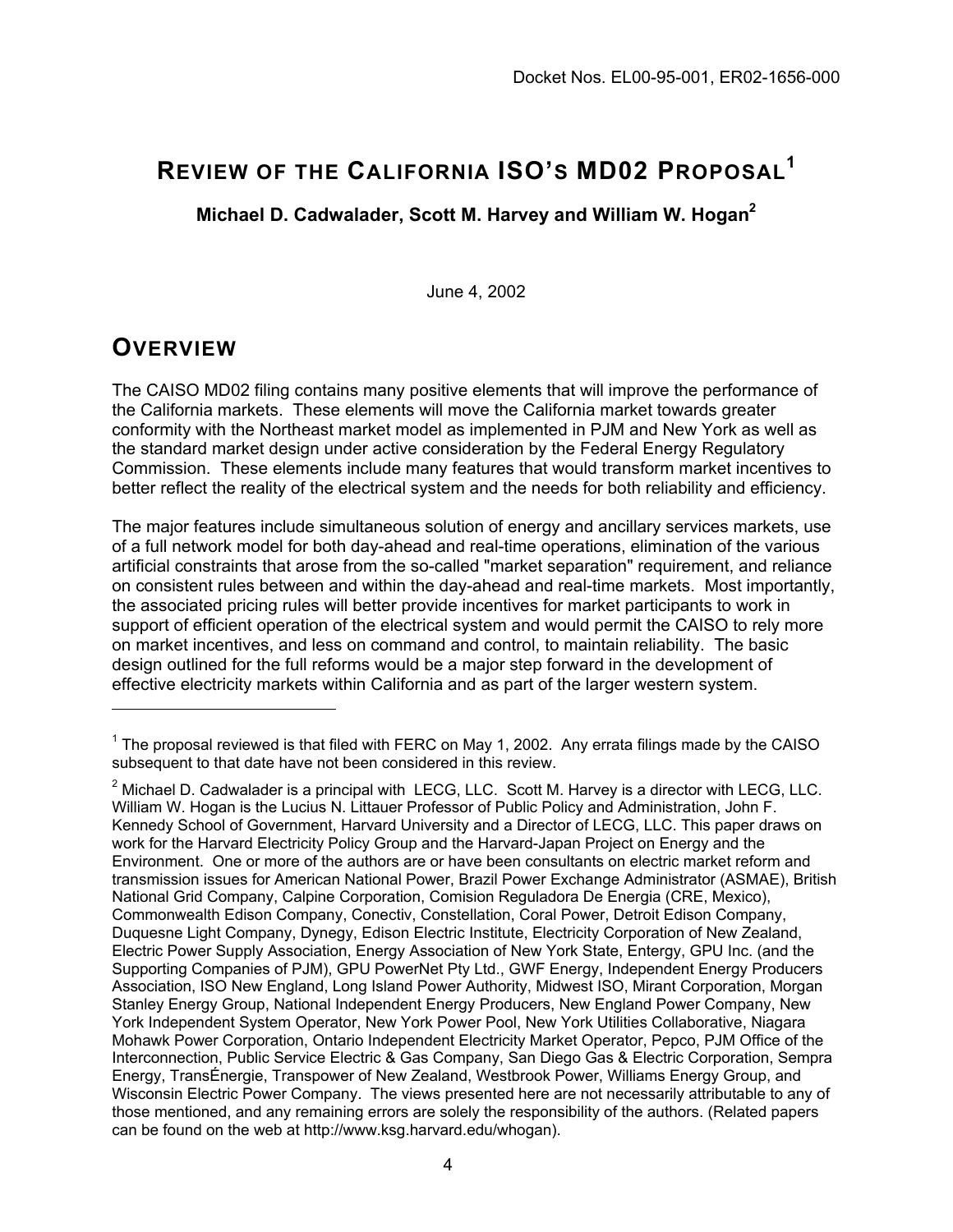The market reform proposals in MD02 capture the major lessons learned at such great expense about the importance of the details of electricity wholesale market design. Certainly the most uncontroversial lesson learned so far is that market participants will react to incentives. The theory is that with good incentives, individual creativity and choice can produce better results than can a highly regulated system with little choice. Unfortunately, bad incentives can produce bad decisions. In the early days of electricity restructuring there was a tendency to assume that market participants would ignore bad incentives or that the myriad of market structure details did not matter. This is now seen as a mistake, and a major thrust of the CAISO reforms is to eliminate features of the current market design that provide incentives for undesirable behavior from the system operator's perspective, create opportunities for gaming and encourage the exercise of market power. Instead, the goal of an efficient market structure is to implement operating protocols and pricing rules that provide proper incentives for development of new resources, permit the most efficient use of existing resources, and support rather than undermine the physical requirements of system operations.

A major advantage of the MD02 proposal is that it sets out a clear vision of where the reform is headed, and that vision is coherent and largely consistent with best practices developed from real-world experiences. Knowing where we are going can only help in laying out the path of how to get there. However, most of the positive elements of the MD02 proposal will not be implemented during the fall of 2002, and many will not be implemented even by the Spring of 2003. A close comparison of the helpful table in Section 2 of ISO's Comprehensive Market Design Proposal (CDP) shows how similar Phase I elements are to current design. Furthermore, most of the immediate reforms address market power mitigation while deferring the most important and valuable improvements in the market design. This may substantially complicate the transition, and defer the most needed reforms.

In certain aspects the long-term reforms deviate from the design elements that work well in the Northeast model. A number of these changes do not appear desirable, lack justification, and may serve to delay rather than speed reform of the California market. For example, the decision rules of the residual unit commitment proposed differ significantly from the design that has worked well in the Northeast model, and the differences may have a material effect on the incentives to participate in the day-ahead energy and ancillary services markets.

Of course, differences in design may be appropriate if there are material differences in conditions in California and the New York or PJM markets. However at this stage, to the extent possible the CAISO should limit changes to the Northeast design in order to expedite the implementation of the positive elements of the CAISO proposal. Given the similarity of the CAISO's long-term market design and market monitoring concepts to the market design and market monitoring concepts in place in the Northeast, the CAISO could adopt the Northeast procedures in their many details. This should reduce implementation time, which might permit an earlier rollout of the standard market design. The market power mitigation mechanisms used in these areas have been vetted in context of currently functioning markets and tested in operation. Where needed, the CAISO should adjust the Northeast model to address California market and reliability needs. But the burden should be on the CAISO to justify any deviations from the mechanisms that have worked elsewhere. This is not the time or the place for experimentation.

In the discussion below, basic principles provide a foundation for considering the efficacy of the reforms in MD02. For example, as emphasized here, the incentives matter. In this regard, the CAISO strategy appears to have the wrong priorities. The CAISO transition emphasizes fixing the forward market and then imposing rules and penalties to make real-time operations conform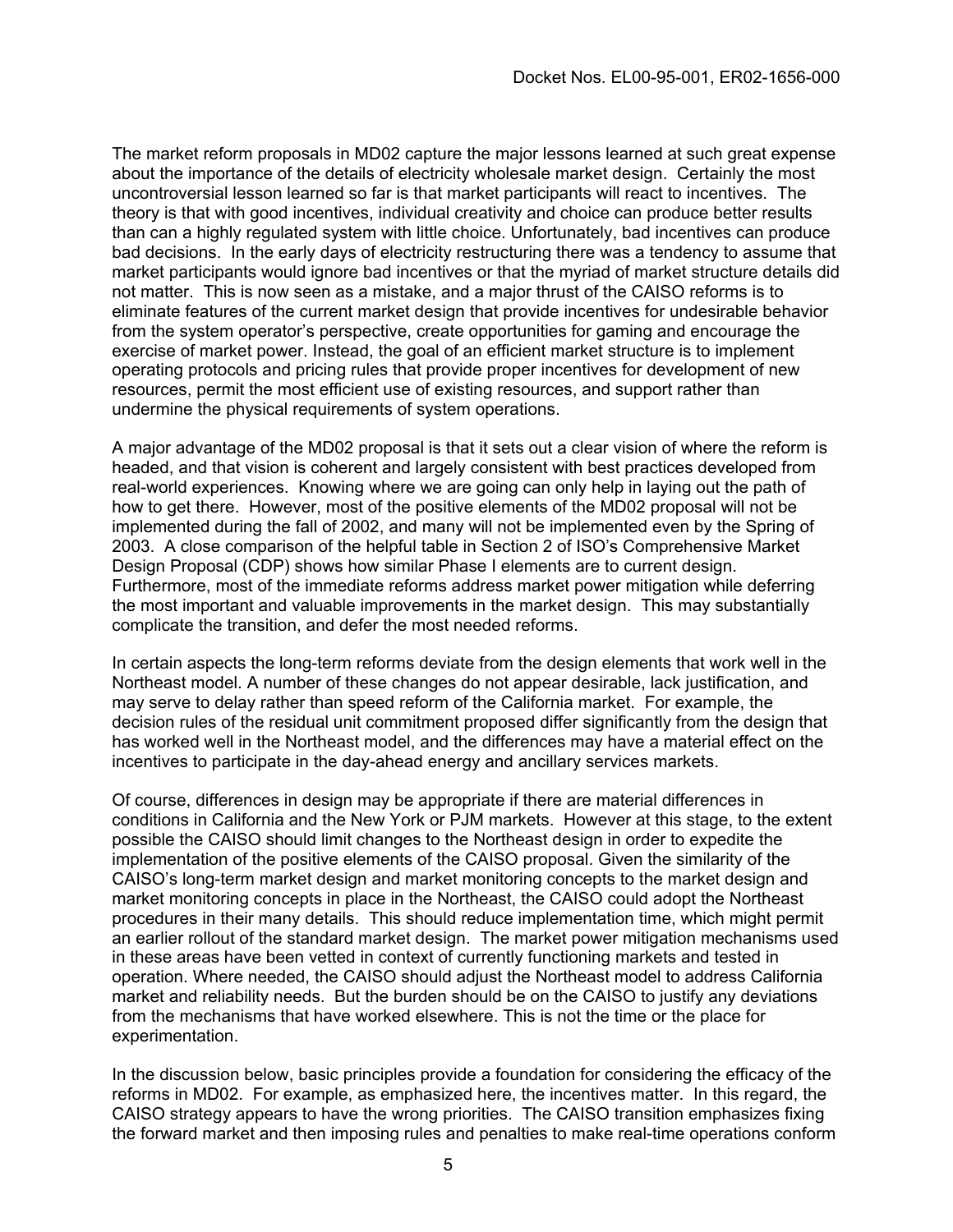to the forward plans. However, rational market participants work in the opposite direction. They look at the incentives in real time and then work backward to evaluate their decisions in the dayahead market. Starting with bad incentives in the real-time market makes everything more complicated in designing the day-ahead protocols. Hence, moving immediately to economic dispatch in the real-time market is a good idea, but not enough. Everything should be done to move as soon as possible to the locational pricing version of that market rather than the flawed zonal pricing model that creates perverse incentives and exacerbates locational market power problems.

The importance of this lesson was illustrated most prominently by the experience in the PJM market. In 1997, PJM began operations under its OATT with a flawed design for its wholesale market that shared important features with the current California design. Most significantly, a single zone pricing structure created strong incentives for market participants to deviate from the economic dispatch and to avoid or circumvent the PJM ISO's dispatch instructions. The incentives and the resulting behavior in PJM were comparable to the real-time operating problems experienced in the California market during 2000-2001. In its reform in 1998, PJM adopted a new pricing regime based on locational pricing at every node in the real-time market. This reform of the real-time market eliminated the perverse incentives that proved so disastrous in 1997, and the market performed well once the new pricing model was in place. By contrast with the focus in the CAISO reforms, PJM did not first implement changes in the forward market. In fact, there was no formal forward market in PJM. The PJM-ISO implemented a formal forward market more than a year later, and it was easier because the real-time market provided the proper incentives. Hence, the successful sequence of reforms was real-time markets first and forward markets later, just the opposite of the priorities driving the process in California.

Market power mitigation mechanisms should focus on preventing the exercise of market power, without constraining prices from providing efficient incentives. The CAISO proposal contains a number of duplicative restrictions, the overall impact of which is likely to constrain prices below competitive levels. The CAISO should develop a basic market design that promotes efficient operation, not a particular pricing outcome. Given this efficient platform, the market power mitigation rules should be carefully targeted to deal with the unacceptable exercise of market power without also foreclosing behavior that might be efficient, especially when the system is stressed. At every turn, it is important that the end result be rules that allow the market to support efficient and rational system operation.

In short, the broad goals of the CAISO proposals are a welcome and major improvement. But the details and sequencing need further attention. Hence, these comments emphasize the role of incentives, consistency in design principles, targeted market power mitigation and a default preference for the standard market design.

## **EVALUATION OF THE MD02 PROPOSAL**

## *A. Day-ahead Market*

#### **Positive Elements of the MD02 Proposal**

The CAISO MD02 proposal contains a number of *important* positive steps towards the development of an efficiently functioning day-ahead market for California. In particular, the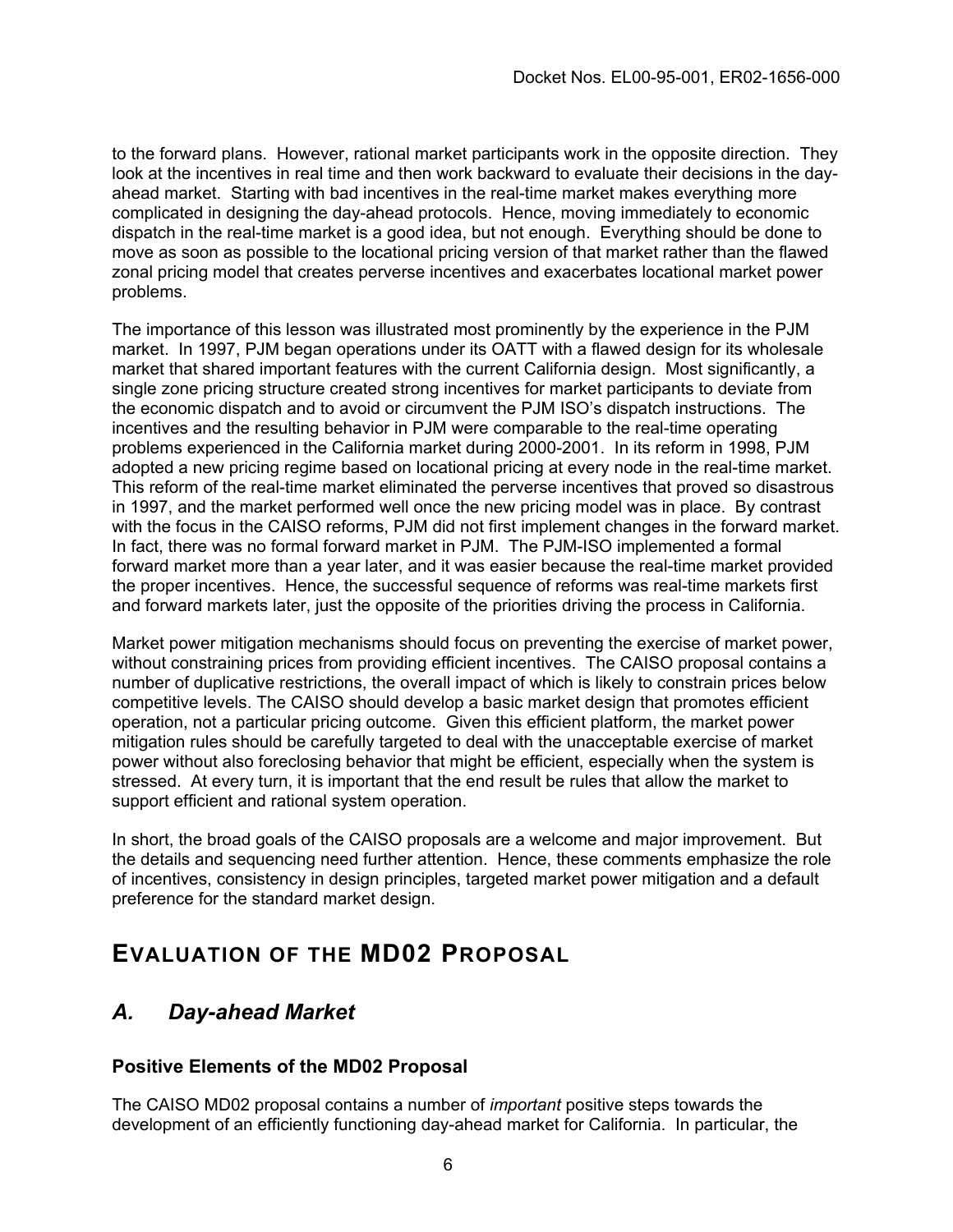proposed elimination of market separation rules, elimination of balanced schedule requirements, management of congestion based on a full network model, implementation of security constrained unit commitment, and utilization of LMP pricing of energy and transmission will eliminate many of the problems that have reduced the efficiency and reliability of California electricity markets over the past few years. $3$  The proposal will also eliminate the artificial distinction between intra- and inter-zonal congestion, increasing market efficiency, providing meaningful forward prices, and reducing the potential for the exercise of locational market power or gaming of intra-zonal congestion.<sup>[4](#page-6-1)</sup> These changes will resolve problems that have plagued CAISO markets since 1998. These changes will eliminate most infeasible schedules and INC/DEC gaming and provide meaningful day-ahead prices that will permit development of financial hedging mechanisms in forward markets.

The CAISO is correct that the development of an LMP-based forward market and the elimination of balanced schedule and market separation rules will obviate the need for the current inter-scheduling coordinator (SC) trading mechanism, as inter-SC transactions will become purely financial transactions, analogous to PJM's e-Schedules.<sup>5</sup> Similarly, as the CAISO notes, the implementation of LMP-based congestion management eliminates the need for iterating preferred schedules.<sup>6</sup>

#### **Issues**

There are three issues with the CAISO's proposed day-ahead market that need to be addressed. First, the CAISO has described the structure only in very general terms. While the CAISO need not expend resources at this time detailing all of the elements of the day-ahead market, it should be required to identify and justify any deviations from the PJM/NYISO dayahead market design, particularly if these deviations affect implementation timelines. Second, the CAISO needs to commit to implementing a workable approach to dispatching the system to account for transmission system losses and to developing a pricing system that reflects those losses. Third, the Commission and the CAISO must recognize that the various interim intrazonal congestion management systems contemplated for Phase II will work badly and thus that there is urgency to implementing LMP by the spring of 2003, even if the network model that can be implemented by that time is imperfect.

Consider the first issue. While the CAISO MD02 Proposal appears to point the CAISO firmly in the right direction as it reforms and replaces the existing market structure, the proposal is very general and is vague in describing many important elements of the day-ahead market. Before the MD02 proposal is approved, it must be clarified to avoid future surprises for market participants and the Commission. In particular, differences between the MD02's proposed dayahead market and those operating in New York and PJM need to be clearly identified. Some of the important market elements that are not clearly described in the MD02 proposal include:

<span id="page-6-0"></span><sup>&</sup>lt;sup>3</sup> CAISO, CDP, pp. 79-88. (The CDP is Attachment A to the CAISO's May 1, 2002 filing describing its MD02 proposal.)

<span id="page-6-1"></span> $^{4}$  CDP, § 5.2.2.1, p. 81.

<span id="page-6-2"></span> $5$  CDP, § 5.2.2.7, p. 82.

<span id="page-6-3"></span><sup>6</sup> CDP, § 5.2.2.2, p. 82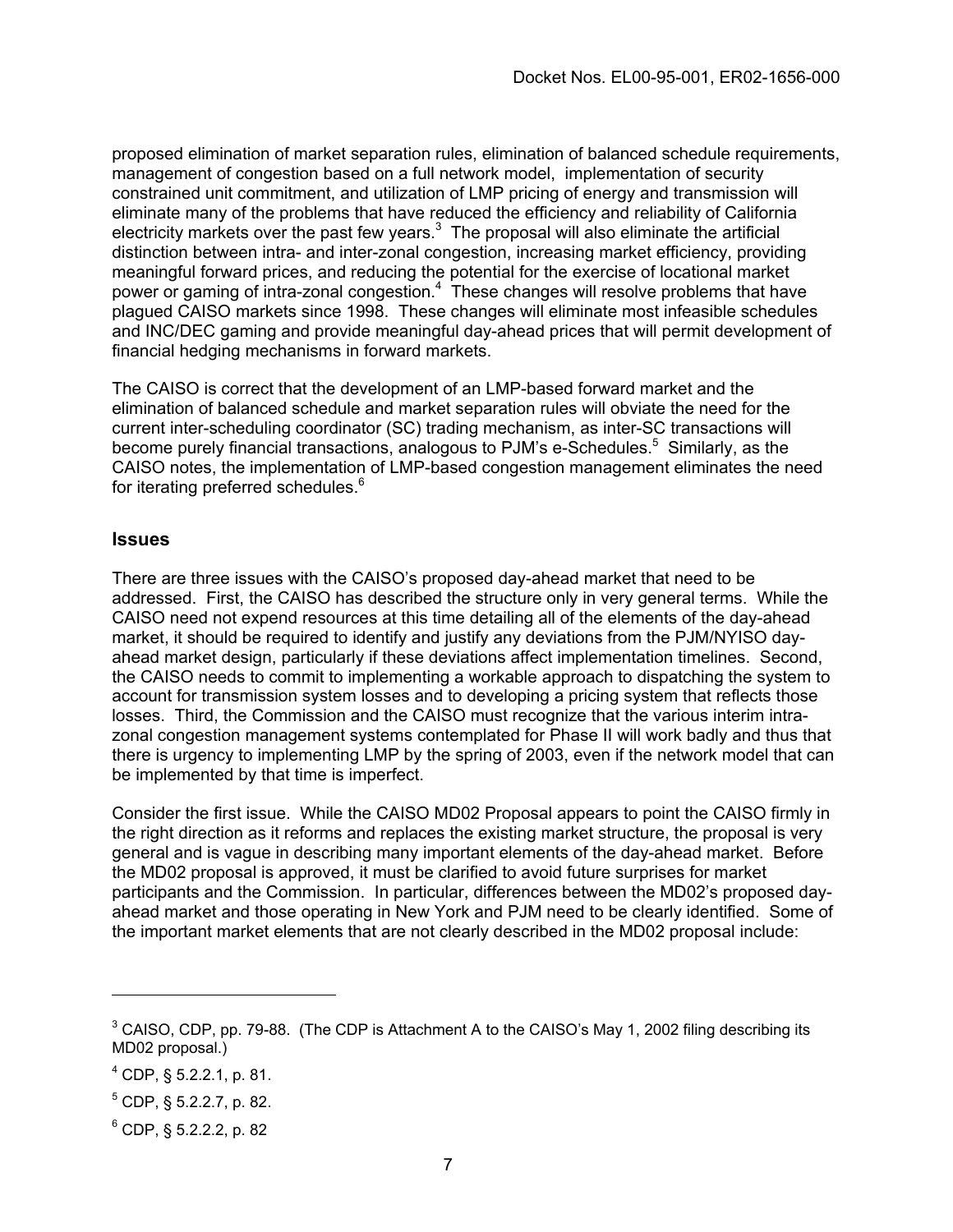- Will all market participants be permitted to submit supply and demand bids (i.e., will virtual load and supply bids be permitted)?
- Can price-sensitive load bids set prices in the day-ahead market?
- Can external supply and demand bids set prices in the day-ahead market?
- Would there be availability bids for operating reserves?

These features of the PJM and New York markets are important in:

- Permitting arbitrage between day-ahead and real-time prices that will minimize the uplift costs associated with the CAISO's proposed RUC mechanism;
- Permitting a wide variety of market participants to provide physical and financial hedging services to consumers while enabling these market participants to manage their risks through virtual supply and demand bids in the day-ahead market;
- Providing incentives for the development of price-responsive loads by permitting these entities to buy energy in the day-ahead market and sell back energy not consumed at realtime prices;
- Permitting these price-responsive loads to withdraw from the day-ahead market when prices exceed the value of energy to the consumer; and
- Providing an efficient market for external suppliers that encourages suppliers located outside California to offer their supplies in CAISO markets.

The Commission need not require the CAISO to expend staff resources to draft a detailed description of every element of the day-ahead market immediately, but it would be appropriate for the Commission to require the CAISO to identify any and all differences between the endstate structure of the CAISO day-ahead market and those in place in PJM and New York. To the extent material differences exist, the CAISO should be required to provide justification for those differences and to specify the impact of these differences on the implementation timeline. The point is not that differences in market design or implementation should not be permitted, if they have a reasonable basis in institutional or resource differences that need to be taken into account or if these differences will serve to speed implementation. Rather, the Commission needs to ensure that the implementation of a functioning day-ahead market will not be delayed by superficial changes of little or questionable value, and that the CAISO design does not include fundamental changes in the design of the existing successful day-ahead markets that would undermine the integrity of that design, resulting in another bout of avoidable tariff amendments.

Second, the CAISO needs to commit to implementing a workable approach to dispatching the system to account for transmission system losses and to developing a pricing system that reflects those losses. The CAISO describes two potential approaches to pricing losses.<sup>7</sup> One approach would be to include the cost of losses within the resource dispatch process, and

<span id="page-7-0"></span> $7$  CDP, § 5.2.2.b, p. 84.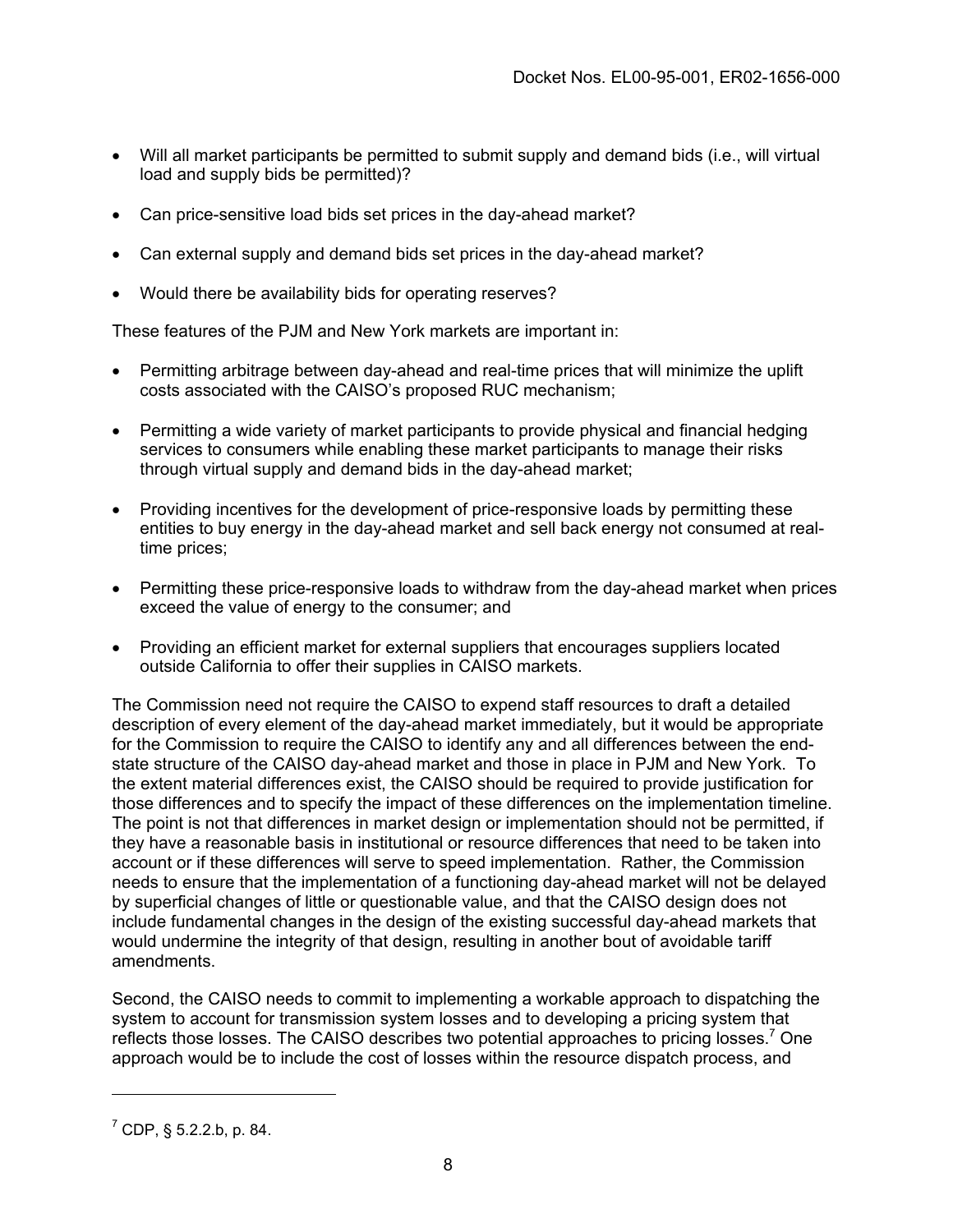explicitly in the LMP prices determined in the day-ahead market. This would be consistent with the current implementation in New York,<sup>[8](#page-8-0)</sup> and the method that PJM has indicated it will be adopting,<sup>[9](#page-8-1)</sup> as will ISO New England<sup>10</sup> and the Midwest ISO.<sup>11</sup> This is the preferred approach as it will facilitate an efficient market, avoid gaming, provide consistency with the consensus market design outside California, and avoid artificial inflation of the cost of meeting load, which California consumers can ill afford. The alternative approach described by the CAISO would be to "continue using the GMM/TMM procedure used today."[12](#page-8-4) This approach has proved unworkable and there is no reason to perpetuate the problems associated with the current system in the reformed market.

Third, the FERC and the CAISO need to recognize that the various proposals for interim intrazonal congestion management will work very badly. It is therefore important to implement LMP by the spring of 2003 based upon the best network model that can be in place by that date, with improvements to follow. In the MD02 proposal, the CAISO describes a phased implementation in which the day-ahead market will initially be based upon a three-zone model with a subsequent transition to a day-ahead market based on a full network model.<sup>13</sup> While such a transition path may prove necessary, neither the CAISO nor FERC should have any illusions regarding the workability of the interim intra-zonal congestion management systems proposed by the CAISO. None of them will work well because under each such proposed interim mechanism, market participants will receive forward schedules to which they are economically bound, but which they cannot cover with their generation in real time. As a result, the use of these mechanisms will undermine the efficiency, liquidity and workability of the day-ahead market coordinated by the CAISO.

The CAISO's interim intra-zonal congestion management mechanisms propose to eliminate constrained-off payments, but these mechanisms merely shift the responsibility for infeasible schedules from the CAISO to the suppliers. Abandoning constrained off-payments while delaying LMP implementation sets the stage for another round of bad outcomes in California. It is similar to the approach that failed in PJM in 1997. Day-ahead markets that financially bind suppliers to infeasible schedules will drive suppliers out of the day-ahead markets and undermine system reliability and other FERC and CAISO objectives. These changes may also make the determination of zonal prices problematic, hinder forward contracting and undermine the ability for market monitors to identify firms attempting to exercise market power.

Since the residual unit commitment that will be implemented in the fall of 2002 will apparently be based on a network model that is more elaborate than the current three-zone model, the CAISO should justify the need to implement the initial day-ahead market based on a less detailed threezone model. Even if it is not possible to implement a day-ahead market based on a "full network model" by the spring of 2003, if it is possible to implement the day-ahead market based on the more detailed model used in the RUC, that would reduce the magnitude of intra-zonal

<span id="page-8-0"></span> $8$  NYISO Services Tariff, Attachment B, § I.

<span id="page-8-1"></span> $9$  PJM OATT Attachment K, § 3.2.5(a), p. 249.

<span id="page-8-2"></span> $10$  ISO-NE SMD Tariff, § 2, p. 31.

<span id="page-8-3"></span><sup>&</sup>lt;sup>11</sup> MISO, "MISO Long-Term Market Design and Congestion Management Straw Proposal," November 29, 2000, pp. 17-19, 25-26.

<span id="page-8-4"></span> $12$  CDP, § 5.2.2.6, p. 84.

<span id="page-8-5"></span> $13$  CDP, § 5.2.3.2, p. 85.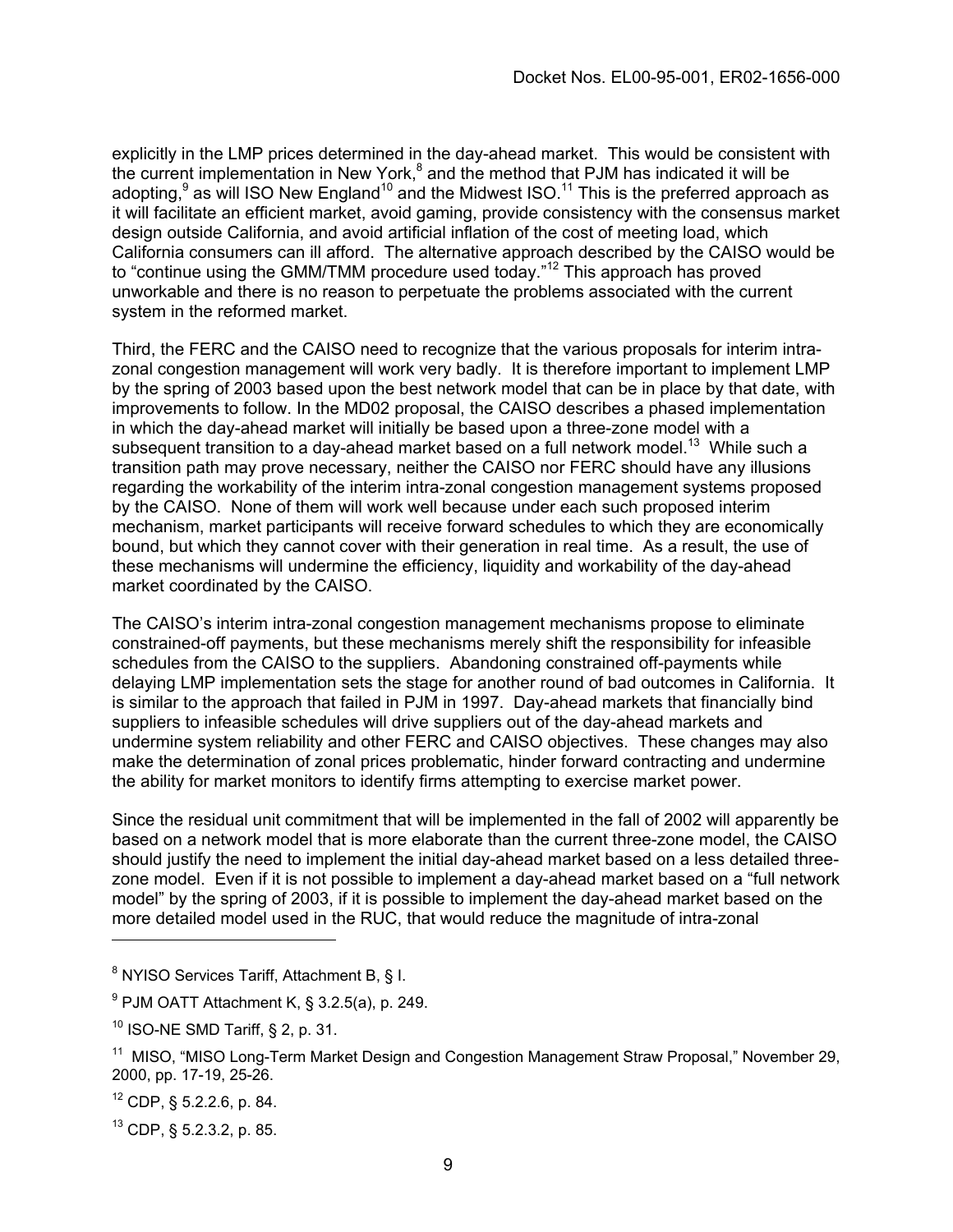congestion problems and reduce the probability that the interim market design will prove unworkable from a market standpoint.

## *B. Residual Unit Commitment*

#### **Positive Elements of the MD02 Proposal**

The CAISO has proposed a residual unit commitment process (RUC), which it would operate after the day-ahead market. The intent of RUC is to ensure that sufficient capacity is committed a day ahead for the CAISO to be able to meet its forecast load during the next day. If sufficient capacity to meet forecasted load for the next day were committed in the CAISO's day-ahead market, there would be no need to operate the RUC. But in circumstances in which the CAISO finds that it will not be able to meet the next day's load forecast reliably utilizing the resources identified in the day-ahead market, it would operate the RUC process.

As observed by the CAISO, both PJM and the NYISO have processes analogous to the RUC for identifying and addressing potential resource shortages in a day-ahead time frame. The rationale for these processes is that it would be unreasonable to expect the CAISO, or any other ISO, to enter a day knowing that, if its load forecast is accurate, the ISO will have to undertake involuntary load shedding unless resources that the ISO is not able to identify materialize in real-time. At some point in the future, it will likely not be necessary for the CAISO to operate a RUC process to ensure that it will not need to involuntarily shed load. Once substantial amounts of price-responsive dispatchable load have developed within California, high real-time prices during shortage conditions would cause these price-responsive loads to reduce consumption voluntarily, avoiding the need for involuntary load shedding. In these circumstances, there would rarely if ever be a need for the CAISO to commit additional inflexible generation resources on a day-ahead basis in order to ensure its ability to meet forecasted load levels. But at this time, in the absence of a RUC, the CAISO could be required to order involuntary load shedding in circumstances in which it had the ability to take actions that would avoid the need to shed load, which would be inconsistent with the CAISO's responsibility for maintaining electric system reliability in California.

The RUC proposal includes procedures which define when the CAISO should commit additional resources in the RUC, and the process it should use when it does so.[14](#page-9-0) The CAISO proposes to procure the additional capacity required to meet forecast load through a centrally coordinated process operated by the CAISO, which would use bids submitted by prospective suppliers, while undertaking a security analysis to ensure that the resources committed could be reliably dispatched to meet forecast load.<sup>15</sup>

#### **Comparison to Procedures Used in New York and PJM**

As mentioned above, both PJM and the NYISO have well-defined processes that enable them to commit additional resources in a day-ahead time frame if required to ensure that they can meet their forecasts of loads for the next day. The CAISO should have such a process. At the

<span id="page-9-0"></span> $14$  CDP, § 5.5.2, pp. 107-108.

<span id="page-9-1"></span><sup>15</sup> CDP, § 5.5.2, pp. 107-108.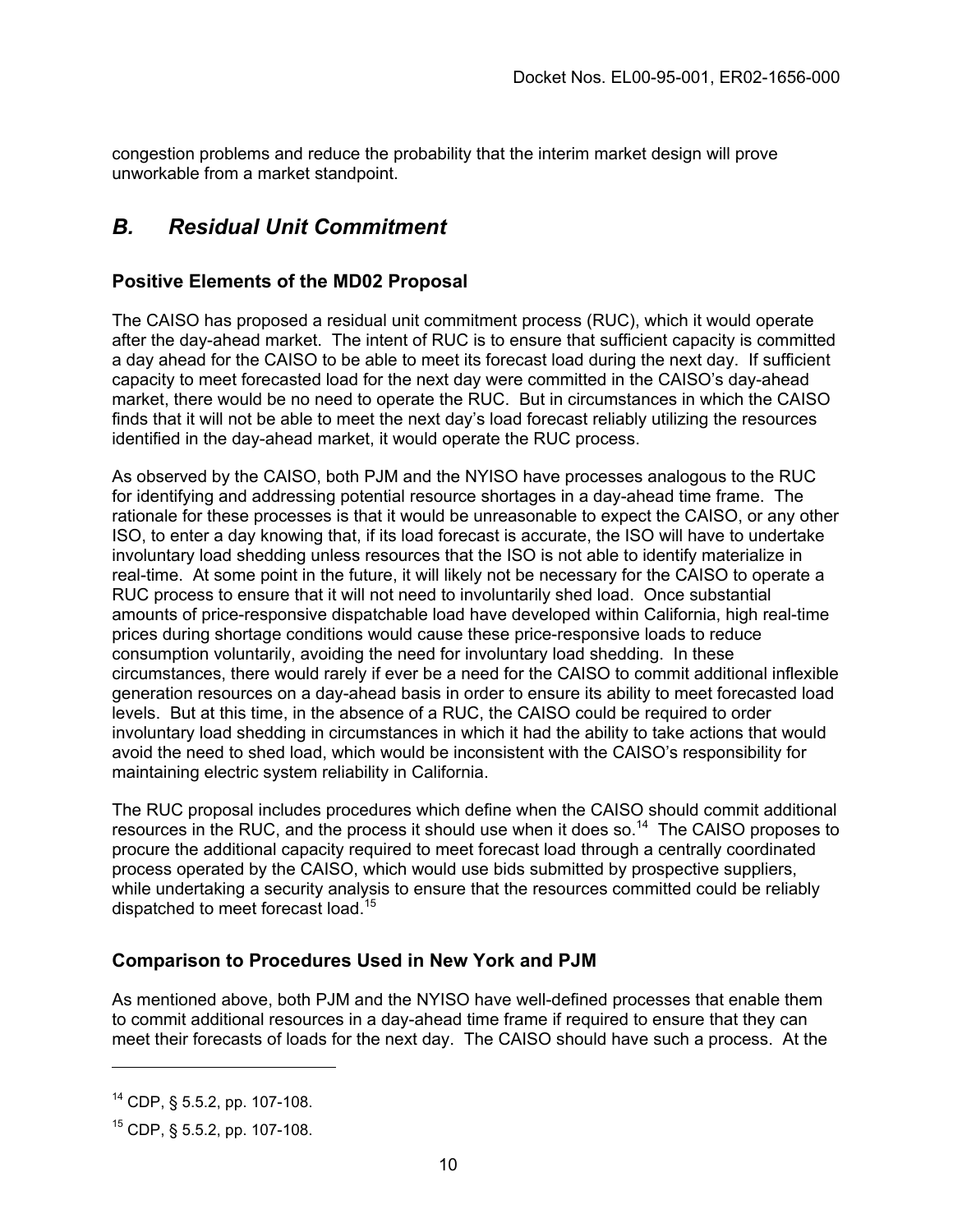<span id="page-10-2"></span>same time, PJM and the NYISO recognize that there is a tension between providing a reliability safety net to avoid involuntary load shedding, and providing an economic safety net for loads that fail to participate in the day-ahead market. Their reliability commitment processes are designed to provide this reliability safety net to ensure that the ISOs have the ability to meet forecast load, while minimizing the extent to which this reliability commitment provides an economic safety net that insulates loads that fail to participate in the day-ahead market from the economic consequences of their actions.

This makes their procedures differ substantially from those proposed by the CAISO. In general, New York and PJM first commit generation to meet loads that have been bid into the day-ahead market. Each then only commits additional generation to meet the ISO's forecast of load for the next day if the combination of the *capacity* on internal generating units that have already been committed to meet load bids in the day-ahead market.<sup>16</sup> on imports that have already been committed for this purpose, and on internal quick-start units would not be sufficient to meet forecasted load reliably.

In the event that these resources are not sufficient to meet forecast load reliably, it is necessary for each ISO to commit additional slow-starting internal resources, schedule additional imports, or both. In this reliability commitment process, both ISOs consider only the availability costs of committing additional generation, and both ISOs would consider all slow-starting units that had offered capacity.<sup>17</sup> The concept underlying availability costs is that they should only include the additional costs that the ISO would incur through committing additional units. This evaluation does not consider the bid cost of the energy that would be required to meet forecast load given the units available in the day-ahead market, because the energy cost of meeting real-time load is the economic responsibility of the real-time load and if that load wishes to minimize this cost, it would participate in the day-ahead market. Therefore, this RUC reliability evaluation only considers whether forecast load could be met at some price. This is accomplished by literally setting the incremental energy bids of resources scheduled to be on-line to meet bid load equal to zero.  $18$ 

 $18$  The availability costs considered by the Eastern ISOs are calculated as follows:

<span id="page-10-0"></span><sup>16</sup> This may exceed the amount of *energy* those units are scheduled to provide in the day-ahead market.

<span id="page-10-1"></span> $17$  The NYISO operates its residual commitment as part of its day-ahead market, while PJM operates a separate residual commitment after its day-ahead market has concluded (but still the day before the capacity is needed). Other than requiring that each entity offering capacity into this market have physical capacity available that can provide energy to meet the ISO's requirements, neither ISO imposes restrictions on entities wishing to provide capacity.

*Internal generators.* Availability costs consist only of start-up bids and minimum generation bids. Incremental energy bids are not included because the ISO generally need not commit a generator to operate above its minimum generation level in order to have it available to meet forecast load in real time. In addition, the minimum generation offer prices for these generators are adjusted to reflect the fact that the minimum generation block energy output of such a generator will displace the incremental energy output of other generators committed to meet bid load. As a result, there will be some reduction in bid production cost resulting from the operation of these units at minimum generation, and this is offset against the minimum generation offer price of units committed to meet forecast load in order to determine the incremental additional cost of committing those units. The LMP at each generator's location that was determined in the day-ahead market pass used to commit generators to meet bid-in load can be used to estimate this cost reduction. So, if this LMP were \$30/MWh, and the minimum generation offer price for that generator, averaged over the generator's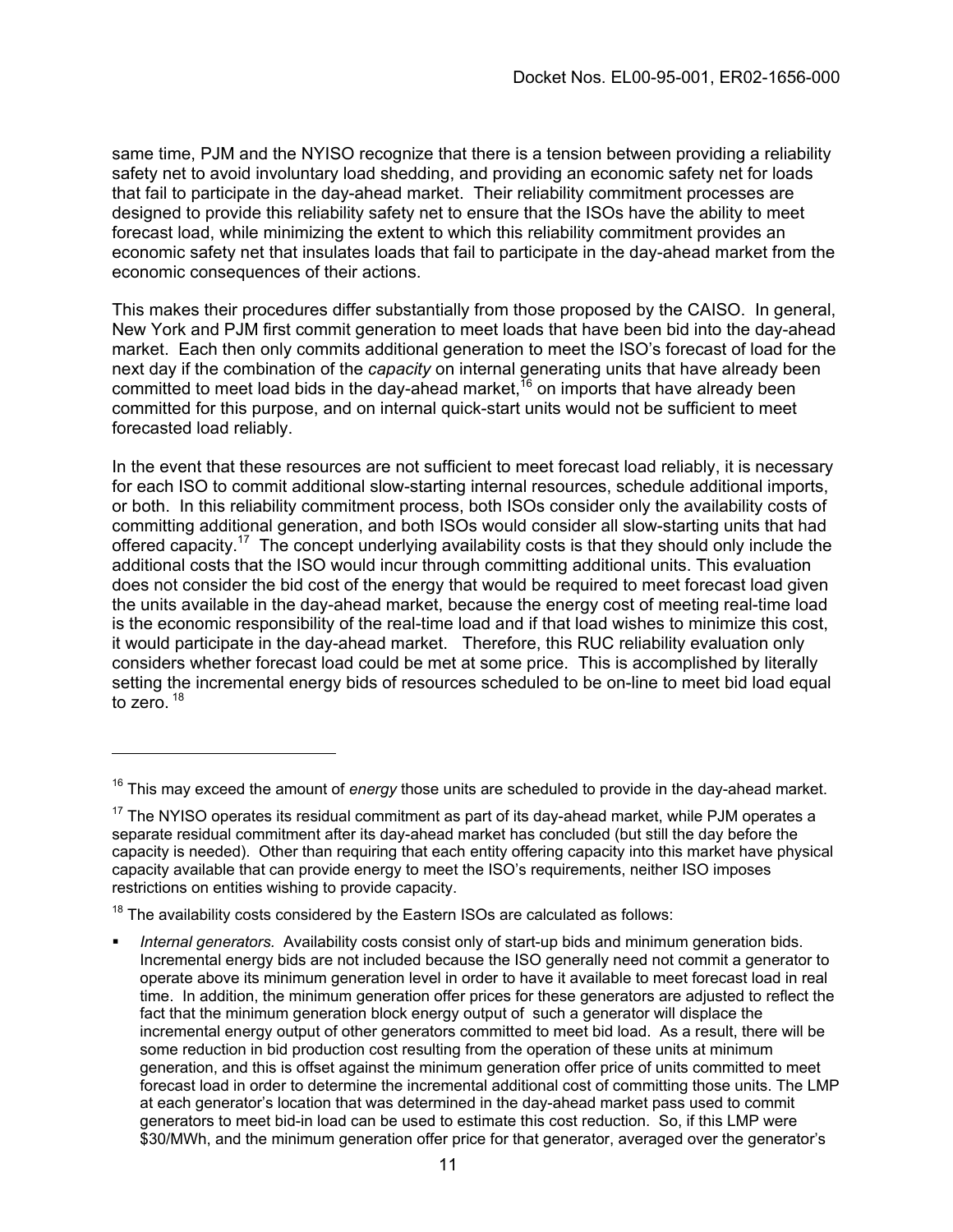These commitment criteria can also be described as rules to reduce the uplift costs associated with the reliability commitment. While the PJM and New York reliability commitments seek to minimize market distortions, they result in the commitment of capacity that is uneconomic at day-ahead prices. To the extent that additional units are committed through the reliability commitment procedure, the units thus committed would be uneconomic to operate at day-ahead prices (or they would have been committed to meet bid load) and will require payment of a bid cost recovery guarantee to ensure that the total unit revenues are at least equal to the as-bid costs of the units. This bid cost recovery guarantee will give rise to uplift costs that must be recovered from market participants. Both PJM and the NYISO have mechanisms in place which are designed to determine the share of those costs that were attributable to market participants that purchased energy in the real-time market (as opposed to errors in the ISO's load forecast) and to assign those costs to these entities.

Although the CAISO describes its RUC process as "virtually the same as those in place in the Eastern ISOs, including the PJM Interconnection and the New York ISO,"[19](#page-11-0) there are a number of material differences between the CAISO proposal and the reliability commitment processes in PJM and NYISO. The most significant differences are:

- The RUC process in the CAISO proposal would not minimize the cost of being able to maintain reliability (i.e. minimize the uplift cost of being able to meet forecast load) but instead may incur additional uplift costs in order to insulate loads that fail to schedule in the day-ahead market from real-time prices.<sup>20</sup> This will tend to pull loads out of the day-ahead market, which in turn will motivate the CAISO to impose penalties for failure to participate in the day-ahead market.
- The CAISO proposal appears to require the CAISO to assume that additional energy will be available in real time from resources neither committed in the day-ahead market nor scheduled in the reliability commitment. This is a novel departure from the PJM and NYISO processes that may prove very difficult to implement without creating new problems.
- The CAISO RUC process also differs from those in place in PJM and New York in that: initially it will not operate in conjunction with a full day-ahead market, it will prevent suppliers

- *Imports.* The full amount of the import offer price is considered in determining its availability costs. This is because, to the extent that imports are not scheduled in the ISO's day-ahead market, the imports may be sold in other markets or the resources necessary to supply these imports may not have been committed, so there may be no energy available to offer into the ISO's real-time market. In addition, by scheduling imports day-ahead and financially committing the import supplier to deliver energy in real-time, or settle its deviations between its real-time deliveries and day-ahead schedules at real-time prices, importers are provided a financial incentive to deliver energy in real time. Realtime performance incentives will, however, be gutted if the damage control bid cap is set at too low a level. Setting the DCBC at \$108/MWh ensures that external suppliers will rarely have an incentive to deliver power into California during shortage conditions, as the \$108/MWh DCBC will be likely be below the value of power outside California.
- <span id="page-11-0"></span> $19$  Filing Letter, p. 17.

minimum generation level, was \$50/MWh, then the contribution of that generator's minimum generation offer price towards its availability cost would be only \$50/MWh – \$30/MWh = \$20/MWh.

<span id="page-11-1"></span><sup>&</sup>lt;sup>20</sup> CAISO's Proposed Tariff Changes (attached to the MD02 Filing), § 5.12.6.2, sheet 184L; CDP, § 5.5.2, p. 108.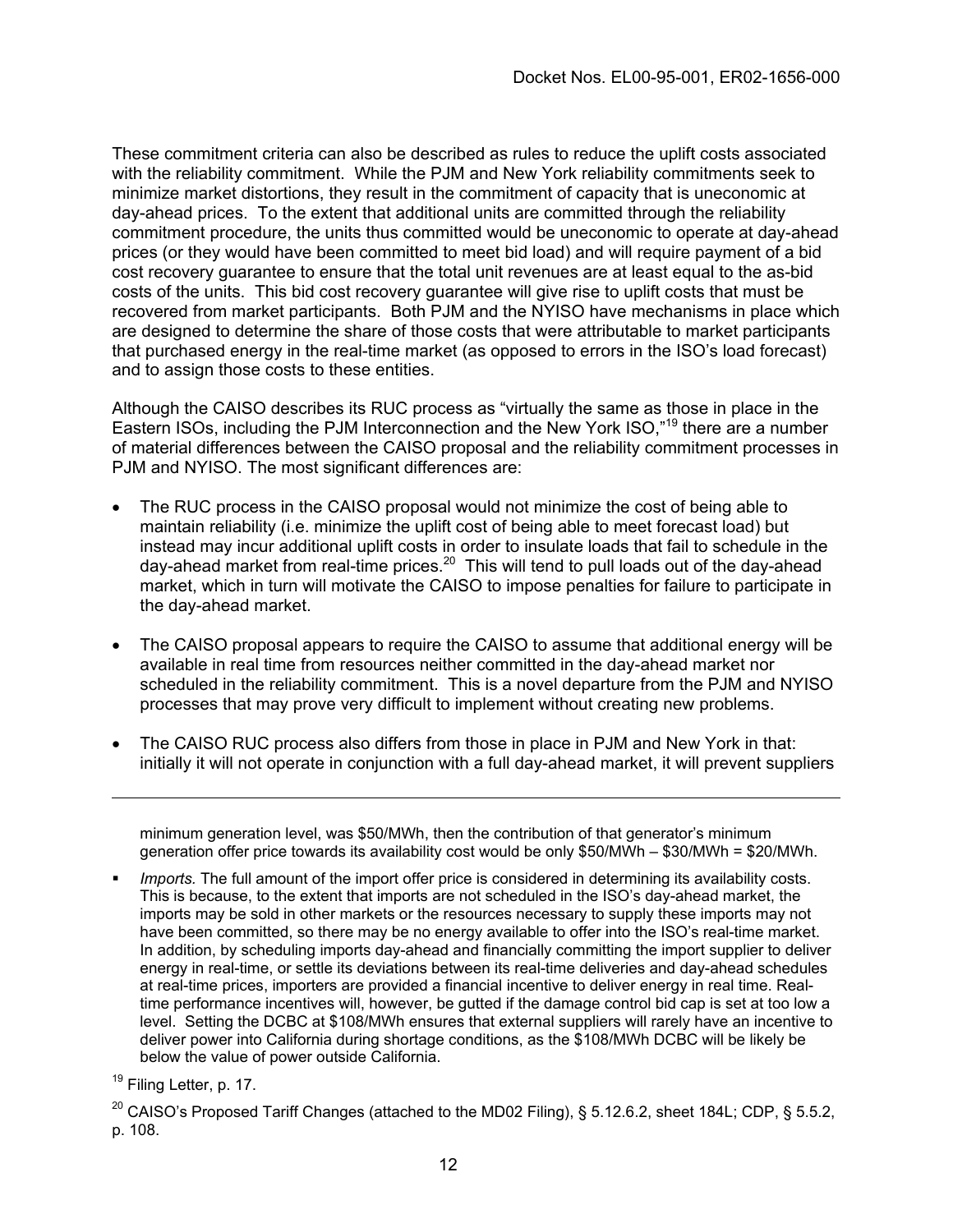from raising their incremental energy offer prices on capacity dedicated in the RUC process but not scheduled to provide energy in the day-ahead market,<sup>21</sup> and it will provide for capacity payments for energy scheduled in the RUC process.<sup>22</sup> Although the CAISO proposal provides for a form of bid recovery guarantee for units committed in the RUC process,  $2^3$  unlike the PJM and New York mechanisms, neither the energy bids nor the bid recovery guarantee would apparently permit generators scheduled in the RUC to recover either the cost of scheduling gas day-ahead that is not burned in real time or the cost of burning gas that is not scheduled day-ahead.

- The CAISO proposal would limit participation in its RUC market to ACAP providers, once the ACAP requirement is activated. This raises the cost of acquiring RUC resources by imposing artificial restrictions on participation. While non-ACAP providers should not be required to participate in the RUC process, it is not clear why it is in the interest of California consumers to restrict potential suppliers in this artificial manner.
- The CAISO proposal would retract bid recovery guarantee payments from any unit that provides ancillary services in the hour-ahead market. This provides an artificial penalty that would reduce supplies in real-time ancillary service markets and raise prices.

The significance of these differences is discussed in further detail below.

#### **Significance of these Differences and Recommendations**

#### *Commitment Criteria*

The NYISO and PJM procedures for determining which units will be committed in the reliability evaluation are, as noted above, structured to minimize the uplift costs associated with committing sufficient resources to ensure that it will not be necessary to involuntarily shed load in the event that the ISO's load forecast is accurate. As such, the NYISO and PJM reliability commitment does not try to protect loads from the financial consequences of failing to participate in the day-ahead market.

The CAISO's MD02 proposed RUC process on the other hand, apparently would base the commitment criteria not simply on minimizing the cost of having sufficient capacity available to meet forecast load if required, but would also minimize the total cost of meeting forecast load, including the cost of dispatching energy. $^{24}$  As a result, the CAISO could incur additional uplift costs in the RUC process in order to ensure that the real-time price would be no higher than if consumers had cleared the entire forecast load in the day-ahead market. This would provide a powerful incentive for consumers to not participate in the day-ahead market, particularly when the load forecast is uncertain, and seems guaranteed to keep the CAISO in the position of buying capacity in the RUC process to cover load not scheduled in the day-ahead market. This

<span id="page-12-0"></span><sup>&</sup>lt;sup>21</sup> CAISO's Proposed Tariff Changes, § 5.12.5.1.3, sheet 184F and § 5.12.5.2.3, sheet 184I; CDP, § 5.5.2, p. 108.

<span id="page-12-1"></span><sup>&</sup>lt;sup>22</sup> CAISO's Proposed Tariff Changes, § 5.12.7.1.3, sheets 184P-R.

<span id="page-12-2"></span> $^{23}$  CAISO's Proposed Tariff Changes, § 5.12.7.1.1, sheets 184M - 184O.

<span id="page-12-3"></span><sup>24</sup> CDP, § 5.5.2, p. 108.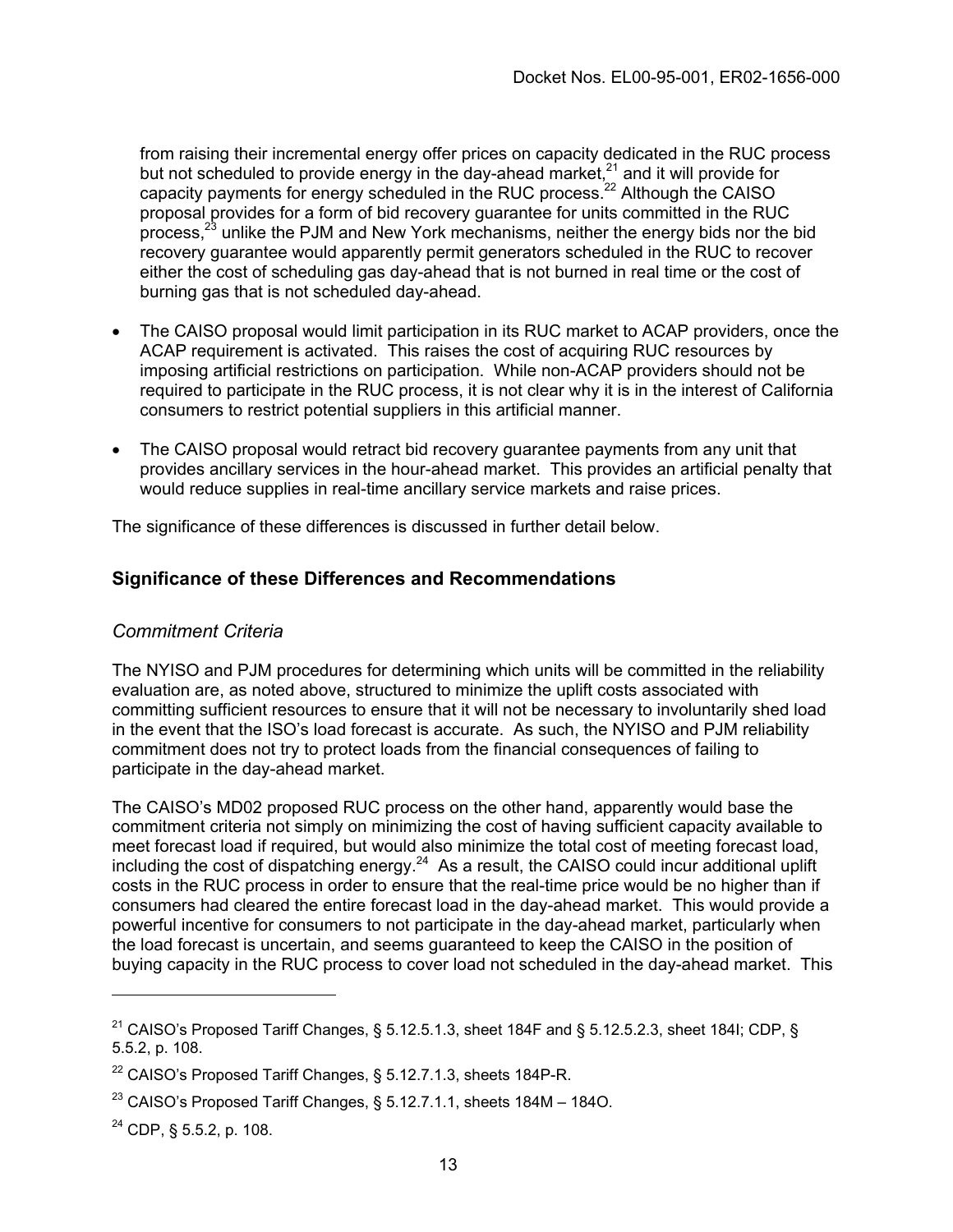would be counter-productive.<sup>25</sup> Additionally, the development of these new commitment criteria for the RUC may substantially increase the time required to develop, test and debug the software the CAISO will use to implement this market, as it differs from the mechanism used in the New York and PJM markets. The CAISO should adopt the existing procedures used in the New York and PJM markets, and simply minimize the availability costs associated with committing whatever slow-starting capacity is needed to meet its forecast of next-day load. The Commission should require the CAISO to justify any departures from the PJM/New York approach.

### *Assumptions Regarding Capacity Becoming Available After RUC*

The MD02 proposal would determine the amount of additional capacity to commit in the RUC based on "a forecast of expected incremental hour-ahead schedule changes" and "a forecast of additional supplemental energy bids expected on the operating day."<sup>26</sup> The mechanisms used in New York and PJM do not make such assumptions regarding bid and schedule changes; if the resources committed to meet bid-in load in the day-ahead market, plus quick-start capacity within each area, are insufficient to meet forecasted peak load, the ISO commits additional internal capacity or imports and does not make assumptions regarding whether some of those resources might or might not be committed in any event. Consequently, the procedures used in New York and PJM do not depend on assumptions regarding resources that may or may not materialize after the close of the day-ahead residual commitment in order to ensure reliability.

A critical issue that logic of the type proposed by the CAISO must resolve is that if the CAISO assumes that 500 MW will be available in the real-time market from a given resource, even though that resource was not scheduled in the day-ahead market, will the CAISO consider that resource to be available in its reliability commitment or not? If the CAISO includes that resource in its reliability commitment, it may in effect count the capacity twice, once as available in realtime and then as capacity committed in the reliability evaluation. This would be avoided if this capacity were not included in the reliability evaluation, but what would be the basis for such a procedure that would apparently treat the resources of different suppliers differently?

The CAISO ought to justify this departure from the procedures in place elsewhere and explain why this change would not give rise to either reliability risks or discrimination, as well as creating potential implementation risks. Absent a compelling justification, the CAISO should commit resources using the procedures used in New York and PJM which are more likely to result in a

<span id="page-13-0"></span> $25$  It should be noted that the CAISO proposes limitations on the amount of energy it would purchase in the RUC market. § 12.6.12, sheet 184L. Although the tariff language is not clear, the discussion of the RUC process at CDP, p. 109, indicates that the limit on energy purchases is based on minimum load blocks and import energy (system resources). This suggests that the RUC would lock in energy imports paying the full offer price in the day-ahead process. This does not appear to be consistent with the tariff provisions relating to payments to system units, which appear to only provide for a capacity payment (§ 5.12.7.4). This element of the CAISO RUC process needs to be clarified so that the Commission and market participants can understand what is intended.

<span id="page-13-1"></span><sup>26</sup> CDP, p. 107.In particular, it is unclear how the CAISO would define the supplemental bids that are expected to come in, independent of the unloaded capacity of on-line units and gas turbines. The CAISO has described the process as counting unloaded capacity, but in that case the CAISO cannot also make allowance for additional bids, as this is the capacity that would permit those bids.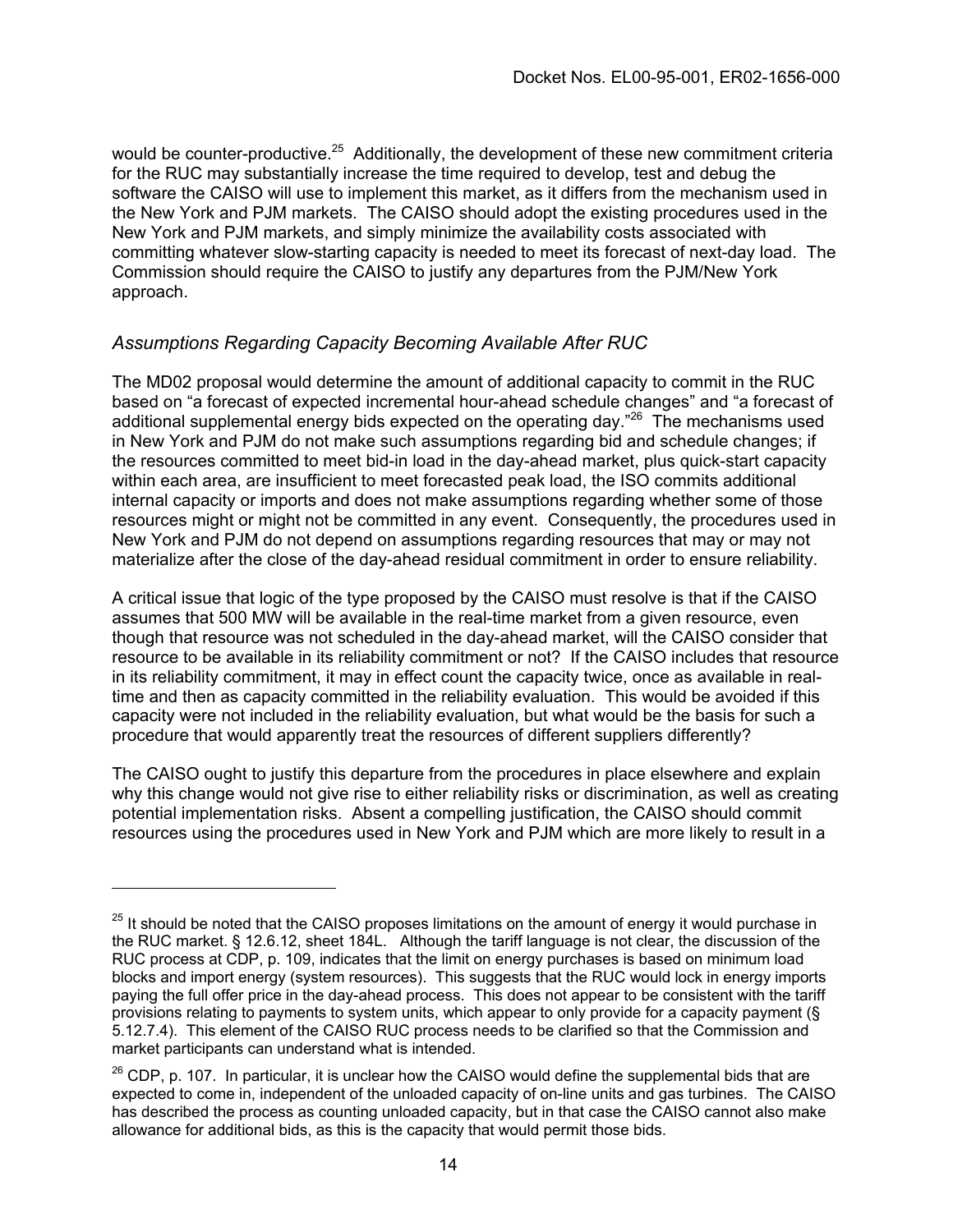reliable commitment and avoid creating novel software problems that may delay implementation of day-ahead markets.

#### *RUC Processes without a Day-ahead Market*

Aside from the specific rule differences between the CAISO RUC proposal and the reliability processes operating in PJM and New York, there is a fundamental difference in that the PJM and New York processes operate in conjunction with a day-ahead market in which market participants can submit unbalanced supply offers and demand bids, including virtual demand and supply offers at external and internal locations. This enables market participants that use their capacity to hedge bilateral contract obligations to cover these contractual obligations in the day-ahead market, thus avoiding the need to withhold capacity from the reliability process to cover these obligations. If the CAISO implements its RUC process in the fall of 2002 and defers implementation of a day-ahead market until 2003 or later, California market participants will be forced to use other, less flexible mechanisms outside the RUC process to hedge their contractual obligations. The CAISO RUC logic will operate in a fundamentally different manner from the reliability commitment logic employed by PJM and New York, not only because of the different objective function but also because it will operate on top of balanced, rather than unbalanced schedules. The Commission should have no illusions that the CAISO RUC process will produce outcomes similar to those in PJM and New York.

Aggravating the complications provided by the balanced schedule requirement are the bid cap, bid change and capacity payment provisions. The capacity payment provisions also differ from the mechanisms in place in PJM and New York and could also cause the CAISO RUC process to operate very differently from the reliability commitment process in PJM and New York. Some generators might qualify for large capacity payments under these provisions, while others might fail to recover the cost of scheduling gas to be available to burn, while being unable to recover the cost of gas that was not scheduled. These provisions are unlikely to be workable in the long run.

#### *Limiting Participation to ACAP Providers*

Once the ACAP market has been activated, the CAISO proposes to restrict participation in the RUC market to ACAP providers.<sup>27</sup> This differs from the PJM and New York markets: in general, the residual commitment procedures used in PJM and New York permit resources that do not provide installed capacity (their analog of the CAISO's proposed ACAP market) to participate, and those procedures make no distinction between bids submitted by installed capacity suppliers and bids submitted by resources that do not provide installed capacity.

CAISO representatives have stated that they wish to limit participation in the RUC market because it is the CAISO's belief that ACAP resources should be providing RUC, but this only supports a rule that would require ACAP providers to offer residual capacity into the RUC market (to the extent this capacity was not previously committed in the CAISO's day-ahead market), not a rule that excludes others from participating. If non-ACAP providers are willing to provide RUC, and are willing to do so at a lower price than ACAP providers, it is inappropriate

<span id="page-14-0"></span> $27$  CDP, § 5.5.2, p. 107.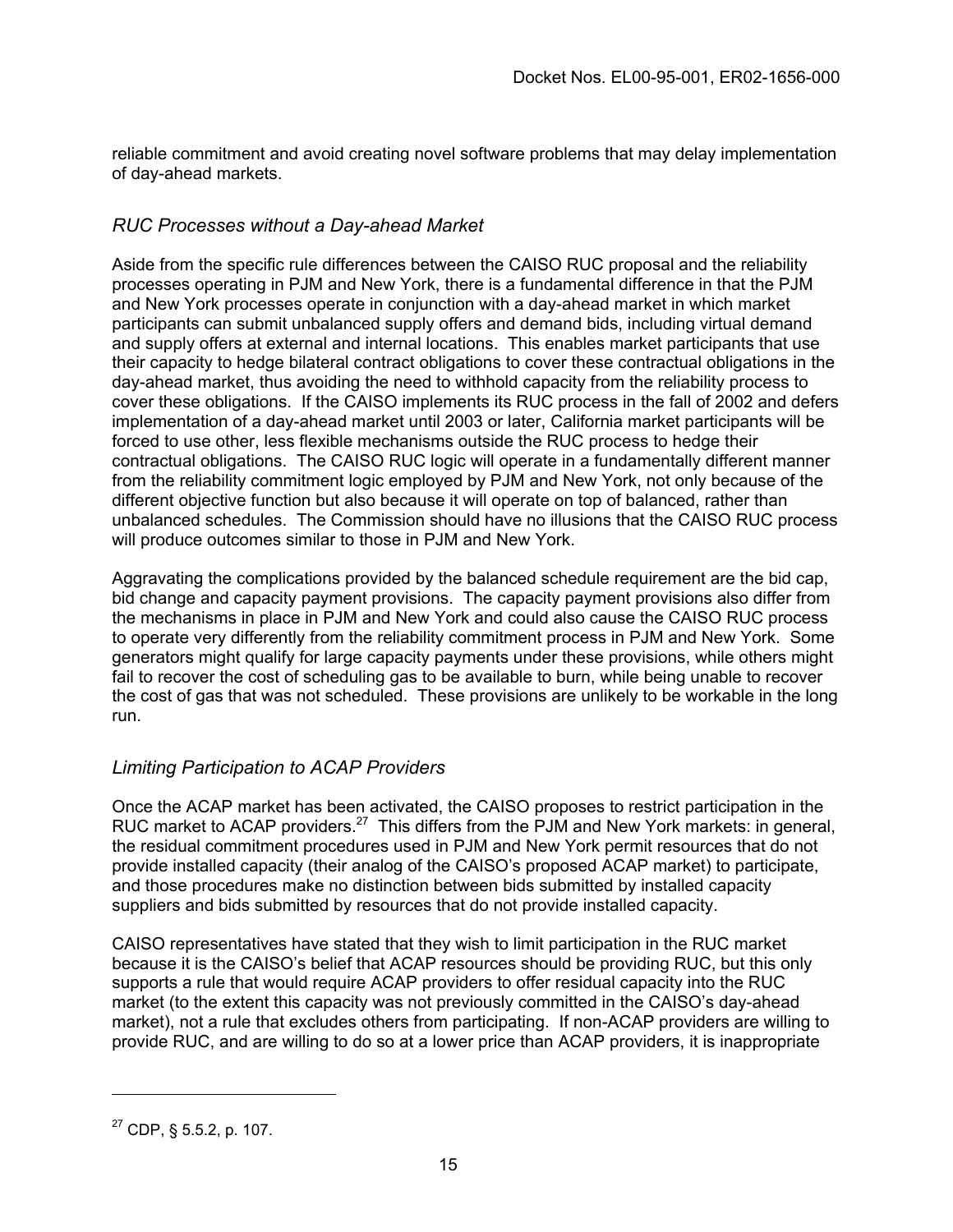for the CAISO to impose restrictions that raise the cost of meeting these reliability constraints by limiting competition.

Instead, the CAISO should procure the capacity needed to ensure that it can meet its forecast of the next day's load at the lowest possible as-bid cost. To the extent that entities with no obligation to bid into this market are nevertheless willing to do so, the CAISO ought to permit them to participate, and to the extent these entities are willing to offer RUC at a lower price than those obligated to offer into this market, the CAISO ought to accept the lower offers.

#### *Retracting Bid Recovery Guarantee Payments to Ancillary Service Providers*

The CAISO proposes to make bid recovery guarantee payments to resources selected to provide RUC.<sup>28</sup> These payments will ensure that, in the event that real-time energy market revenues of these suppliers are insufficient to recover their as-bid costs at the levels at which they are dispatched, they will receive a supplemental payment to make up the difference.<sup>29</sup> The bid recovery guarantee payment is intended to ensure that a generator that submits bids to provide energy will at least recover those as-bid costs if it is dispatched to operate by the CAISO. This encourages suppliers to offer their capacity in CAISO markets, increasing competition, liquidity and reliability.

However, the CAISO also proposes to retract this bid recovery guarantee payment in the event that a generator scheduled to provide RUC is scheduled to provide ancillary services in the CAISO's hour-ahead market. $30$  It is possible that this provision is motivated by concern that margins that the generator would earn in the ancillary service market might offset energy market losses. Such a concern would warrant taking ancillary service market revenues into account in calculating the bid production cost guarantee but not in imposing restrictions on participation in ancillary service markets. The CAISO proposal would either drive units committed in the RUC process out of the real-time ancillary service market entirely, or would require units committed in the RUC process to submit ancillary service bids that could considerably exceed their incremental costs of providing those services, because the cost to the generator of providing the ancillary service would also need to include loss of the bid recovery guarantee payment. As a result, this proposal would unnecessarily increase ancillary service prices in the hour-ahead market, and would have adverse impacts on market efficiency as ancillary service requirements would not be met at least cost.

Instead, it is recommended that the CAISO adopt the method used by the NYISO and PJM and to calculate the bid recovery guarantee so that the revenues earned from the sale of ancillary services in the hour-ahead market (net of the bids to provide those services) are taken into account when calculating the bid recovery guarantee payment. This mechanism would ensure

<span id="page-15-0"></span> $^{28}$  CDP, § 5.5.2, p. 107.

<span id="page-15-1"></span><sup>&</sup>lt;sup>29</sup> While start-up and minimum generation bids will be constrained to cost-based levels, the definition of "cost" used in this case may not actually reflect the costs that a given unit incurs to start up or to run at minimum generation. Units whose actual costs exceed these proxy levels should be permitted to submit bids that reflect their costs, which in turn will permit them to ensure that the revenues they receive for operating during a given day are at least equal to the costs they incurred in order to operate that day.

<span id="page-15-2"></span> $30$  CDP, § 5.5.2, p. 108. See also definition of self-commitment period, CAISO's Proposed Tariff Changes, § 5.12.7.1.2.4, Sheet 184N.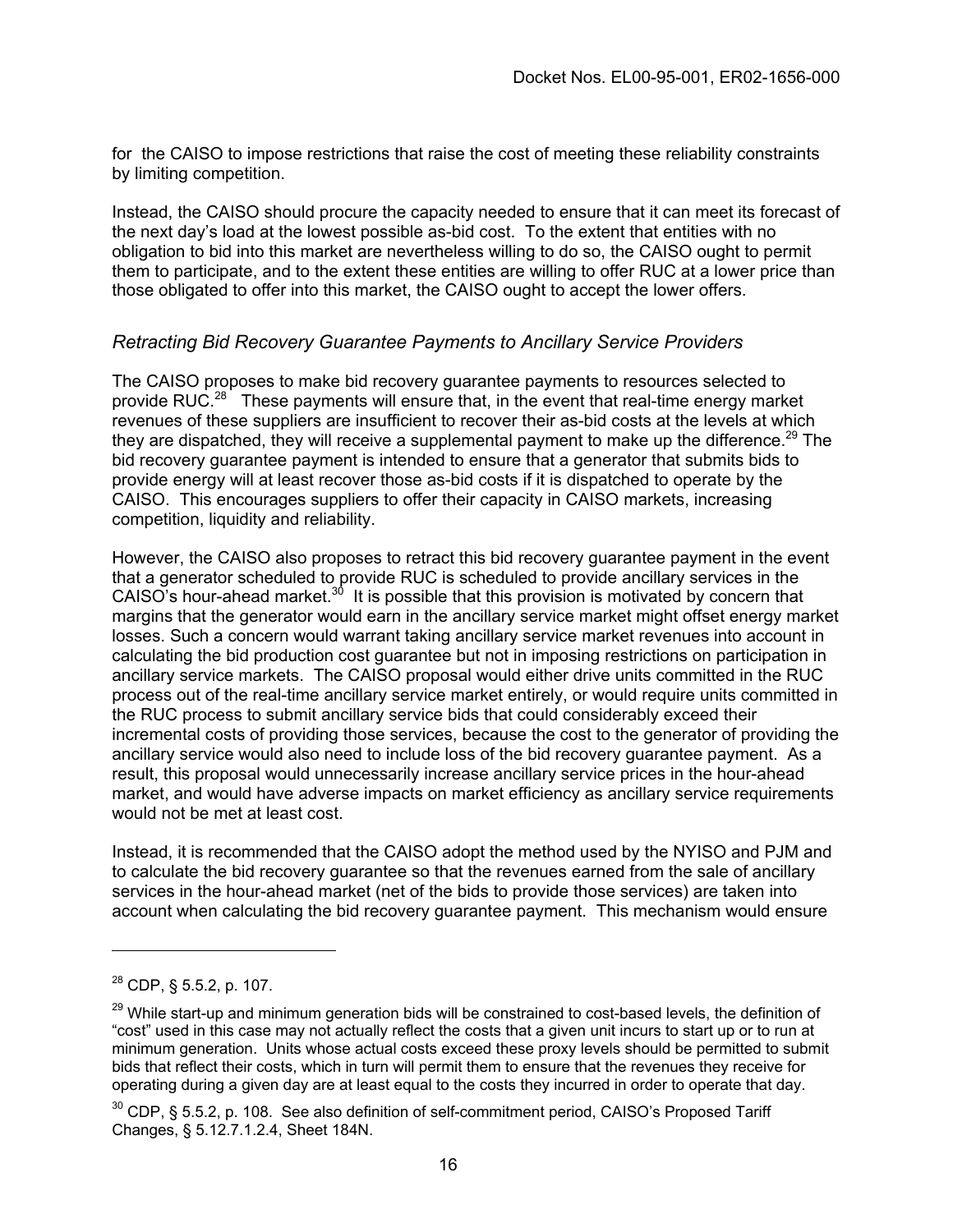that in instances in which margins earned on the sales of ancillary services exceed the losses that a generator would incur from the sales of energy, it receives no bid recovery guarantee payment, thereby addressing the possible CAISO's concerns. But such a generator would still receive a payment if the margins it earns on the sales of ancillary services are less than the losses it incurs in the energy market. The payment would be equal to that generator's losses in the energy market minus the margins it earned in the ancillary services markets. This would ensure that the total revenue it receives, from the energy and ancillary services markets, is at least equal to the cost it bid to provide the energy it was dispatched to provide along with the ancillary services it was scheduled to provide.

#### *Allocation of Uplift Payments*

To the extent that the CAISO makes bid recovery guarantee payments to units commitment in the RUC process, it will need to recover these costs through an uplift charge. As described in § 5.12.8.2 of the CAISO's proposed tariff revisions, to the extent that the need to commit capacity in RUC is not attributable to the CAISO's load forecast error, the CAISO will allocate these costs to entities that are short in its real-time market. This is generally the same procedure that the NYISO and PJM use to allocate these costs, and is both fair and provides the proper incentives[.31](#page-16-0)

<span id="page-16-0"></span> $31$  It should be noted that the CAISO's Comprehensive Design Proposal states that these uplift charges "will be borne by buyers whose load is not scheduled in the day-ahead market." CDP, § 5.5.2, p. 108. The CDP language differs from that in the tariff and implies that all RUC costs would be assigned to net buyers in the real-time market. This would result in several problems if implemented. For example, if units were committed in RUC not because day-ahead schedules from market participants were less than real-time load, but because the ISO's load forecast was ultimately inaccurate, all of the uplift costs would be assigned to the short loads, including the costs of the ISO's misforecast. Allocating uplift charges associated with ISO load forecast error to loads that purchase energy in the real-time market would not only be unjust, but might also be inefficient, as it would give market participants an incentive to schedule more load in the day-ahead market than they would expect to serve in real time. In the extreme, if the CAISO were to commit 3000 MW of capacity in RUC, and the real-time consumption of all but one participant matched their day-ahead schedules, under this rationale, that one participant would bear the costs of the uplift associated with all of the units scheduled in RUC, even if that market participant consumed only 1 MW more than it had scheduled in the day-ahead market. In this circumstance, there is no reason why market participants whose real-time consumption differs slightly from their day-ahead schedules should bear the cost of uplift associated with units committed due to load forecast error.

It is our understanding that, despite the description appearing in the CDP, the tariff language proposed by the CAISO would allocate these uplift costs using a mechanism similar to those used in New York and PJM. The CAISO should affirm that its tariff language reflects the procedure it proposes to use to allocate these costs. Additionally, it appears that there are some minor problems with the formulas the CAISO proposes to include in § 5.12.8.2 of the tariff. In cases in which forecasted load is less than bid load, the formula used to allocate costs appears to have a denominator of zero. And in cases in which dispatchable price-responsive load consumes more in real time than in the day-ahead schedule, it would be unreasonable to assess these charges to this load since resources were not committed to serve this load. Instead, for the purposes of allocating these uplift costs, it should be treated as would generation that was scheduled in the day-ahead market and was available in real time, but which was not dispatched. In general, the CAISO should compare its formulas to those used by PJM and the NYISO to ensure that it allocates these costs as intended in all cases.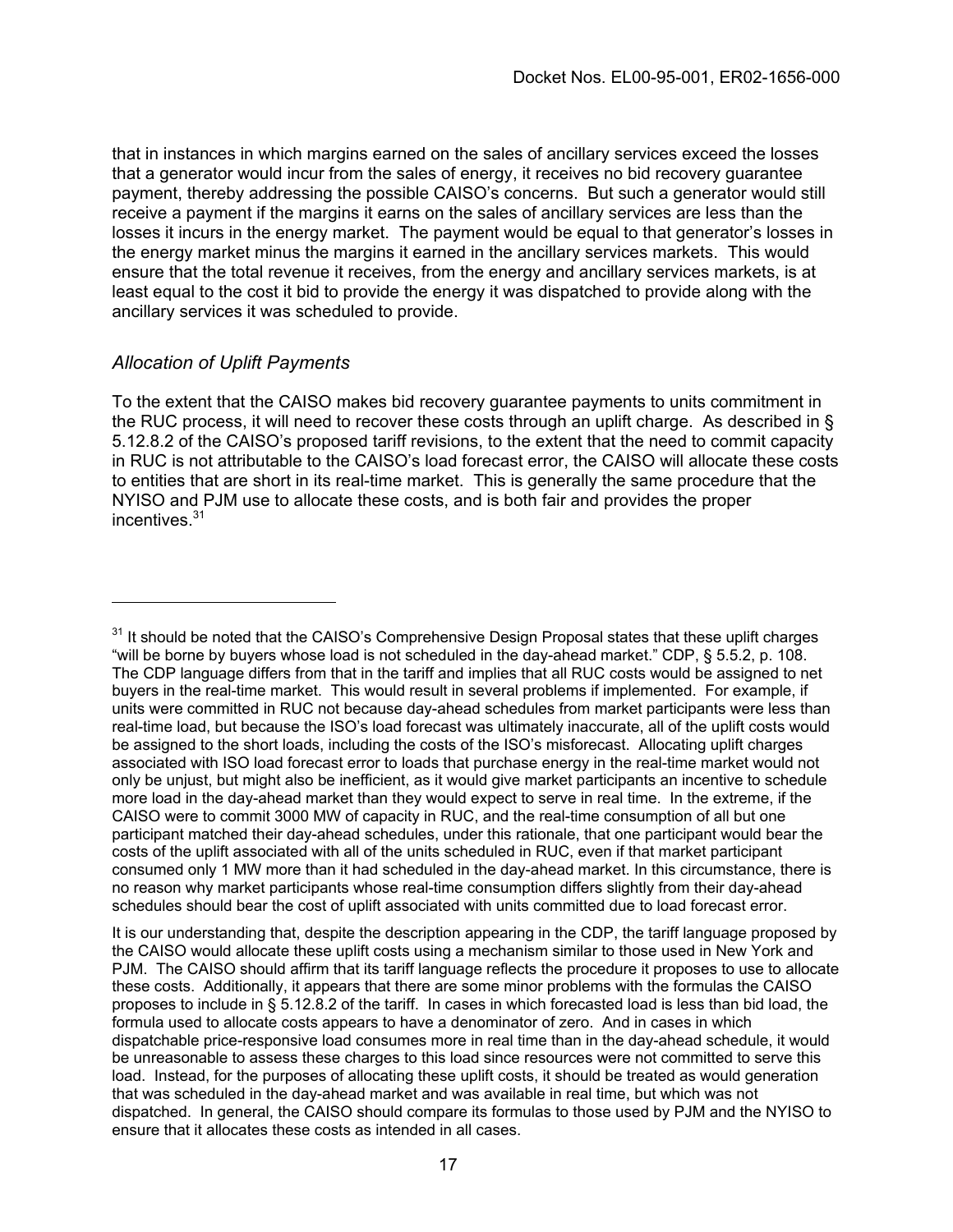## <span id="page-17-4"></span>*C. Real-time Market*

### **Positive Elements of the MD02 Proposal**

The CAISO MD02 proposal includes a number of market design changes relating to the realtime market that are a constructive response to past problems and will improve the performance of the real-time market for all market participants. In particular, the proposed elimination of the balanced schedule requirement and market separation in the real-time market, along with the introduction of market-clearing prices under economic dispatch to procure imbalance energy and manage congestion simultaneously $32$  will both simplify the operation of the markets coordinated by the CAISO and improve their efficiency, benefiting both consumers and generators in the long run.

The proposal to implement a security-constrained economic dispatch (SCED), fully taking into account all transmission constraints, local reliability needs, loop flows, generators' operating constraints, and imbalance energy needs is also an important and material positive step in the reform of the California market design.<sup>33</sup> Moreover, the intent to move to a dispatch system under which suppliers can actually follow the dispatch instructions they are provided, and the CAISO can reasonably expect suppliers to follow the dispatch instructions they are sent, is an important constructive step for the California market.[34](#page-17-2) While not all successful markets require restrictions on uninstructed deviations, this approach has been workable in New York and may, given its history, provide the most appropriate transition path for the California market.

In the short run, the CAISO proposes to implement economic dispatch, provide incentives for suppliers to follow CAISO dispatch instructions, use a single energy price for settlements at each location, and utilize a single bid curve for energy dispatch.<sup>35</sup> These changes are in general moving the CAISO markets in the appropriate direction, but as discussed below, there needs to be greater urgency in breaking with some of the critically dysfunctional elements of the current market design.

#### **Issues**

Although the CAISO proposal has many constructive elements, there are several issues that FERC must address. While it is reasonable to provide suppliers with financial incentives to reduce uninstructed deviations, this approach will be workable only if the implementation of these incentives is accompanied by eliminating the causes of uninstructed deviations.<sup>36</sup> First,

<span id="page-17-0"></span> $32$  CDP,  $\S$ § 5.6.2.1, 5.7.2.1, pp. 111, 114.

<span id="page-17-1"></span> $33$  CDP, § 5.7.1, p. 113.

<span id="page-17-2"></span><sup>34</sup> CDP, § 5.7.4, p.117

<span id="page-17-3"></span><sup>&</sup>lt;sup>35</sup> Filing Letter, p. 30-38.

 $36$  It also needs to be kept in mind that the motivation for these financial incentives should be to motivate suppliers to operate in a manner that reflects the costs imposed on the system by excessive deviations from dispatch instructions. Imposing punitive charges for downward deviations will be counter-productive, because it would effectively tell suppliers that undergeneration imposes very high costs on the CAISO and thus that they should provide the CAISO with conservative performance characteristics for their resources to assure that the supplier will be able to operate in accord with its dispatch instructions.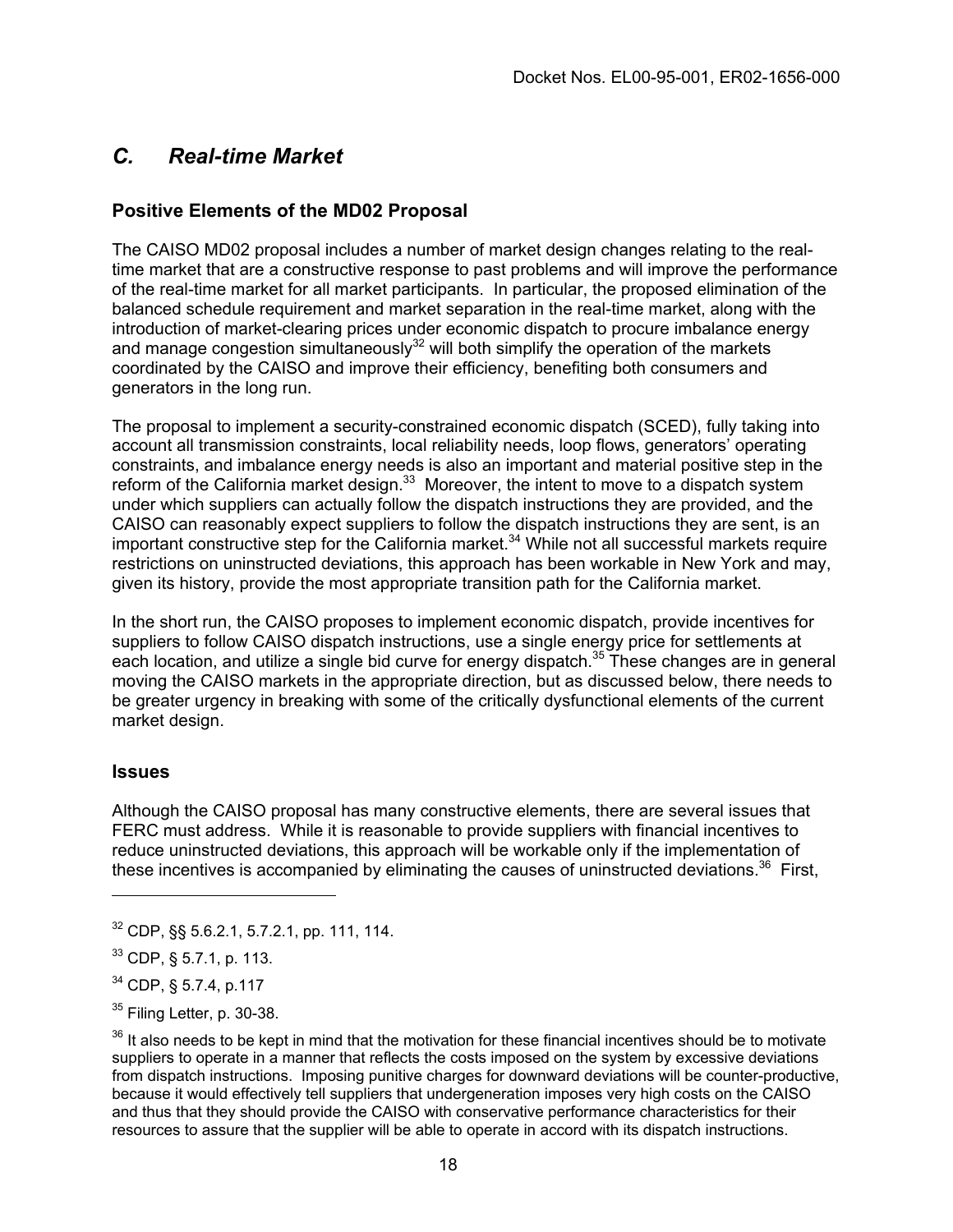the CAISO must eliminate all provisions that reflect a viewpoint arising from past balanced schedule requirements—that suppliers will follow their schedules rather than simply following their dispatch instructions, particularly at the end of the hour.

- If a generator has a forward balanced schedule for the current hour but not the next, this does not really mean that the generator's supply is not needed next hour and that it needs to ramp down or be penalized for uninstructed deviations. In reality, the load it is meeting this hour will also be there next hour, and the generator's output should be managed incrementally from interval to interval based on dispatch instructions, not through fictitious changes in hourly schedules.
- Furthermore, if suppliers are to be held accountable for uninstructed negative deviations, then it is essential that suppliers be able to communicate all outages, deratings and operating problems, including deratings attributable to ambient air temperature, tides, and water outlet temperature, to the CAISO, and that the CAISO immediately reflect these changes in its dispatch instructions. This is standard practice in PJM and New York, and while perhaps intended by the CAISO, is not mentioned in the MD02 proposal.
- In addition, suppliers should only be held accountable for uninstructed deviations if the dispatch instructions are consistent with unit operating parameters. It is therefore necessary that the dispatch instructions take account of the ramp rates applicable to each unit at its current operating point.

Second, and most fundamentally, it is essential that the CAISO eliminate the need for uninstructed deviations by eliminating market separation, balanced schedule requirements, and reliance on physical schedules for internal CAISO generation in the real-time market. The reality is that because of the CAISO balanced schedule requirement, there is no mechanism for off-dispatch suppliers to sell energy in the real-time spot market, except as uninstructed deviations. This energy is needed to meet California load and should not be forced out of the market by echoes of the past commitment to market separation and balanced schedules. At a time that California has been short of energy and preoccupied with market power these rules make it difficult or impossible for market participants to supply energy as price-takers. There can be no further delay in reforming these elements of the CAISO market and the CAISO should be required to eliminate balanced schedules and market separation in the real-time market effective October 1, 2002.<sup>[37](#page-18-0)</sup>

If the financial consequences imposed on suppliers for undergeneration exceed the true costs imposed on the system, the CAISO will find that the imposition of the undergeneration penalties reduces available ramp capacity to a degree that imposes greater losses on the system than the benefits provided by reduced undergeneration. This is exactly the past pattern that the CAISO needs to avoid.

Rhetoric about physical withholding misses the reality that any supplier's ability to comply in all circumstances with its dispatch instructions without undergeneration depends on the ramp rate it specifies to the CAISO. The higher the ramp rate specified, the more often the generator will be unable to remain within the allowed band around its dispatch instruction.

<span id="page-18-0"></span><sup>&</sup>lt;sup>37</sup> That is, the FERC should require that the CAISO accommodate unbalanced real-time schedules from both import suppliers and off-dispatch suppliers as price takers at the real-time price. These suppliers would be obligated to follow their unbalanced schedules, but they would not be required to schedule a bilateral sale to a particular load.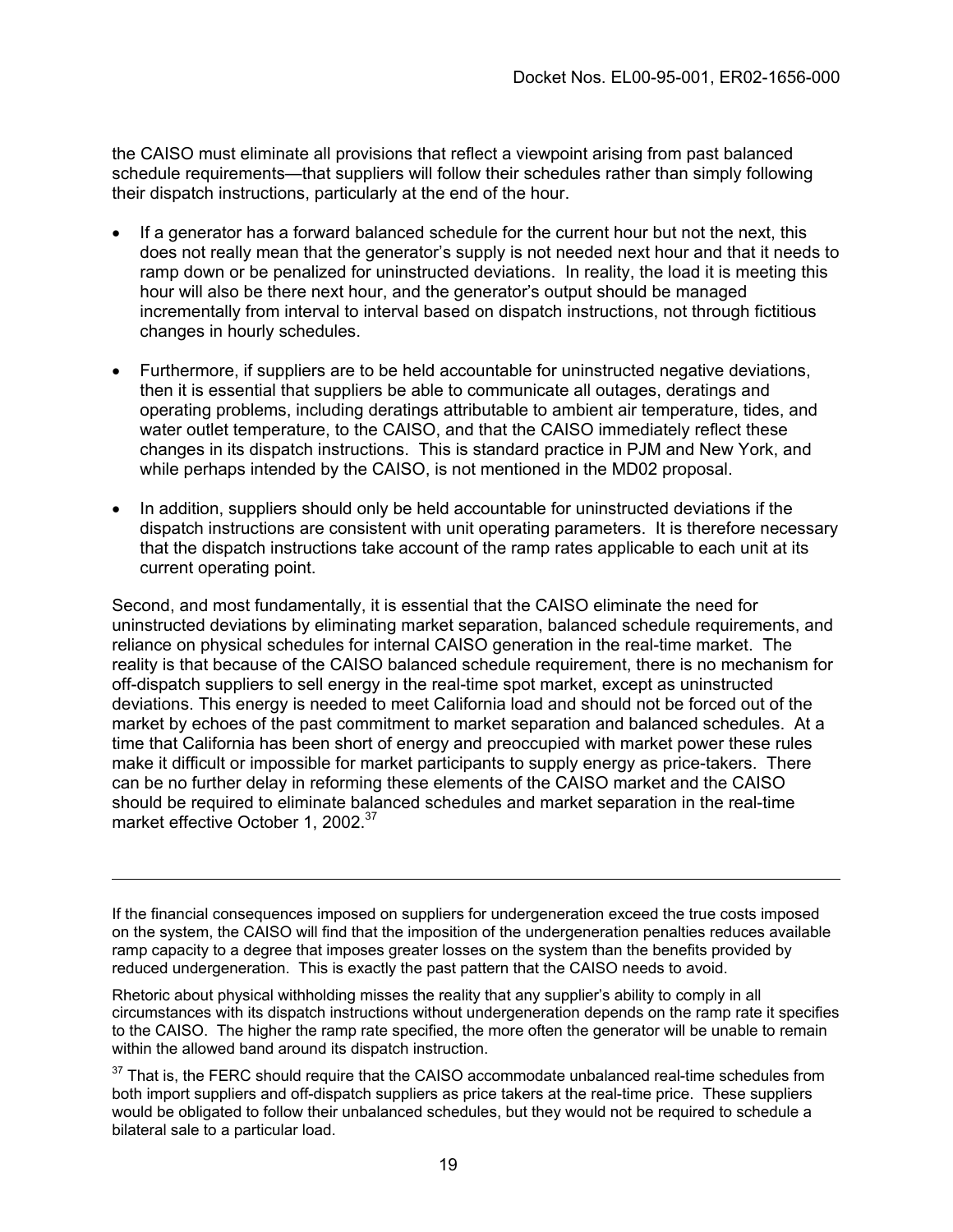These changes would be consistent with, and simplify the implementation of, the changes proposed by the CAISO relating to the target price and "price overlap." Rather than a dispatch that will "in effect" "reflect the Dispatch the could prevail in real time [in] the absence of the market separation rule,"<sup>38</sup> the CAISO should simply implement such a dispatch. While it is recognized that during the transition this dispatch will not reflect locational pricing, it is a necessary first step in reforming the CAISO real-time market. This change will also reduce the CAISO's problems with ramp availability because neither the CAISO nor market participants will be trying to manage the system around artificial end-of-hour schedule changes, but instead dispatching units gradually up and down from interval to interval, without regard to hour-ahead schedules, which will become purely financial. This change in focus will improve reliability, improve market efficiency, facilitate forward contracting, and simplify the market.

Third, the CAISO proposes to base its security constrained economic dispatch on an AC optimal power flow (OPF).<sup>39</sup> This differs from the approach taken in both PJM and New York which base their dispatch instructions on DC models. While there may be system conditions that warrant utilization of an AC OPF in the SCED, the CAISO should report the impact on project timetables of reliance on an AC OPF and justify the need for this approach. It is particularly important that the CAISO be required to justify the need for the AC OPF if part of the prospective delay in implementing SCED and LMP until fall of 2003 or beyond arises from the need to develop and test new AC OPF dispatch tools.

In addition, the CAISO should also be required to identify any intended differences between the proposed dispatch algorithms and those employed in existing LMP markets and justify such changes. For example, the description of the objective function for the real-time dispatch does not appear to correspond to the objective function utilized in New York and PJM, but it is not clear whether the CAISO intends to utilize a different objective function or merely provided a general description that was not intended to signify a change in the structure of the objective function.<sup>40</sup>

## *D. Ancillary Services Markets*

## **Positive Elements of the MD02 Proposal**

#### *Overview*

The CAISO MD02 proposal relating to ancillary service markets also has a number of positive elements. First, the procurement of ancillary services in a day-ahead market in which energy and ancillary service schedules are simultaneously optimized based on multi-part bids is a

<span id="page-19-0"></span><sup>&</sup>lt;sup>38</sup> Filing Letter, p. 33.

<span id="page-19-1"></span><sup>39</sup> CDP, § 5.7.2.1, p. 114.

<span id="page-19-2"></span> $40$  The CAISO describes the objective function as minimizing the "cost of imbalance energy" and appears to define the imbalance energy requirement as the sum of the energy required to restore AGC units to their preferred operating points, the forecast change in system load, and scheduled changes in inter-tie schedules (CDP, § 5.7.2.3, pp. 115-116). This criterion is not necessarily the same as minimizing the as bid cost of meeting forecast system load over the next 10 minutes. It is not clear whether the difference is intentional.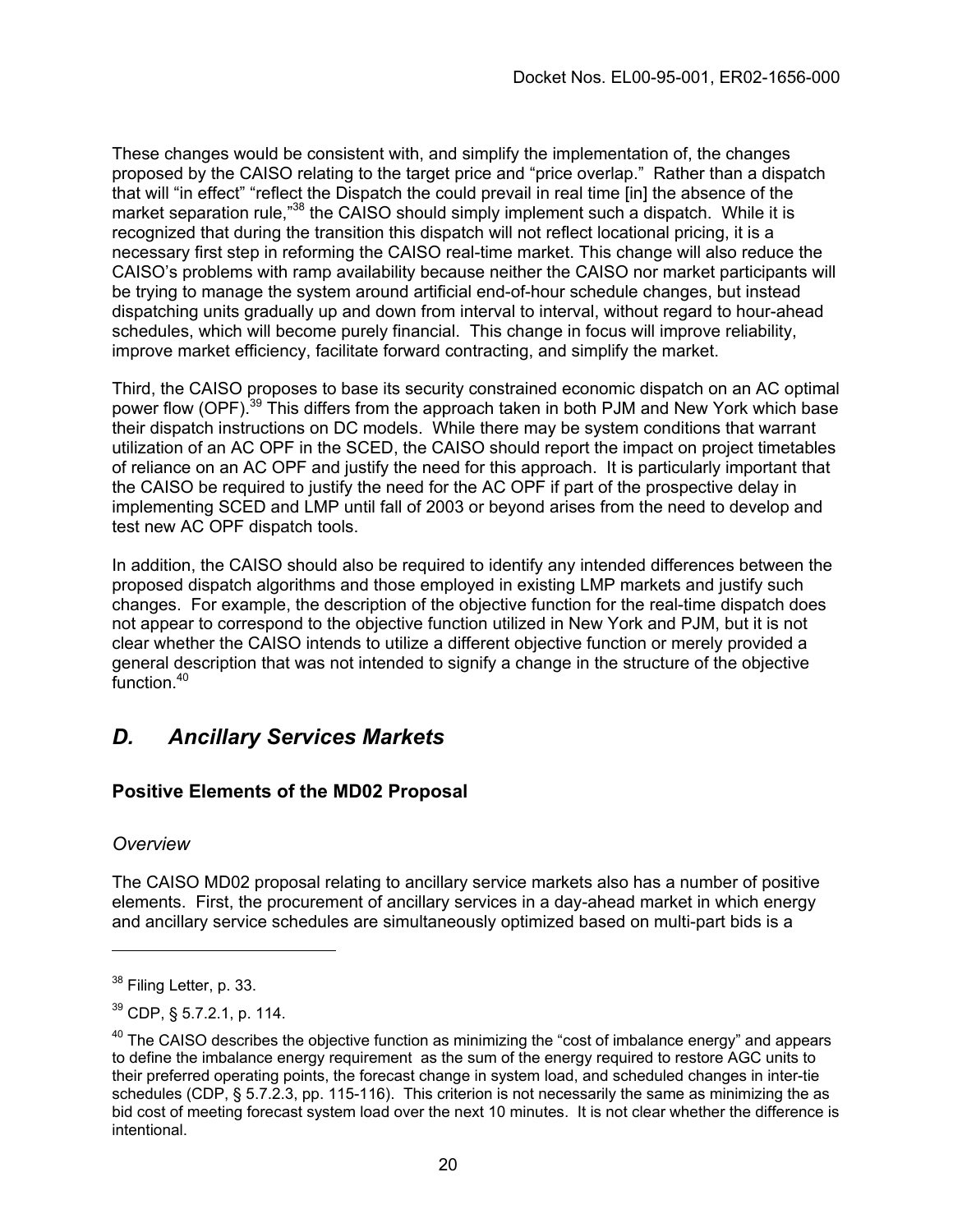desirable reform and will address a number of problems that have hindered the development of California electricity markets. Second, conducting settlements using locational ancillary service prices (to the extent that it is necessary to establish locational ancillary service requirements) maintains and improves upon a good feature of existing CAISO markets. Third, the retention of capacity bids for ancillary services in the day-ahead markets is appropriate and enables market participants to accurately reflect their costs in their bids. Fourth, the proposed price determination mechanism based on capacity bids and opportunity costs as determined in the day-ahead market is a desirable reform that will eliminate the need for suppliers to submit bids reflecting guesses regarding the level of opportunity costs in the day-ahead market.

### *Simultaneous Optimization*

The CAISO proposes that under the MD02 proposal, ancillary services would be procured simultaneously with energy.<sup>41</sup> The procurement of ancillary services in day-ahead markets in which energy and ancillary services are simultaneously optimized will improve the performance of the California electricity market and benefit both consumers and suppliers. The introduction of simultaneous optimization and three-part bids will both increase market efficiency and reduce the potential for the exercise of market power, because the CAISO will be provided broader product substitution possibilities in a market in which generators are permitted to submit multipart bids and leave the unit commitment decision to the CAISO, knowing that if committed they will be assured of recovering their as bid costs. The elimination of the "rational buyer" rule will also benefit consumers by eliminating the economic inefficiency introduced by efforts to price discriminate among suppliers. $42$ 

Suppliers will also benefit from the elimination of the economic inefficiency introduced by the rational buyer rule and from the increased efficiency of a market based on three part bids and avoidance of uneconomic commitment decisions. Both consumers and producers will also benefit from a market structure in which normal competitive behavior is less likely to be confused with the exercise of market power.

#### *Locational Ancillary Service Requirements*

The MD02 proposal provides for the possibility of locational ancillary service requirements and provides for locational ancillary service prices in this event[.43](#page-20-2) To the extent that reliability criteria give rise to locational ancillary service requirements, it is necessary and efficient to reflect these constraints in the day-ahead unit commitment process and to settle ancillary service procurement at corresponding locational prices. This is consistent with current practice of the NYISO, which also has locational ancillary services requirements that are binding at times.

<span id="page-20-0"></span><sup>41</sup> CDP, § 5.4.2, p. 105.

<span id="page-20-1"></span> $42$  The economic reality is that rather than depressing average ancillary services prices below the competitive level, the more likely effect of the "rational buyer" rule is to change the way ancillary service suppliers bid, and to raise costs by reducing market efficiency. Since reductions in market efficiency are ultimately reflected in higher prices for consumers, the dominant effect of the rational buyer rule has likely been to raise consumer prices.

<span id="page-20-2"></span><sup>43</sup> CDP, § 5.4.2, p. 105.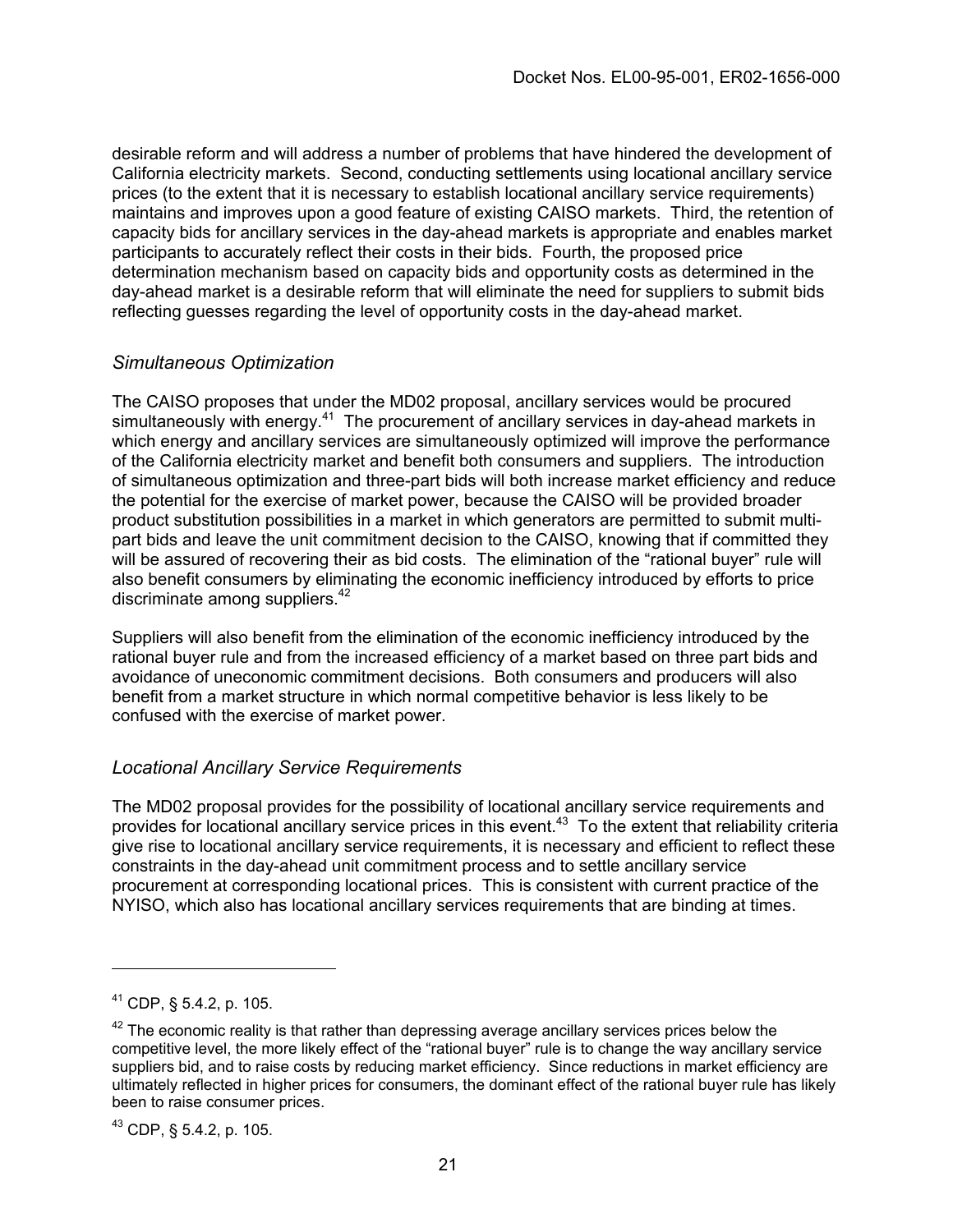#### *Capacity Bids for Ancillary Services*

The CAISO proposes to continue to allow suppliers to submit capacity bids for ancillary services, in additional to energy bid curves.<sup>44</sup> This is consistent with current CAISO practice and permits suppliers to reflect in their bids the costs that a market participant may need to incur in order to supply reserves or the cost penalties (e.g., reduced heat rate efficiency) that a market participant would incur in providing regulation.

### *Ancillary Services Price Determination*

The MD02 proposes that ancillary service prices will be set based on capacity bids and opportunity costs determined in the day-ahead market.[45](#page-21-1) This change in ancillary service pricing is a desirable reform that will eliminate the need for suppliers to submit bids reflecting their guesses regarding the level of opportunity costs in the day-ahead market. This change will benefit both producers and consumers by increasing the efficiency of the market. While this pricing mechanism for ancillary services is different from that currently employed by either the NYISO or PJM, it is consistent with the pricing mechanism that is likely to be in place in the NYISO by the time MD02 is implemented. $46$  In practice, it would likely speed rather than delay implementation.<sup>[47](#page-21-3)</sup>

The MD02 proposal provides that as today, higher-quality services can substitute for lowerquality services, $48$  which is desirable. However, the proposal is unclear as to whether the pricing of different categories of operating reserves would recognize that 10-minute spinning reserves count towards 10-minute reserves, and should therefore be paid at least as much as providers of 10-minute non-spinning reserves. Likewise, 10-minute reserves count towards 30 minute reserve requirements, so providers of 10-minute reserves should be paid at least as much as providers of 30-minute reserves. This approach to calculating operating reserve prices is sometimes referred to as the cascading of prices.

#### **Issues**

The CAISO MD02 proposal for ancillary service procurement and pricing appears to largely be heading in the right direction as described above. There are, however, a number of ambiguities

<span id="page-21-2"></span><sup>46</sup> See, for example, materials listed under the May 9, 2002 meeting at http://www.nyiso.com/services/documents/groups/bic\_mkt\_struct\_group/meeting\_materials.html.

<span id="page-21-4"></span><sup>48</sup> CDP, § 5.4.2, p. 105.

<span id="page-21-0"></span><sup>44</sup> CDP, § 5.4.2, p. 105.

<span id="page-21-1"></span> $45$  CDP, § 5.4.2, p. 105. The explanation of the determination of ancillary service opportunity costs needs to be clarified as the discussion of the example suggests that the CAISO might envision setting ancillary service prices based on average, rather than marginal, opportunity costs. Such an approach would be problematic, as it would motivate suppliers lacking market power to reduce the quantity of reserves or ancillary services they offer the CAISO.

<span id="page-21-3"></span> $47$  The NYISO day-ahead market software already has the capability to calculate ancillary service shadow prices that reflect the combined capacity bid and opportunity costs of the marginal supplier, so moving directly to such a pricing system would not require new software development and would avoid the need to develop alternative processes.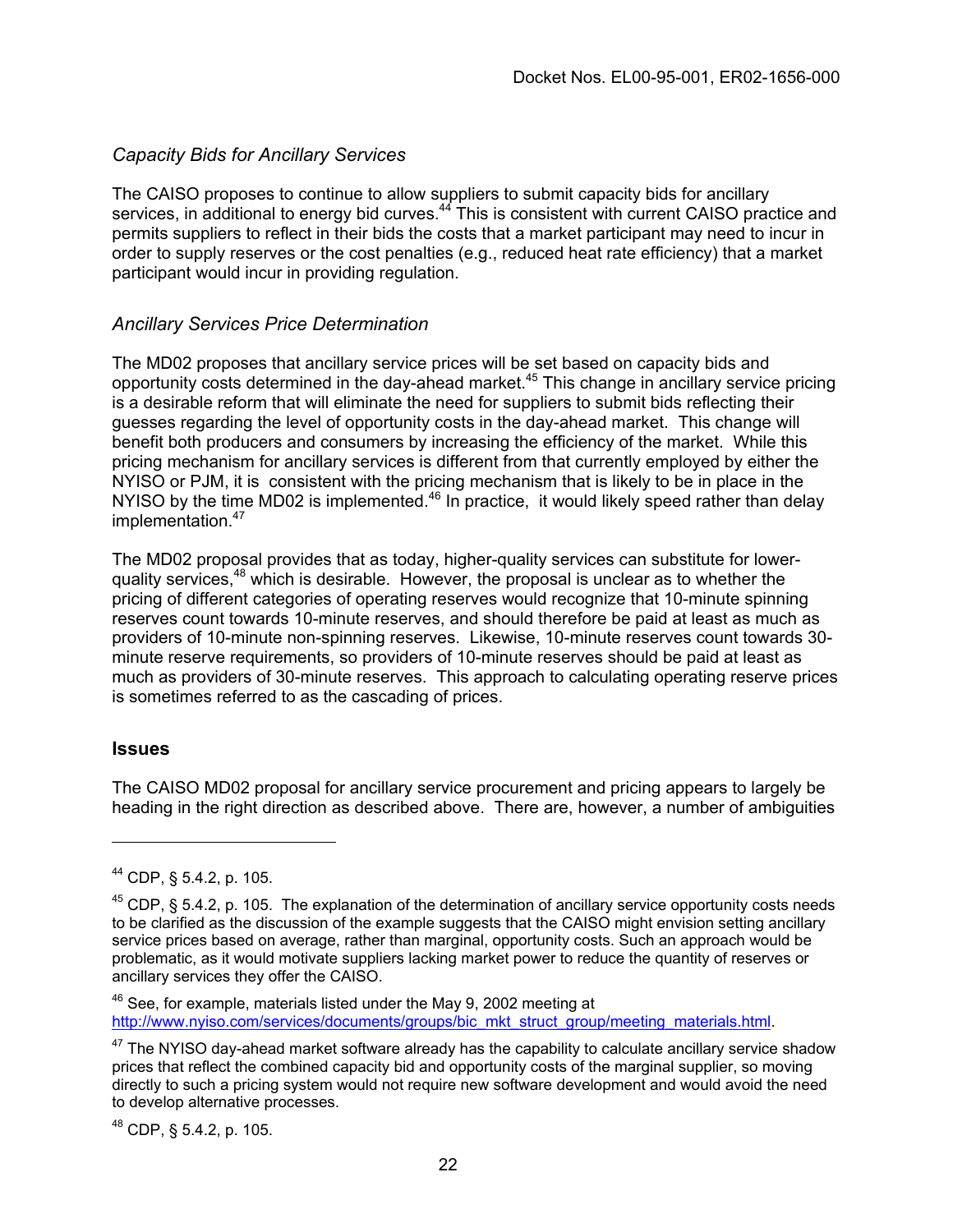in the intended approach that ought to be addressed to enable market participants and the Commission to evaluate the consistency of the overall market design and avoid future problems. Some of these high-level ambiguities are:

- Will the MD02 ancillary services markets be based upon a two-settlement system?
- Will there be a market or process between the day-ahead market and real-time for adjusting ancillary service schedules to reflect changes in resource availability and opportunity costs?
- Will ancillary service prices will be "cascaded" as in New York, or is some other pricing method intended?<sup>[49](#page-22-0)</sup>

Hopefully, the CAISO's answer to all of these questions will be yes.

## *E. FTRs*

### **Positive Elements of the MD02 Proposal**

The CAISO has proposed to define and allocate financial transmission rights called FTRs that will hedge nodal congestion charges.<sup>50</sup> Financial transmission rights are an important element of markets based on LMP pricing, and are used in the markets in this country where LMP is currently utilized (PJM and New York). Financial transmission rights are also included in the market designs in other areas that plan to adopt LMP, such as New England and the MISO. The FTRs that the CAISO proposes are in many ways similar to the financial transmission rights that are currently available or will be available in these other markets. As in these regions, each point-to-point FTR offered by the CAISO will be defined by an injection location and a withdrawal location. The holder of that FTR will receive the day-ahead LMP calculated at the withdrawal location minus the day-ahead LMP calculated at the injection location for each hour in which that FTR is valid. $51$ 

The CAISO's proposed system of FTRs shares many of the advantages of the systems of financial transmission rights utilized in PJM and New York. The CAISO will calculate transmission usage charges in the day-ahead market by subtracting the day-ahead congestion price for that hour at the location at which the transmission customer schedules an injection of power in the day-ahead market from the day-ahead price for that hour at the location at which the transmission customer schedules a withdrawal of power.<sup>52</sup> This pricing system will enable FTRs to provide a hedge against these transmission usage charges, since the payment to the

<span id="page-22-0"></span> $49$  Cascading of ancillary service prices appears to pay ancillary services more than would otherwise be the case, given their bids, but it causes ancillary service suppliers to change the way they bid and makes cost based bids more attractive. This benefits consumers by increasing market efficiency, avoiding gaming, and making it easier to identify the exercise of market power.

<span id="page-22-1"></span> $50$  CDP, § 5.3.1, p. 89.

<span id="page-22-2"></span><sup>&</sup>lt;sup>51</sup> The discussion in this section assumes zero losses. With non-zero marginal losses included in LMP prices, then the holder of an FTR would only receive payments reflecting the difference in these LMPs attributable to transmission congestion.

<span id="page-22-3"></span><sup>52</sup> CDP, § 5.3.2.1, p. 90.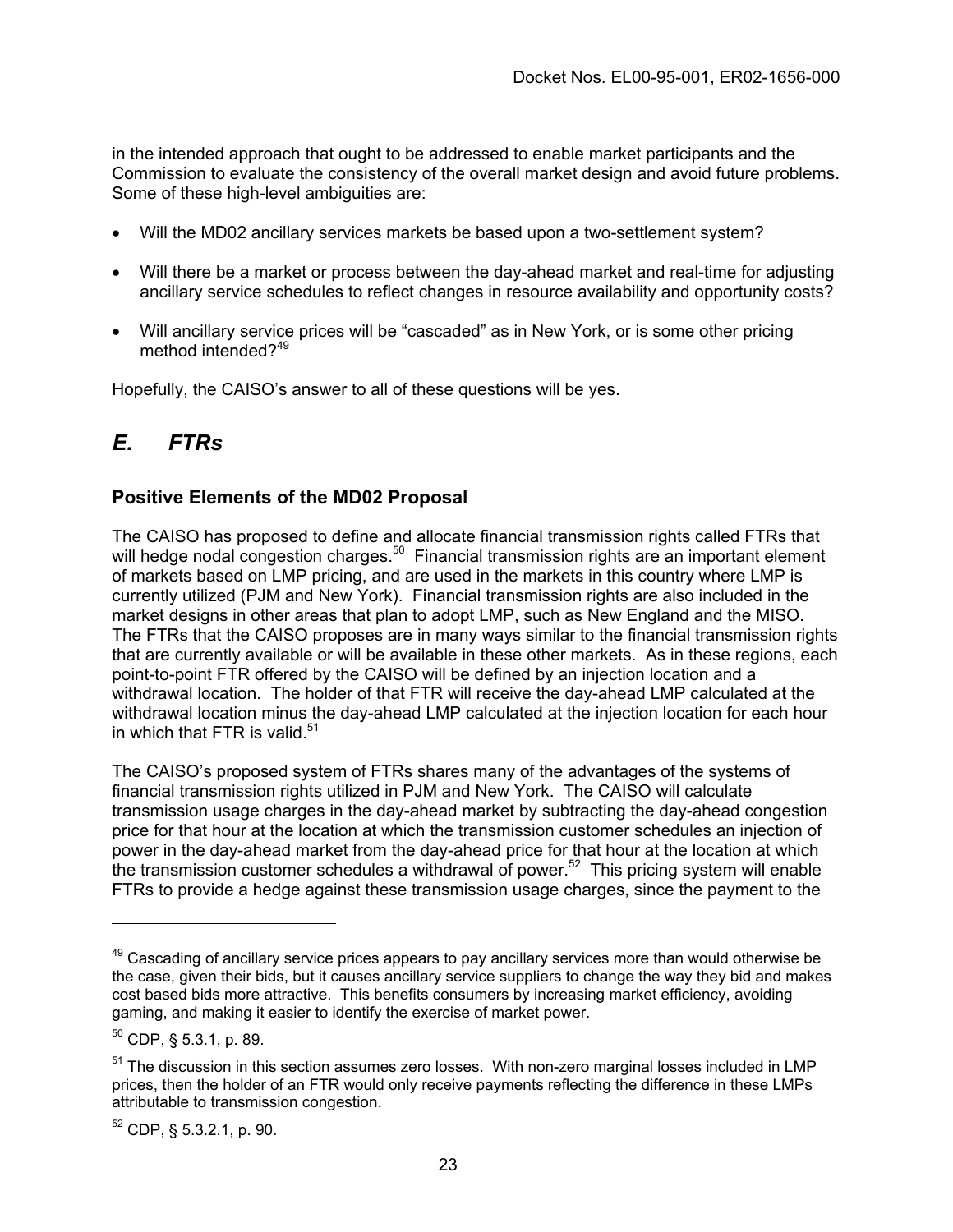holder of an FTR between two locations would exactly offset the transmission usage congestion charge that a transmission customer would pay for transmission service between the same points. This provides market participants with a mechanism that they can use to hedge against volatility in transmission usage charges attributable to transmission congestion.

The CAISO does not propose to limit the injection and withdrawal locations between which FTRs will be available to nodes, and also proposes to permit FTRs to be awarded to or from aggregations of nodes, such as zones used for the purposes of pricing load and hubs used for trading purposes.<sup>53</sup> It will therefore be possible to use FTRs to hedge congestion cost volatility associated with a wide variety of transactions.

FTRs will permit entities currently receiving service under existing transmission contracts to be included in the LMP market while continuing to receive the economic benefits provided by the firm transmission service under the pre-LMP contracts. An entity with a contract to receive 100 MW of firm transmission service from location A to location B would be able to convert that firm transmission service to 100 MW of FTRs from location A to location B. Ownership of these FTRs would permit the transmission customer in effect to deliver energy from A to B without paying for congestion or, alternatively, to pay the cost of 100 MW of energy at location A for energy delivered to location B.

FTRs also can be used to mitigate the exposure to high prices that might come about as a result of the pricing of additional constraints either through zonal pricing or under LMP. For example, the LMP prices in a load pocket may at times be high as a result of transmission congestion, but if those loads held the FTRs between a location outside the load pocket and a location inside the load pocket, they would be insulated against paying those high LMPs for the portion of their load that is met with imports. Thus, although these loads would pay prices reflecting congestion costs on all of their load, ownership of FTRs in effect would enable loads in load pockets to be hedged so that on net they would pay the average cost of meeting their load.<sup>54</sup>

FTR payments will be made to market participants regardless of whether they have scheduled matching injections and withdrawals—or any transactions—in the market. As a result, FTRs leave the incentives provided on the margin by LMP in place, because the payment that each FTR holder receives is independent of the FTR holder's transmission usage, and in particular, is independent of its generation dispatch. An entity that has 600 MW of FTRs from A to B, for example, will have a hedge for the cost of transmitting 600 MW of energy from A to serve load at B, but the marginal cost that it faces for serving an additional MW of load will be the LMP at B, because the FTR payment that it receives is independent of whether it serves the load at B or how it serves the load at B. Consequently, the incentives that LMP provides for generators to locate in locations with high LMPs, and for loads to locate in locations with low LMPs, will not be distorted by the ownership of FTRs.

<span id="page-23-0"></span> $53$  CDP, § 5.3.2.1, p. 90.

<span id="page-23-1"></span> $54$  For example, during a congested hour, if 2000 MW of load in a load pocket held 1000 MW of FTRs from a location outside its load pocket, it would pay the LMP inside the pocket—which would be relatively high, reflecting the high-cost generation in operation there due to congestion—for 1000 MW of power that must be generated within the pocket. But, after taking its FTR revenues into consideration, it would only pay the lower LMP calculated outside the load pocket for the remaining 1000 MW. The average amount that load inside the load pocket would pay would be the average of the LMPs inside and outside the pocket, reflecting the fact that half of the energy to meet that load must be generated inside the pocket, while the other half can be generated outside the pocket.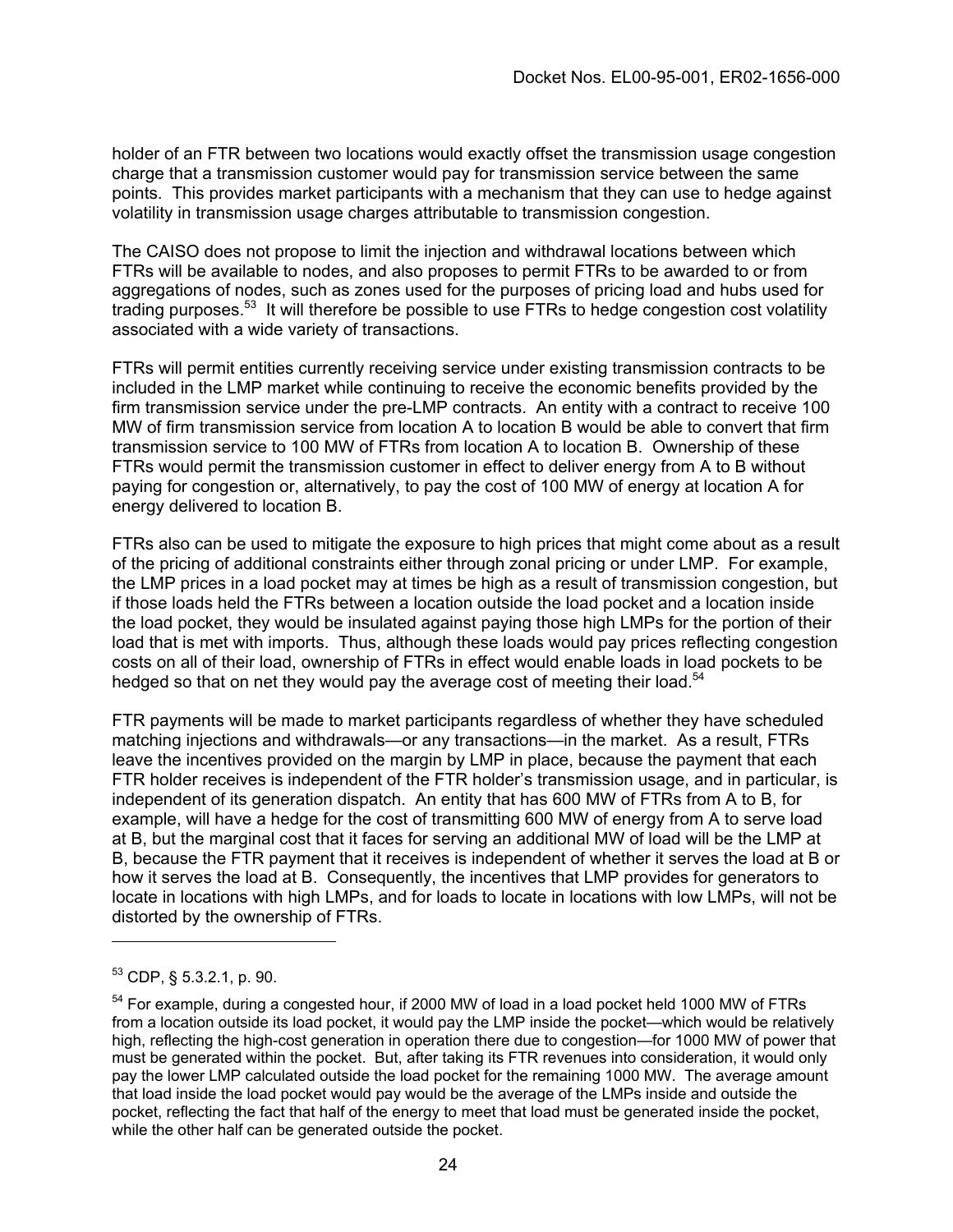In particular, because FTR holders will receive payments for their FTRs regardless of whether injections and withdrawals match their FTRs, FTR ownership will not affect the incentive of generators to follow the ISO's dispatch instructions. In addition, the financial character of FTRs will permit them to be used to hedge the congestion costs associated with financial hedging contracts such as contracts of differences, enhancing the liquidity of forward markets. This feature of FTRs will also help ameliorate the problems with existing transmission contracts (ETCs) in California. The use-it-or-lose-it features of the current ETCs make it undesirable for ETC holders to release their capacity to the market, since they will not be compensated for what they are giving up. If the ETCs are converted to FTRs, the ETC holders will be assured that they will receive the economic value of their ETCs, while other market participants will benefit from the earlier release of ETC capacity.<sup>[55](#page-24-0)</sup>

FTRs should not impose significant financial risks upon the rest of the market, because the revenues that the CAISO collects as part of operating a market based on LMP pricing will fund the amounts that it needs to pay to FTR holders, as long as the set of FTRs awarded on the grid meets a simultaneous feasibility condition<sup>56</sup> and actual transfer capability is not less than that assumed when FTRs were defined.

FTRs will be tradable rights, which will enhance market liquidity and will increase the likelihood that the hedges are held by the parties that value them most highly. In addition, they will provide a mechanism to award well-defined property rights to entities that finance transmission expansions. Since the number of FTRs than can be awarded is limited by the transfer capability of the network, expansions of the network can increase the number of FTRs that can be awarded, and those FTRs can be awarded to the entity financing the expansion. This can help to provide the basis for an alternative to the traditional regulatory approach to financing transmission expansion by permitting merchant developers to shoulder the risk associated with an expansion.

Finally, FTRs would be offered in an auction, which would permit FTRs to be awarded to the entities that place the highest value on those FTRs and ensures that all FTRs are made available.

#### **Comparison to Procedures Used in New York and PJM**

While the FTRs that the CAISO proposes are similar to those used in PJM and New York, there are a few differences. Most significant is that the CAISO's proposed FTRs have a physical dimension. In the MD02 proposal, FTR holders would get scheduling priority over other participants in the energy market that did not submit bids.<sup>57</sup> In addition, FTRs would be required

<span id="page-24-0"></span><sup>&</sup>lt;sup>55</sup> The transition to the operation of the NYISO in New York, and the imminent implementation of LMP in NEPOOL both provide precedents for the conversion of physical rights to financial rights. The holders of physical transmission rights in New York were offered the opportunity to convert their physical rights to financial transmission rights and many have done so. Website: http://www.nyiso.com/services/ documents/tcc/tccprimehldrs01.pdf. Similarly, the transmission rights of municipal systems in NEPOOL will be converted to auction revenue rights with the implementation of LMP by ISO-NE. SMD, § 7, p. 55.

<span id="page-24-1"></span><sup>56</sup> CDP, § 5.3.2.4, p. 96 and § 3.1, p. 89.

<span id="page-24-2"></span> $<sup>57</sup>$  CDP, § 5.3.2.1, p. 90. As discussed below, part of the motivation for the physical right may be the</sup> effects of a low damage control bid cap, but making FTRs physical during tight conditions may undo much of the value of the proposed reforms.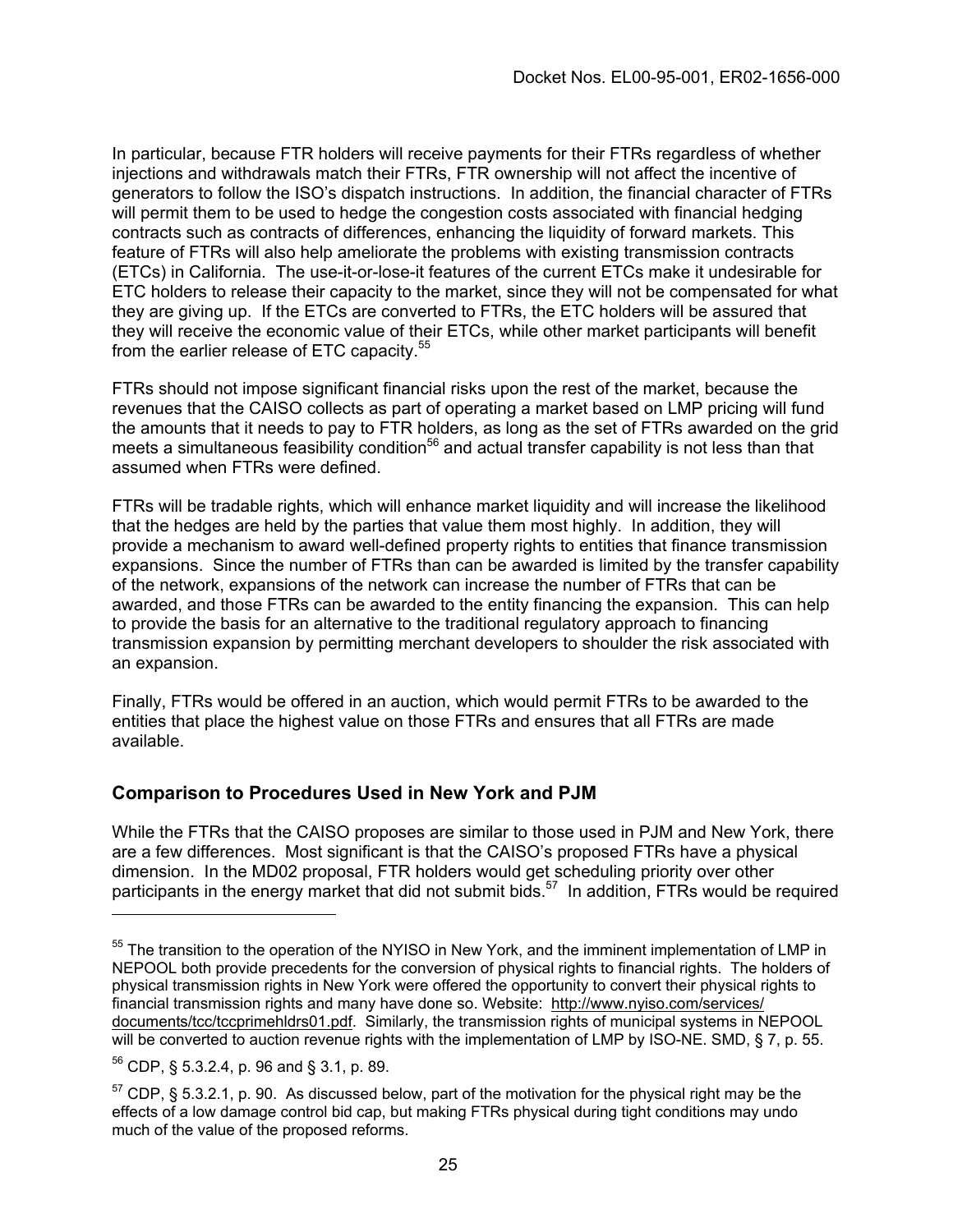to deliver ACAP from one area to another.<sup>58</sup> In both PJM and New York, FTRs are purely financial instruments, which do not convey any preferential rights to schedule energy or to deliver capacity.

Additionally, the mechanism that the CAISO will use to allocate FTRs is unclear.<sup>59</sup> New York and PJM use quite different mechanisms. The NYISO allocates FTRs (called TCCs in New York) to entities with grandfathered transmission contracts, but all other FTRs are auctioned. Utilities that had historically used transmission to serve their native load can purchase TCCs in this auction, and have a right to revenues in this auction that would offset the cost of their purchases. These revenue rights have been fixed in advance. Meanwhile, PJM allocates FTRs to LSEs that have purchased firm point-to-point or network service, based upon the location of the generators that each has designated as a capacity resource and the location of the load served by that LSE. This allocation is re-performed each year, subject to grandfathering rules. PJM also auctions FTRs, but only those FTRs that can meet the simultaneous feasibility test after taking into account the capacity needed to support previously allocated FTRs are available in this auction.

The MD02 proposal states that the CAISO, when operating the FTR auction, will have the objective of maximizing revenue realized in that auction.[60](#page-25-2) This differs from the objective function used in the NYISO and PJM auctions, which is to maximize the value of FTRs awarded to entities that purchase FTRs in the auction, as measured by their bids. $61$  While the NYISO or PJM is operating as an auctioneer, it is merely trying to facilitate a competitive market, and the objective function each is using reflects this, as one would expect that in a competitive market, gains from trade (the amount that buyers were willing to buy for the amount they bought, minus the amount that sellers were willing to accept for the amount they sold) would be maximized. The CAISO's objective function, in contrast, calls for the CAISO to operate the auction as would a monopolist attempting to maximize revenues.

The CAISO's discussion of both FTRs and flowgate rights in Appendix A is useful and supports beginning the transition with point-to-point obligations. However, the analysis in part reflects possible misunderstandings about the nature of the various rights. For example, the discussion of the benefits of FTRs defined as obligations refers in several places to obligations allowing more schedules to "flow." FTRs are financial and have no impact on schedules that can flow either day-ahead or in real time.<sup>62</sup> Perhaps the reference was intended to refer to the schedules that could be hedged rather than those that would flow. This is correct. Defining FTRs as obligations will allow the sale of forward hedges that more closely reflect the actual transfer capability of the system than would FTRs defined solely as options. On another point, if the assertion that the "cost of [PTDF] insurance to other participants or the ISO of fulfilling the

<span id="page-25-4"></span><sup>62</sup> CAISO, Appendix A, p. 3.

<span id="page-25-0"></span><sup>58</sup> CDP, § 5.1.7.23, p. 60.

<span id="page-25-1"></span><sup>59</sup> CDP, § 5.3.2.1, p. 92.

<span id="page-25-2"></span> $60$  CDP,  $\frac{5.3.2.8}{2}$ , p. 98.

<span id="page-25-3"></span> $61$  If entities offering FTRs are permitted to state prices below which those FTRs would not be sold, then this objective function would be restated as maximizing the value of FTRs awarded to entities that purchase FTRs in the auction, as measured by their bids, less the amount that FTR sellers required in order to sell their FTRs, as measured by their offer prices.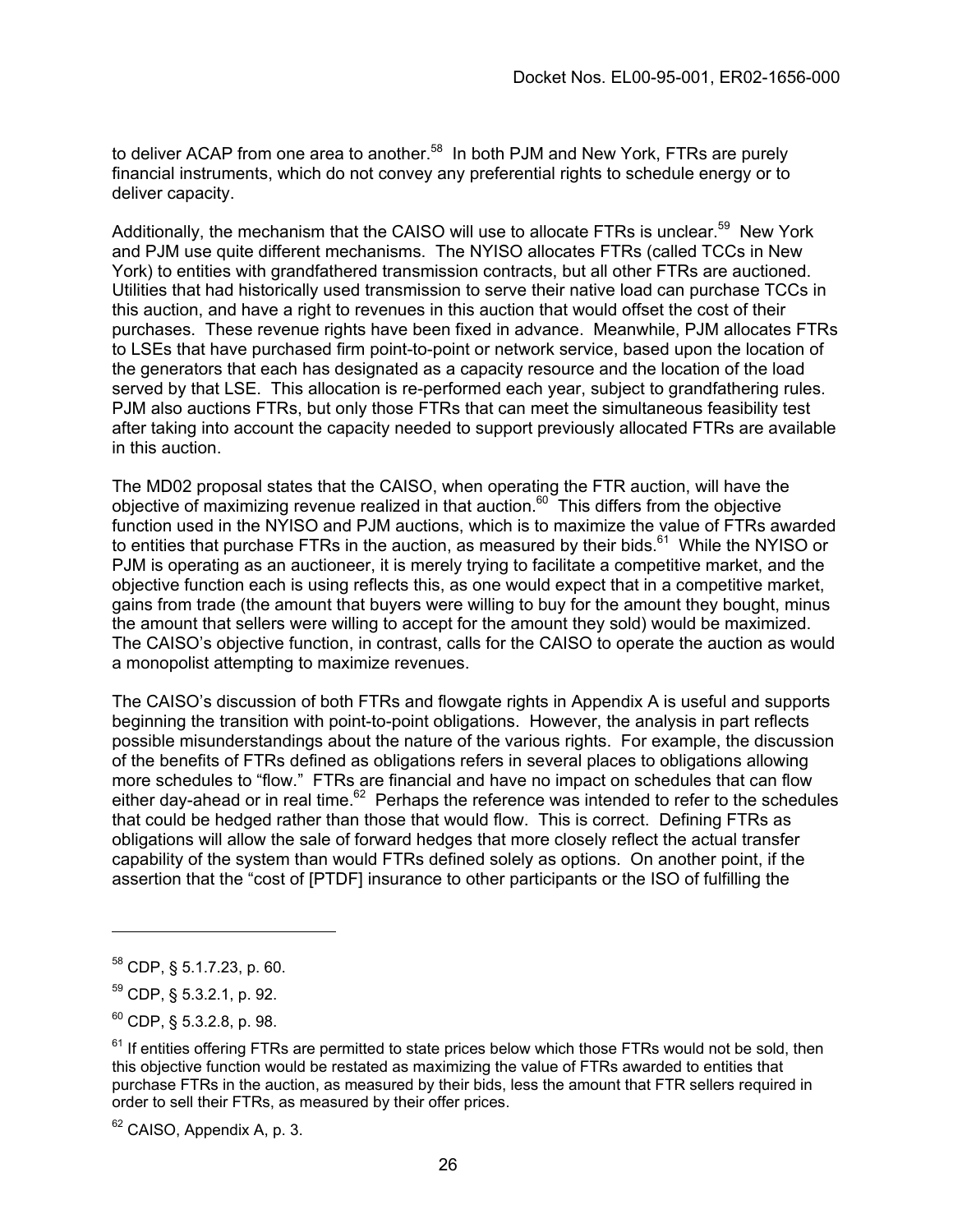obligation inherent in such insurance could be substantial for major network changes<sup>"63</sup> is intended to refer to the effect of transmission upgrades, this is either an error reflecting a common misunderstanding about the simultaneous feasibility test and revenue adequacy or refers to some cost of which we are not aware. $64$  Finally, the discussion of the claimed advantages of flowgates on one page is contradicted by the discussion on the following page of the disadvantages on the same issues. $65$  Both cannot be true, and in virtually every case the analysis of the disadvantage is supported by the available evidence.

The CAISO also discusses the possibility of offering flowgate rights, which would pay their holder the cost of congestion across a specific interface or transmission facility, and of offering point-to-point FTR options, which would pay their holder the price at the FTR's withdrawal location minus the price at the FTR's injection location only when that difference is positive.<sup>[66](#page-26-3)</sup> Neither the PJM nor the New York markets currently offer flowgate rights or options (although the feasibility of offering options is being explored in each locations, and the Ontario IMO is currently offering options across interties connecting Ontario to adjoining control areas). The CAISO proposes to defer flowgate rights for the initial implementation, and only to offer FTR options if technical considerations permit.<sup>[67](#page-26-4)</sup>

### **Significance of the Differences and Recommendations**

Bundling FTRs together with scheduling priority, or the ability to deliver ACAP or ancillary services from one area to another, causes a number of problems.

- It discriminates against those market participants who want only a financial hedge, or only scheduling priority, or only the ability to deliver ACAP or ancillary services, because it forces them to acquire a bundle of rights, even though they may only really want part of that bundle. This leads to inefficiency as a result, because bundling financial hedges with these other rights may preclude the entities that really want hedges from getting them, or the entities that really want those other rights from getting them.
- It will potentially motivate market participants to submit self-schedules that match their FTRs, and thus make themselves unavailable for redispatch, in precisely the circumstances in which the CAISO will want generators to be flexible so as to permit the CAISO to best manage congestion. As discussed below, this impact will likely be aggravated if the damage control bid cap is set at a relatively low level.
- Finally, the number of FTRs that can be defined from one location to another may differ from the amount of ACAP or ancillary services that can be delivered between those locations.

<span id="page-26-0"></span><sup>&</sup>lt;sup>63</sup> CAISO, Appendix A, p. 4.

<span id="page-26-1"></span> $64$  For further details, see William W. Hogan, "Financial Transmission Right Formulations," Center for Business and Government, Harvard University, March 31, 2002.

<span id="page-26-2"></span> $65$  CAISO, Appendix A, with the advantages claimed on page 13 contradicted by the disadvantages on page. 14.

<span id="page-26-3"></span> $66$  CDP, § 5.3.2.1, pp. 90-91.

<span id="page-26-4"></span> $67$  CDP, § 5.3.2.1, pp. 90-91.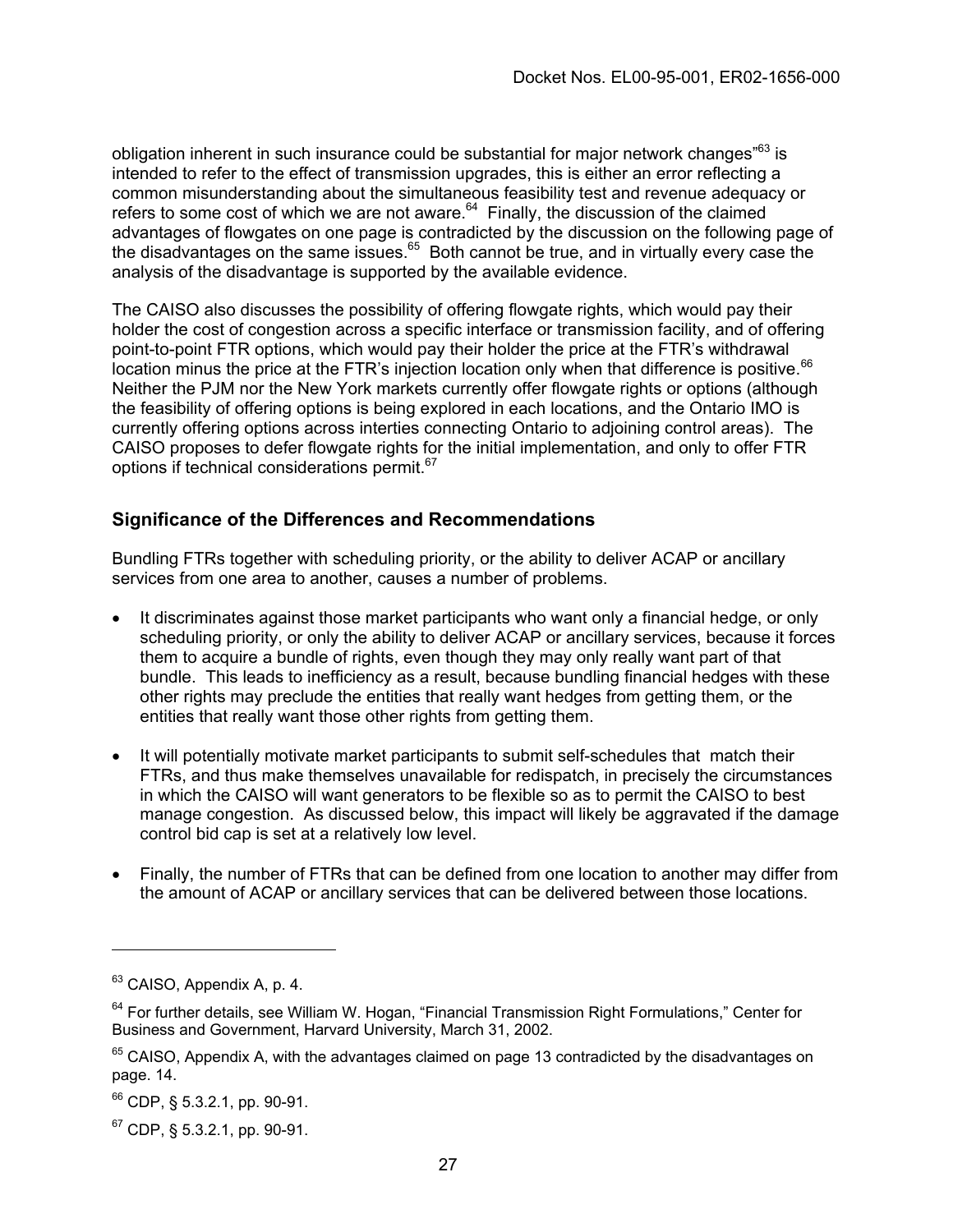The CAISO should follow the practice in New York and PJM and define FTRs as financial instruments only. To the extent that locational constraints bind in the ancillary services or ACAP markets, the CAISO has already proposed pricing ancillary services to reflect these constraints. It could define locational requirements for ACAP, as the NYISO does for its installed capacity requirements, and it could calculate prices that reflect locational constraints if it were to operate ACAP markets. And to the extent that there is a need to allocate scheduling priority for units that have not submitted bids, the CAISO should consider auctioning that service as well (although this problem may largely disappear if the damage control bid cap is set at a higher level, which is discussed later in this paper).

The CAISO should fix whatever allocation mechanism it uses for allocating FTRs in advance. Failure to do so can undermine the incentives provided by LMP. As we discussed above, it may be reasonable to allocate FTRs that are more valuable to LSEs that purchase energy in high-LMP locations, and thereby incur significant congestion cost, because this will help insulate them against this congestion cost—but this allocation should be determined in advance. If this allocation is periodically revised, so that an entity that incurred significant congestion costs last year receives more valuable FTRs this year, the incentives not to consume energy in high-LMP locations are undermined. Similarly, if FTRs are allocated based on the location of each LSE's designated capacity resources, and those designations can change from year to year, then generators that locate in locations in low LMPs will be more valuable as capacity resources, because the FTRs that specify their locations as injection locations will be more valuable. This incentive for generators to locate in low-LMP locations would partially offset the incentives that use of LMP in the energy market provides for generators not to locate in such locations.

The CAISO should adopt the objective function used by the NYISO and PJM when it conducts its auction of FTRs. This would be consistent with a mandate to operate electricity markets in a fair and independent manner that does not discriminate against any market participant or class of participants. The CAISO may have inadvertently incorrectly described in the MD02 filing the objective function that it plans to use. The objective functions used in the New York and PJM markets are sometimes incorrectly described as "maximizing revenue from the sale of FTRs," so this may be merely a misunderstanding and the CAISO may intend to operate its FTR auctions consistently with those in PJM and New York. If so, it should correct its proposal to reflect this.

Additionally, while the CAISO has stated that FTRs cannot be used to hedge against real-time prices, participants in the New York and PJM markets can settle FTRs against real-time prices merely by submitting schedules matching the FTR in the day-ahead schedule. The holder of an FTR from location A to location B, for example, can schedule a matching transaction from A to B in the day-ahead market, in which case the transmission usage charges it would be charged (ignoring the effect of marginal losses) would exactly offset the FTR payments it would receive. If it then did not consummate this transaction in the real-time market, as would be the case if its generation were backed down in the real-time dispatch, or if its transaction became uneconomic, it would be paid the real-time price at location B for the energy it was scheduled to withdraw there in the day-ahead market, minus the real-time price at location A for the energy it was scheduled to inject there in the day-ahead market. The net outcome is that it would receive the real-time price at location B minus the real-time price at location A—just what it would receive if the FTR were settled against real-time prices It is assumed that California market participants would have the same opportunity under MD02.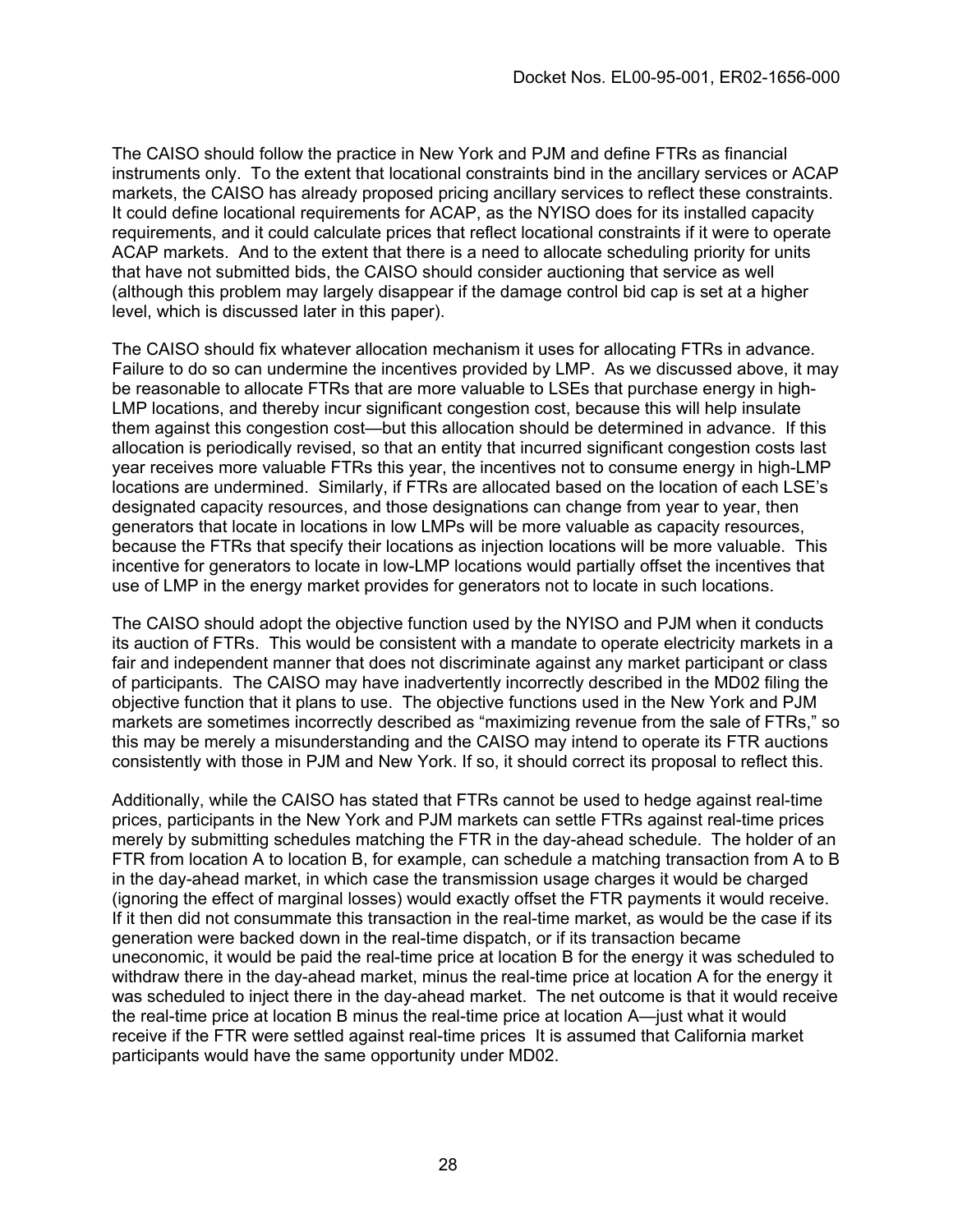## *F. Market Power Mitigation*

### **Overview**

An effective program of market power mitigation that prevents the exercise of market power without interfering with efficient and rational system operation and without preventing prices from providing efficient incentives is an important part of any well-designed market. Even in a generally competitive market, transmission constraints that may prevent capacity in one location from generating energy to meet demands at other locations give rise to opportunities for the exercise of locational market power. In order to protect against the exercise of market power on the supply side of the market, market power mitigation program must protect both against the physical withholding and the economic withholding of generation. A generator that is physically withholding capacity might state that some of its generating capacity is unavailable even though the capacity could operate, making it necessary to schedule or dispatch higher-cost capacity, which would drive up prices paid to the remaining resources. A generator that is economically withholding capacity would make that capacity available, but at inflated offer prices, in the hope that some or all of that generation would not be scheduled or dispatched, again raising prices paid to the remaining resources. As a result, a market power mitigation program should consider both physical and economic withholding.

At the same time, it should not be the purpose of a market power mitigation system to simply lower prices by requiring that suppliers offer their output into the market at offer prices that do not reflect their costs. Similarly, a well designed market power mitigation system would not prevent prices from rising to levels that reflect shortage conditions, and would provide incentives for needed generation to enter and remain in the market.

## **Description of Proposal**

The CAISO's proposed package of market power mitigation measures include both methods to address physical withholding (the must-offer provisions)<sup>68</sup> and economic withholding (the local market power mitigation mechanisms, RMR, and the AMP).

- Must-offer requirement. Generators within California (other than those that are on outage) are required to offer their capacity into the CAISO's markets. All participating generators are required to offer available non-hydro capacity in the RUC process, while all on-line capacity and generating units with a start-up time of ten minutes or less must be offered in real time. $69$
- Local market power mitigation. In the event that it is necessary to dispatch generation out of merit within zones NP15, SP15 and ZP26 as a result of transmission congestion, the units dispatched out of merit will be subject to bid caps. In most cases, those caps will be based on the unit's short-run variable costs. $70$

<span id="page-28-0"></span> $68$  In addition, changes made to outage coordination and reporting requirements, as well as generator maintenance standards under development by the CPUC, will have an impact on physical withholding.

<span id="page-28-1"></span> $69$  CDP, § 7.2.3, p. 155; CAISO's Proposed Tariff Changes, § 5.11.4, p. 184B.

<span id="page-28-2"></span> $^{70}$  CDP, § 5.9.2, p. 134.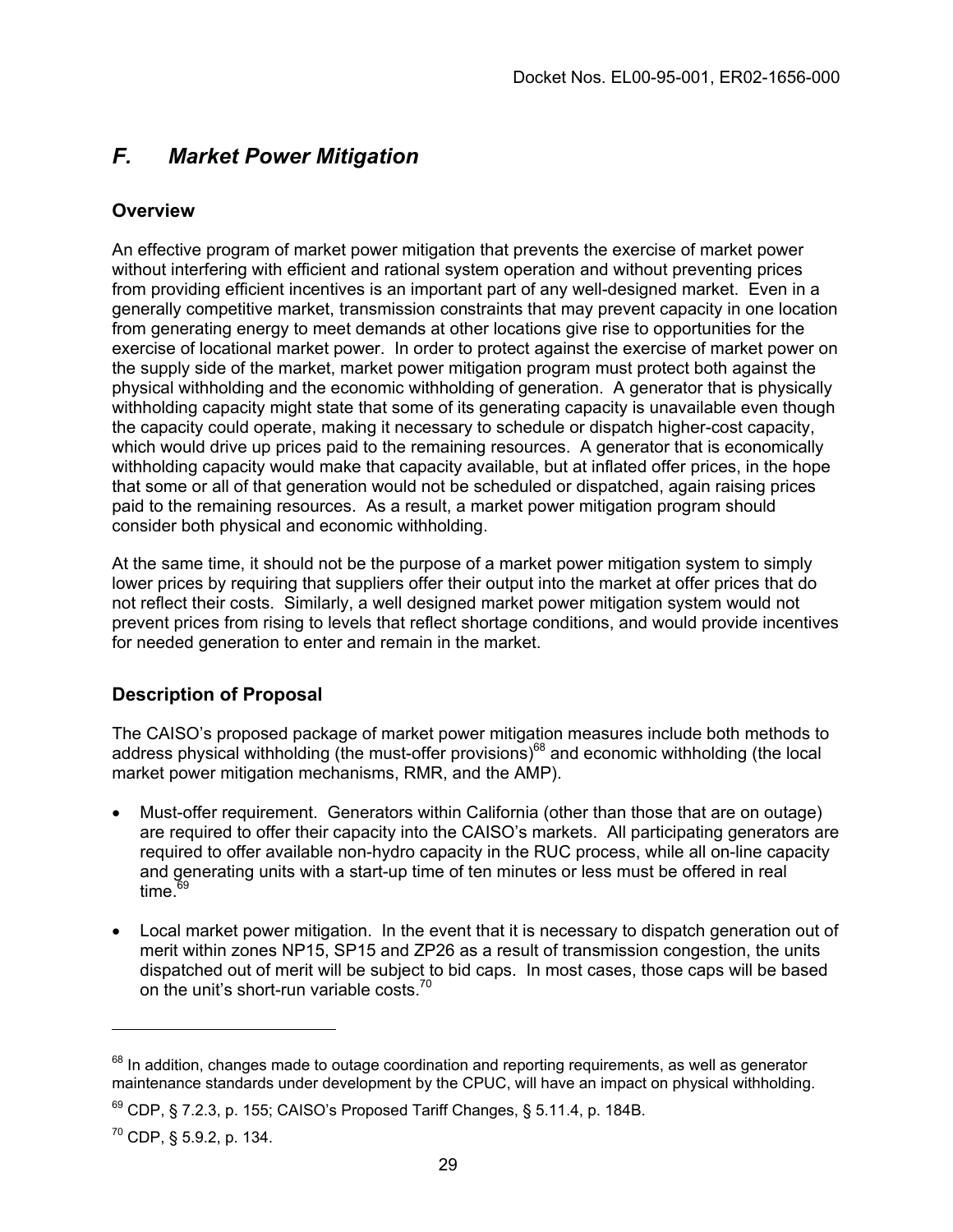- Reliability Must-Run (RMR) Contracts. In cases in which certain units have local market power, the CAISO has negotiated contracts with those units which call for them to offer power at a specified price whenever the intra-zonal constraints are binding. These contracts will apparently remain in place for a number of years. $71$
- Automated mitigation procedures (AMP). The CAISO will apply the AMP to its forward markets, when they are instituted, and to its RUC market for the Fall 2002 implementation of MD02. Under the AMP, the CAISO will compare the bids submitted by each generator segment to a reference price for that segment.<sup>72</sup> If the bid exceeds the reference price by a conduct threshold to be established by the CAISO, that segment will be deemed to have violated the AMP's conduct test. The CAISO will then compare the energy prices that it would calculate using the offer prices that were submitted to it to the energy prices that it would calculate if all offer prices that violated the conduct test were replaced by their respective reference prices. If the decrease in prices that results when all offer prices that violate their conduct test are mitigated (i.e., are replaced by their respective reference prices) exceeds an impact threshold defined by the CAISO, the offer prices exceeding would be mitigated before the schedules and prices for the relevant markets are calculated and posted[.73](#page-29-2)

In addition, the CAISO also proposes the following measures:

- A damage control bid cap (DCBC). The DCBC would limit offer prices into the CAISO's markets to \$108/MWh (this floor for the cap would be increased based on an index of natural gas prices, using the mechanisms currently used by the CAISO to implement the current mitigation mechanisms). It is a "hard" cap, meaning that it applies regardless of a generator's actual costs.[74](#page-29-3)
- Competition index. The competition index establishes a benchmark, which appears to be the CAISO's estimate of prices that would be observed in a perfectly competitive market with creditworthy purchasers. If prices actually observed in the market exceed prices calculated by the benchmark by more than \$5/MWh, calculated on an annual basis, then the CAISO would have the authority to implement various other mitigation measures, including reinstating the west-wide mitigation measures with cost-based bid caps for as long as six months.

Moreover, there are at present extensive forward contracts that define the price and terms upon which much power is offered into the California market.

## **Positive Elements of the MD02 Proposal**

The CAISO's AMP proposal is derived from the NYISO's AMP, which attempts to target market power mitigation to circumstances in which market power has a significant impact on market

<span id="page-29-0"></span><sup>&</sup>lt;sup>71</sup> CDP, § 5.1.4.3, pp. 51-52, and § 5.1.12, pp. 69-70.

<span id="page-29-1"></span> $72$  CDP, § 5.11.2.2, pp. 140-141.

<span id="page-29-2"></span> $^{73}$  CDP, § 5.11.2.1, p. 139.

<span id="page-29-3"></span><sup>74</sup> CDP, § 5.10.2, p. 136.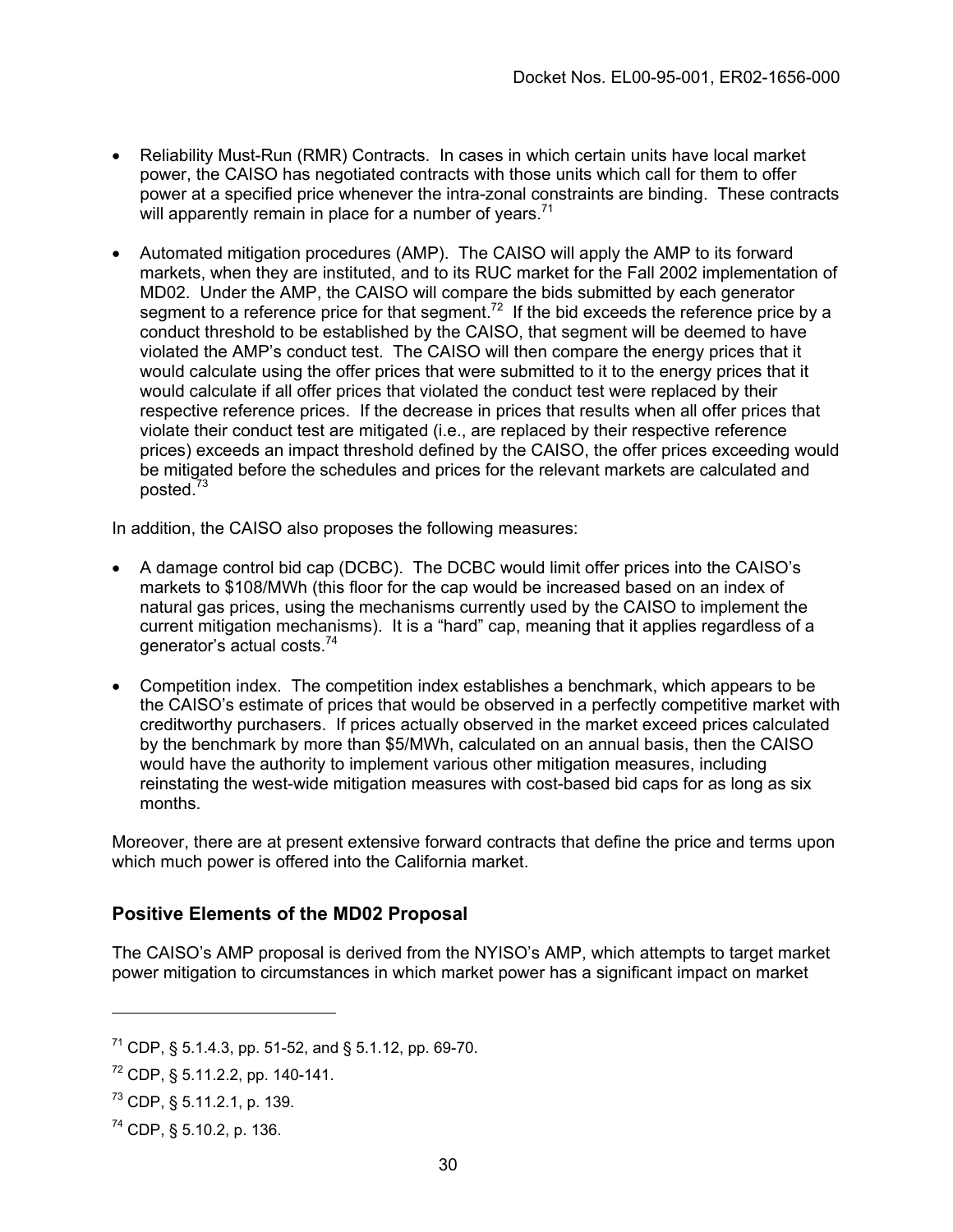prices. Mechanisms such as the NYISO's AMP recognize that there is a cost to imposing mitigation and attempt to limit mitigation to circumstances in which bidding behavior appears to have been consistent with an attempt to increase prices through the use of market power and to avoid mitigating offer prices in a manner that would interfere with efficient operation. In addition, the AMP approach as employed by the NYISO is structured to permit prices to rise to the level of the damage control bid cap in a shortage.

On a broad, conceptual level, the further use of other indicators such as the proposed competition index to gauge health of the market and the success of the market power mitigation program, and to consider whether changes to that program are needed, is generally reasonable. The natural benchmark that one would use to gauge the competitiveness of a market is the degree to which prices in that market approach the prices one would expect to see in a perfectly competitive market. The greater the difference between actual prices and this theoretical benchmark, the greater the concern that market power may be the cause of the divergence, calling for more stringent measures to mitigate that market power. However, it is not a simple matter to estimate competitive prices. Broad indices that may, or may not, provide a good proxy for the competitive price level should provide guidance for further analysis, but not triggers for automatic mitigation.

### **Comparison to Procedures Used in New York and PJM**

The differences between the supply-side mitigation measures in place in New York and PJM and the mitigation measures included in the MD02 proposal can be categorized in two ways. The first difference is the number of distinct mitigation mechanisms proposed by the CAISO. New York uses the AMP, as well as other mitigation mechanisms to deal with locational market power issues in New York City. It does not have additional locational market power mitigation mechanisms such as those proposed by the CAISO, which are patterned after the mitigation procedures used in PJM, although its measures to deal with market power in New York City perform a similar function. PJM has localized mitigation procedures similar to those proposed by the CAISO, but it does not have the NYISO's broad-based AMP. But neither New York nor PJM has implemented a competition index and trigger along the lines of that proposed by the CAISO. Moreover, the New York and PJM market power mitigation mechanisms operate in the context of a full day-ahead market.

The second area of difference is in the specifics of each of these mitigation mechanisms. Although elements of the CAISO's market power mitigation proposal emulate the practices in NYISO and PJM, they have been significantly altered. In almost all cases, when there is a difference between the MD02 version of a mitigation procedure and the version of that procedure that is used in New York or PJM, the MD02 version is the more restrictive, and more likely to mitigate offer prices in circumstances in which market power has not been exercised.

#### *Must-Offer Requirement*

The NYISO defines threshold levels for physical withholding. If a generator does not offer all of its energy, but the energy it did not offer fell below this threshold, the penalties that the NYISO has defined for physical withholding will not be applied. Additionally, these penalties will not be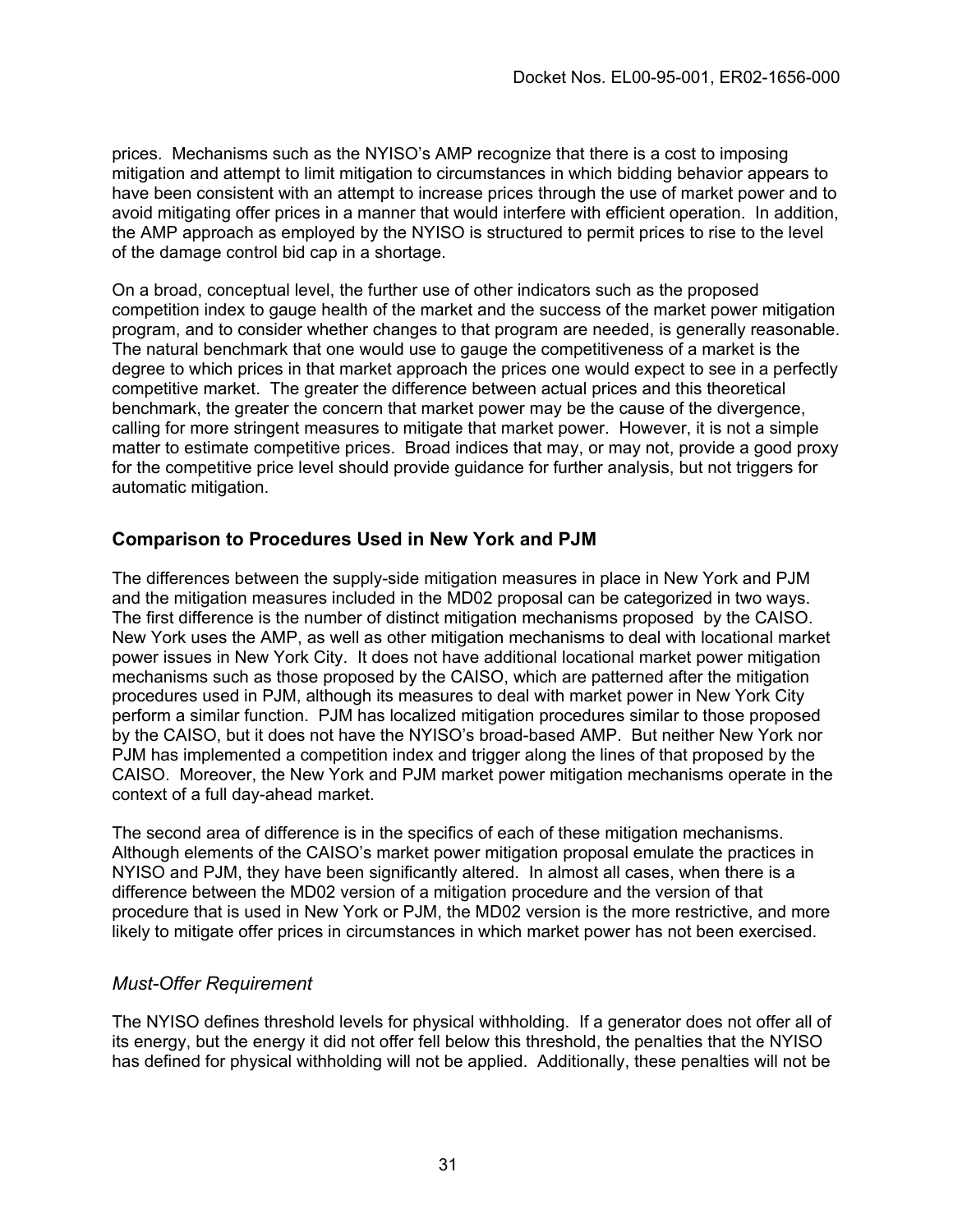applied if physical withholding in excess of the threshold level does not have a significant impact on prices.<sup>75</sup>

#### *Local Market Power Mitigation*

The local market power mitigation mechanism proposed by the CAISO appears to be patterned after a mechanism used by PJM to mitigate when there is localized market power. However, there are several differences between the MD02 version of this mitigation procedure and the P.IM version:

- When PJM mitigates offer prices under this procedure, it usually mitigates offer prices to a level that represents their estimated costs plus ten percent, while the MD02 proposal does not include this ten percent buffer.
- In recognition of the fact that some units must include opportunity costs in their bids, PJM will mitigate offer prices for some units to a negotiated price level instead of using the costplus-ten-percent bids for those units.[76](#page-31-1)
- PJM has determined that its markets will remain workably competitive even if any of three major interfaces within PJM are constrained, and so it does not mitigate offer prices if the only binding constraints are one or more of these three interfaces. The MD02 proposal contains no such exceptions, and may mitigate all offer prices within a large region whenever one unit is dispatched out of merit within that region.
- PJM excludes new generators from mitigation under these mechanisms, under the rationale that the entry of generation can only improve any existing market power problems, as the most the owner of that generation can do is to withhold all of the new generation—which is equivalent to not having built the generation in the first place. The MD02 proposal contains no such exceptions.

The NYISO's mechanisms for mitigating local market power differ significantly. The NYISO mitigates the offer prices for generation in New York City that was previously owned by Con Edison subject to provisions that were developed prior to the sale of that generation and before the NYISO took operational control of the grid in New York. Under those legacy provisions, offer prices of these generators are automatically mitigated whenever the price of energy in New York City exceeds 105% of the price calculated at Indian Point, north of New York City. This is intended to ensure that mitigation is applied whenever congestion exists on the cables that feed into New York City from Westchester but would not be applied if there is no congestion on this interface and generators in New York City must compete with all generators East of Central East.

<span id="page-31-0"></span> $75$  Both PJM and New York require providers of installed capacity to offer energy into their day-ahead markets. However, our focus here is on must-offer provisions that apply independent of whether a resource has offered into other obligations to offer energy, such as the installed capacity markets in PJM and New York or the proposed ACAP market in California.

<span id="page-31-1"></span> $76$  A third option also exists, under which PJM would mitigate offer prices to an estimate of the market value of the power that would be produced by that unit segment. However, this option is rarely used in practice.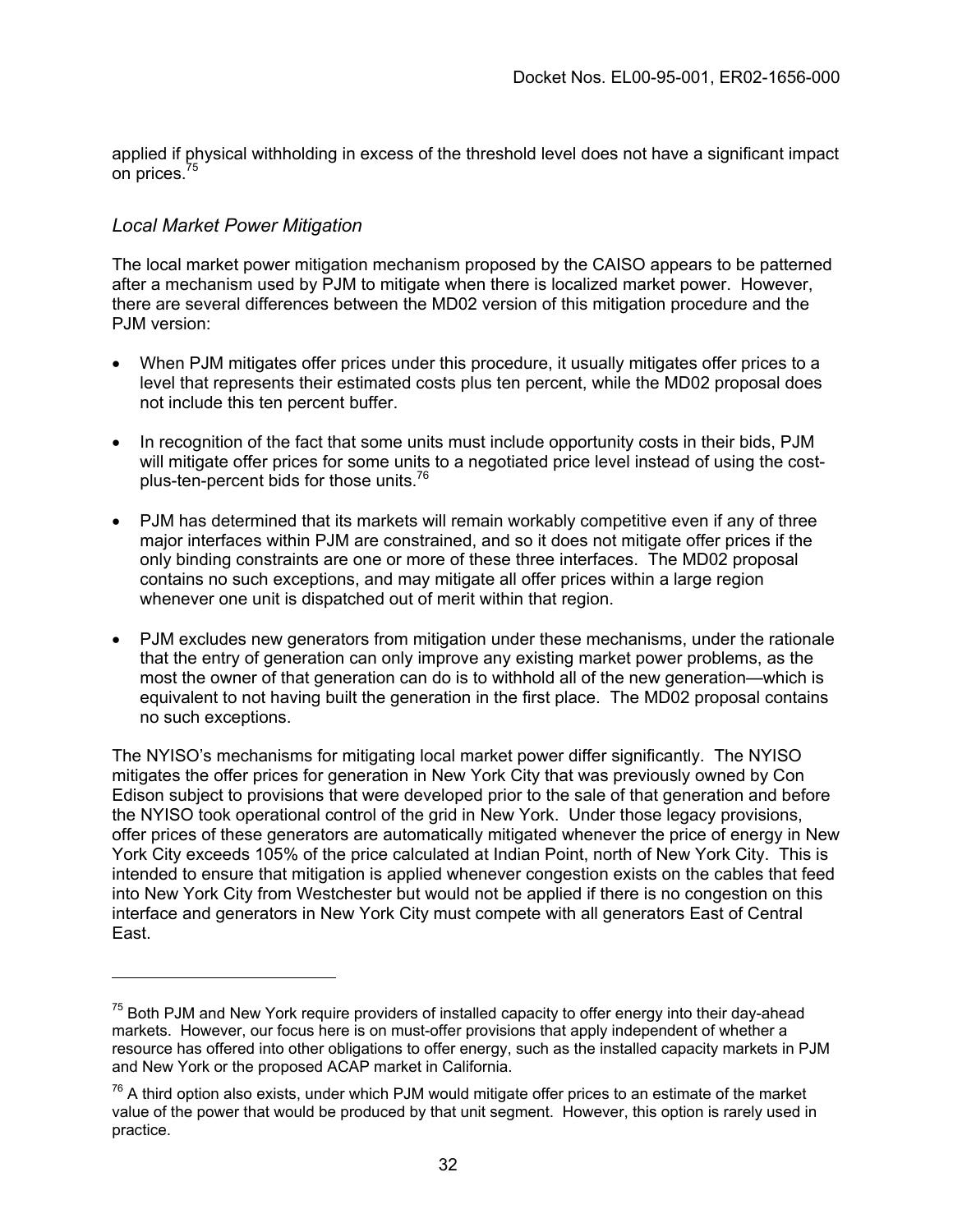The NYISO proposed minor modifications to this mechanism in a filing that was recently approved by the Commission.<sup>77</sup> That filing included a mitigation mechanism for generators in New York City in real time that would be similar to the AMP used in the day-ahead market there. This real-time in-city mitigation uses a lower conduct threshold than that in the day-ahead AMP, and does not use an impact threshold, due to the impracticality of performing an impact test in the real-time market. Finally, the NYISO's filing indicated that the NYISO plans to develop a replacement for the current mitigation procedures for generators in New York City in the dayahead market. The replacement would be similar to the AMP that is used for statewide markets and the real-time mitigation procedures for New York City.

#### *Reliability Must-run Units*

In both PJM and New York, individual transmission owners have contracts with generation owners that apply when those generators are necessary to manage constraints that are not managed by the ISOs for those areas.

#### *AMP*

The AMP included in the MD02 proposal is described as based on the AMP used by the NYISO.<sup>78</sup> However, there are many material differences between the MD02 version of this mitigation procedure and the NYISO version.

The NYISO's reference prices are adjusted daily so that they will reflect fuel prices, pipeline costs, local transportation costs, and allowance costs as accurately as possible, with the shortest possible lag. The CAISO states that reference prices will be adjusted for gas prices (for gas-fired units), but it does not state the mechanism that will be used to perform this adjustment. Elsewhere, the CAISO proposes to use the procedures applied to calculate reference prices for the current west-wide mitigation procedures to index the DCBC, leading one to think that this procedure might also be used to index reference prices. The procedure currently used for the west-wide mitigation uses monthly gas indices instead of daily indices, and may not include other costs such as those listed above.

In cases in which the reference price that would be calculated using competitive bids or estimated costs would not fairly represent a generator's cost, the NYISO permits the generator to petition for review of that price. If a generator presents evidence acceptable to the NYISO that the reference price in fact no longer fairly represents its costs, the NYISO will modify its reference price. This, in effect, permits suppliers to prejustify charges in offer price patterns that reflect legitimate changes in conditions. The MD02 proposal contains no mention of any such process for review of a reference price.

<span id="page-32-0"></span> $77$  Compliance Filing of the New York Independent System Operator, Inc. Regarding Comprehensive Market Mitigation Measures and Request for Interim Extension of Existing Automated Mitigation Procedure, March 20, 2002, Docket Nos. ER01-3155-002, ER01-1385-070 and EL01-45-009. This filing was approved at the Commission's meeting on May 30, 2002. At the time of this writing, the Commission's written order was not available, so it is not possible to address modifications to the NYISO's filing that the Commission may have ordered.

<span id="page-32-1"></span><sup>78</sup> CDP, § 1.3, p. 17.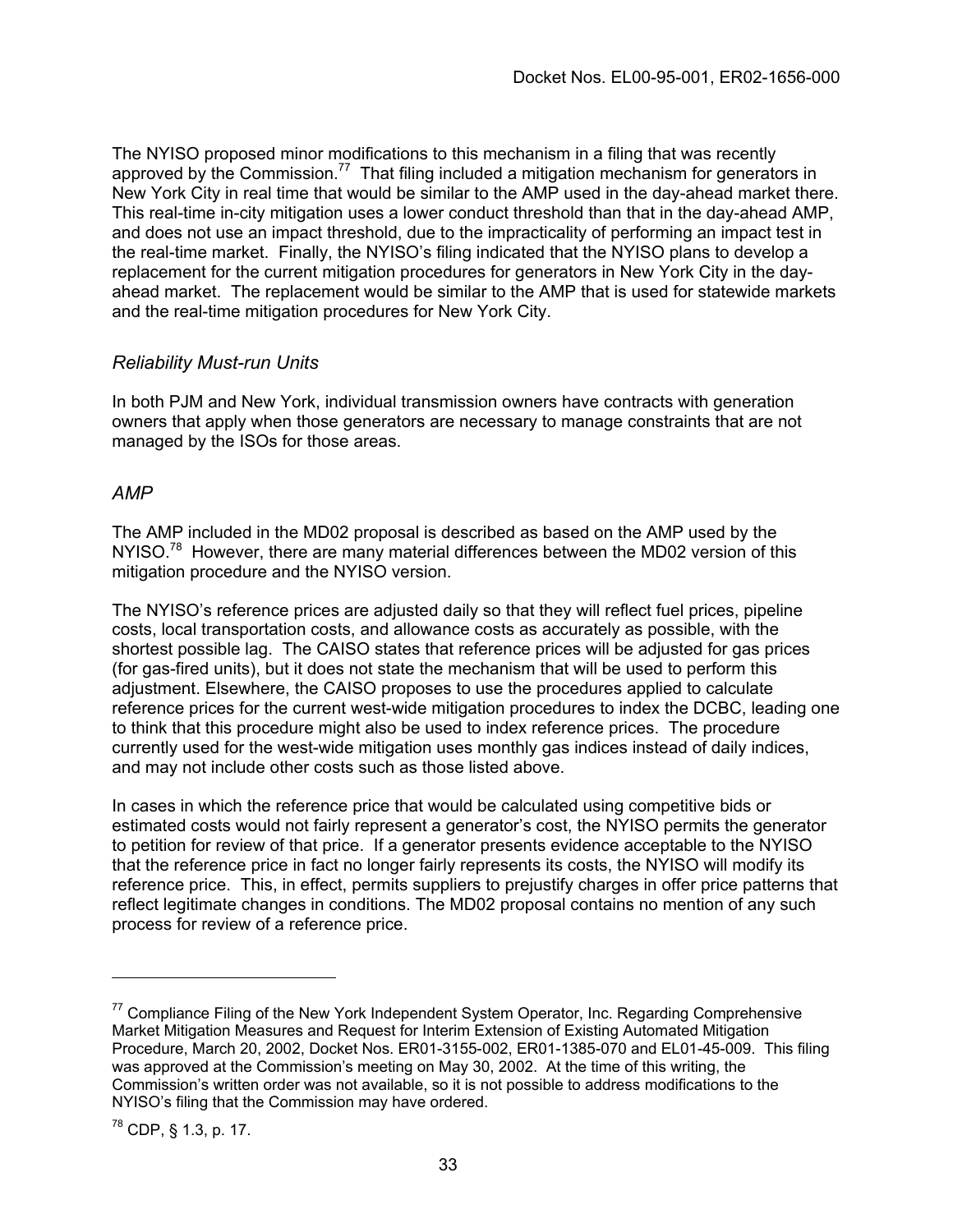The NYISO sets a conduct threshold for offer prices triggering mitigation of either the lesser of 300 percent of the reference price or \$100/MWh. (In the case of start-up bids, the conduct thresholds are 200 percent of the reference level.) The CAISO's conduct thresholds are significantly lower: the lesser of 100 percent of the reference price or \$50/MWh. Likewise, the NYISO sets an impact threshold for the impact of unmitigated offer prices on LMP prices of the lesser of 200 percent of the LMP at a location or \$100/MWh. Again, the CAISO's impact threshold is significantly lower: the lesser of 100 percent of the LMP at a location or \$50/MWh.

The NYISO has a minimum price screen, below which it does not apply mitigation. If the energy price that it calculates without mitigating any offer prices is less than \$150/MWh everywhere in the New York Control Area, it does not proceed to determine which offer prices have exceeded the conduct threshold or whether mitigating those offer prices would cause a decrease in prices that exceeds the price threshold. Instead, it does not mitigate offer prices in these circumstances. The CAISO proposes no such minimum price screen.

The NYISO exempts hydro resources from AMP mitigation, because such resources need to be able to submit offer prices reflecting their opportunity costs, these opportunity costs may change significantly over time (making offer prices that have been accepted over the last 90 days an inappropriate reference price), and the NYISO has no good way of assessing what those opportunity costs are. This is consistent with the intent of not interfering with the efficient and rational operation of the grid. The MD02 proposal contains no such exemptions.

The NYISO also exempts imports from mitigation. The exemption of imports is partly driven by the recognition that imports are also likely to include opportunity costs in their offer prices. In addition, it recognizes practical limitations on the NYISO's ability to mitigate. The NYISO has no way to identify the specific resources that are supplying an import, and the source could be the PJM or ISO NE spot market. The CAISO apparently would subject import offer prices to its version of the AMP, but does not propose any mechanism for identifying the resource supporting the import offers. Moreover, there should be a presumption that import supply is competitive if there are no transmission constraints on imports and imports are the marginal source of supply whose offer price determines market prices. The exemption by the NYISO of import supply offers from AMP mitigation is therefore consistent with purpose of the NYISO AMP, which is to limit the exercise of market power, not to suppress prices during shortage conditions.

The NYISO also exempts capacity scheduled to provide operating reserves and regulation from mitigation. This capacity is exempted from price mitigation by the AMP to minimize the extent to which the AMP inefficiently mitigates the offer prices of energy limited units, while preventing owners of energy-limited units from potentially exercising market power by withholding their capacity from the market. This is also consistent with the objective of preventing the exercise of market power while not interfering with the efficient and rational operation of the grid. The MD02 version of the AMP apparently contains no exemption for units providing ancillary services, which will magnify the economic inefficiency and potentially adverse reliability consequences of inappropriate mitigation of the offer prices of energy-limited units.

Finally, the NYISO exempts generators with a portfolio of less than 50 MW from its AMP, in the belief that generators with such small portfolios will generally be unable to exercise market power. The MD02 proposal contains no such exception.

As mentioned above, the NYISO also proposed a number of modifications to its AMP in a filing that was recently approved by FERC. The NYISO proposed temporal and spatial selectivity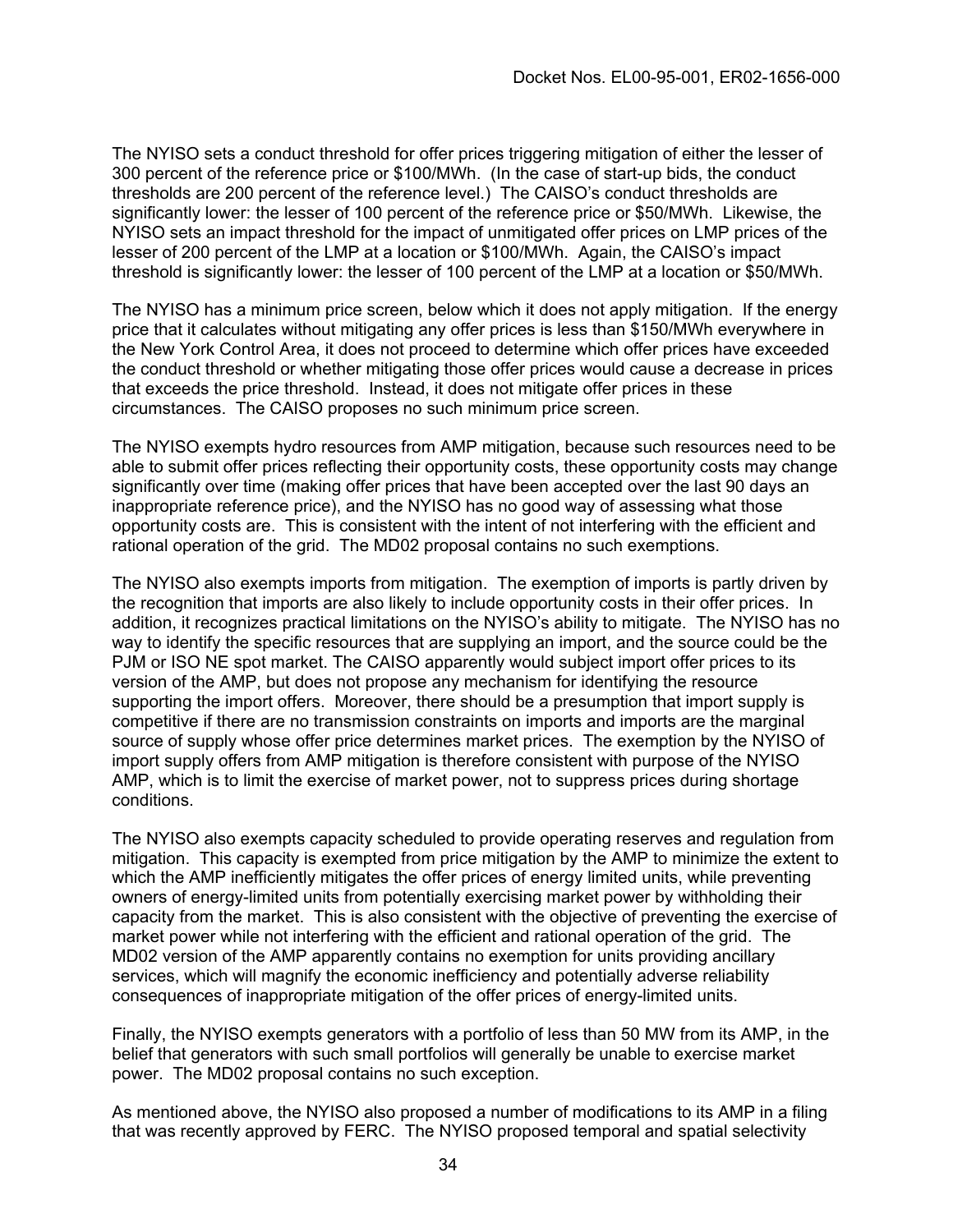provisions, which would limit the application of the AMP to times and locations at which energy prices were significantly affected by the exercise of market power. Incremental energy offer prices in the day-ahead market would only be mitigated in the specific hours in which the impact on prices exceeded the impact threshold. $^{79}$  In cases in which transmission constraints are binding and the impact threshold is only exceeded in parts of the New York Control Area, offer prices would only be mitigated in the areas in which the impact threshold was exceeded and all downstream areas, given the prevailing pattern of energy flows and congestion in New York. The MD02 version of the AMP contains no such provisions, and as a result may mitigate offer prices throughout the state throughout the day when the impact threshold is exceeded within one transmission-constrained load pocket for one hour.

The NYISO also proposed never to mitigate energy offer prices below \$25/MWh, so as to ensure that its 300 percent conduct threshold would not trigger mitigation of a unit increasing its bid from a very low level to a slightly higher level (e.g., from \$3/MWh to \$15/MWh). Such small increases in offer prices are unlikely to reflect the exercise of market power. The MD02 proposal contains no such exception.

The NYISO further proposed special provisions to cover new generators. The reference price for such generators, for the first three years after they enter service, would be set at the higher of their estimated costs or the average LMP at their location during the 12 months before they went into service during hours in which they would be expected to run. The rationale underlying these special provisions is similar to that underlying the special provisions that PJM uses in its local market power mitigation mechanisms for new generation. However, the NYISO has chosen to limit the mitigation of such generators—as opposed to eliminating mitigation of these generators entirely—and has placed a sunset date on these provisions. Again, the MD02 contains no such provisions pertaining to new generation.

The NYISO proposed not to mitigate any generator's minimum generation offer prices if that generator is scheduled to start after 8 p.m. and has a minimum run time of more than 4 hours. Units started late in the day may need to remain on-line over night to satisfy minimum run-time constraints or to remain available for the next day while satisfying minimum downtime constraints. Since the NYISO only makes a bid recovery guarantee payment to these units for losses during the day in which the unit is started; units must include any anticipated losses during the early morning hours of the next day in their minimum generation or start-up offer prices for the day in which they are started if they are to recover those losses. Since it also appears that the CAISO will limit bid recovery guarantee payments to as-bid costs for the day in which the unit is committed, $80$  there will likely be a similar need to allow bidding flexibility for start-up and minimum generation offer prices for hours at the end of the day.

Finally, the NYISO proposed extending the 50 MW exemption described above to all market participants, so that a market participant will not have its bids mitigated if the NYISO determines that its offer prices (and the offer prices of its affiliates) have exceeded the conduct threshold for

<span id="page-34-0"></span><sup>&</sup>lt;sup>79</sup> For units with long minimum run times, minimum generation bids might be mitigated in hours in which the impact threshold is not exceeded, because a high minimum generation bid submitted for one hour may induce a generator with a long minimum run time not to be committed to operate in another hour. Start-up bids will be mitigated for all hours because the NYISO currently only permits units to submit one start-up bid per day, which applies to all hours of that day.

<span id="page-34-1"></span><sup>80</sup> CAISO's Proposed Tariff Changes, § 5.12.7.1.1.2.3 sheet 184N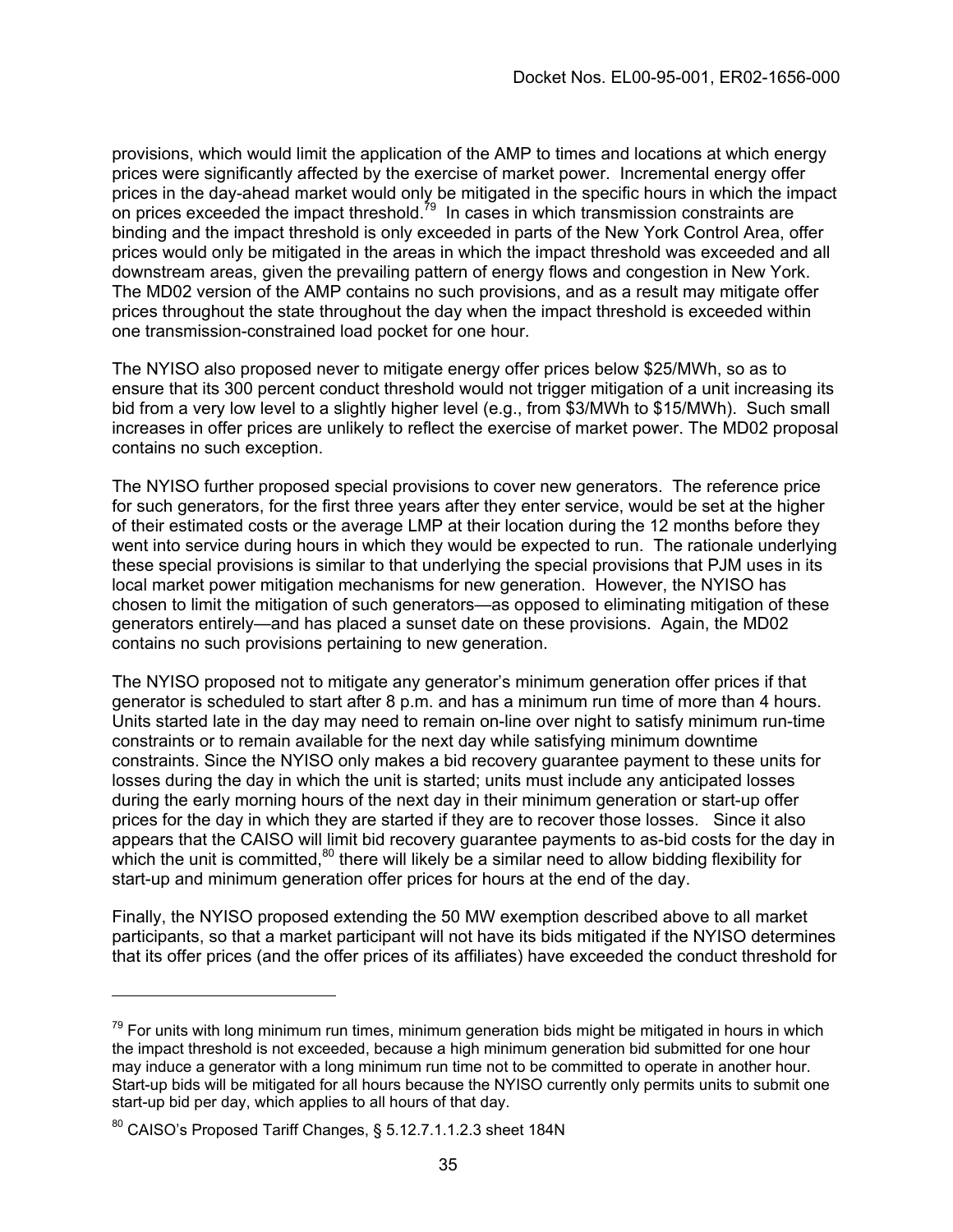50 MW of capacity or less. This exemption can be revoked for an entity and its affiliates if the NYISO finds that they have used this exemption to exercise market power. The MD02 proposal contains no such exemption.

### *DCBC*

Both PJM and New York have damage control bid caps, but those bid caps are set at \$1000/MWh rather than the \$108/MWh proposed for CAISO, although they are not indexed to gas prices.Additionally, the \$1000/MWh level is a temporary measure, and the stated intention is to increase these caps over time. The MD02 proposal anticipates that the DCBC might eventually rise to \$1000/MWh, but does not discuss the possibility of higher bid caps.

#### *Competition Index*

Neither PJM nor the NYISO calculate an index that would automatically lead to the imposition or modification of mitigation procedures, either inside those areas or on a broader regional basis.

### **Significance of these Differences and Recommendations**

#### *Must-Offer Requirement*

While there are differences between the requirements to offer generation included in the MD02 proposal to the requirements in place in New York and PJM, the differences are not large. The CAISO may want to consider some of the modifications to the must-offer requirement in place in PJM and New York, which would not require all generators to offer all capacity that is not on outage at all times.

However, while requiring generation to offer capacity may be reasonable, requiring that capacity to be offered below cost is not. Consequently, other aspects of the proposal need to be modified. In particular, basing the price on monthly bid week gas prices (and excluding all associated transportation and balancing costs) would be inappropriate, especially in the winter, and would lead to situations in which generators would only recover the lower of this average cost or the market price on a given day.

#### *Local Market Power Mitigation*

If the CAISO implements the PJM provisions for local market power mitigation, then it should consider provisions for new generation as in PJM, so as not to discourage investment. Additionally, to the extent that the CAISO can define conditions under which it anticipates markets will be workably competitive even though a given constraint binds and it is necessary to dispatch generation out of merit to manage that constraint, it should not apply local market power mitigation in such circumstances. Finally, the CAISO should include the 10 percent buffer in use in PJM on top of the cost-based bids it uses when mitigation is indicated.

If the CAISO intends to implement the AMP, then it might want to consider mitigation mechanisms for local market power mitigation that are more consistent with the AMP—i.e., which identify generators that have bid in a manner that is consistent with the exercise of market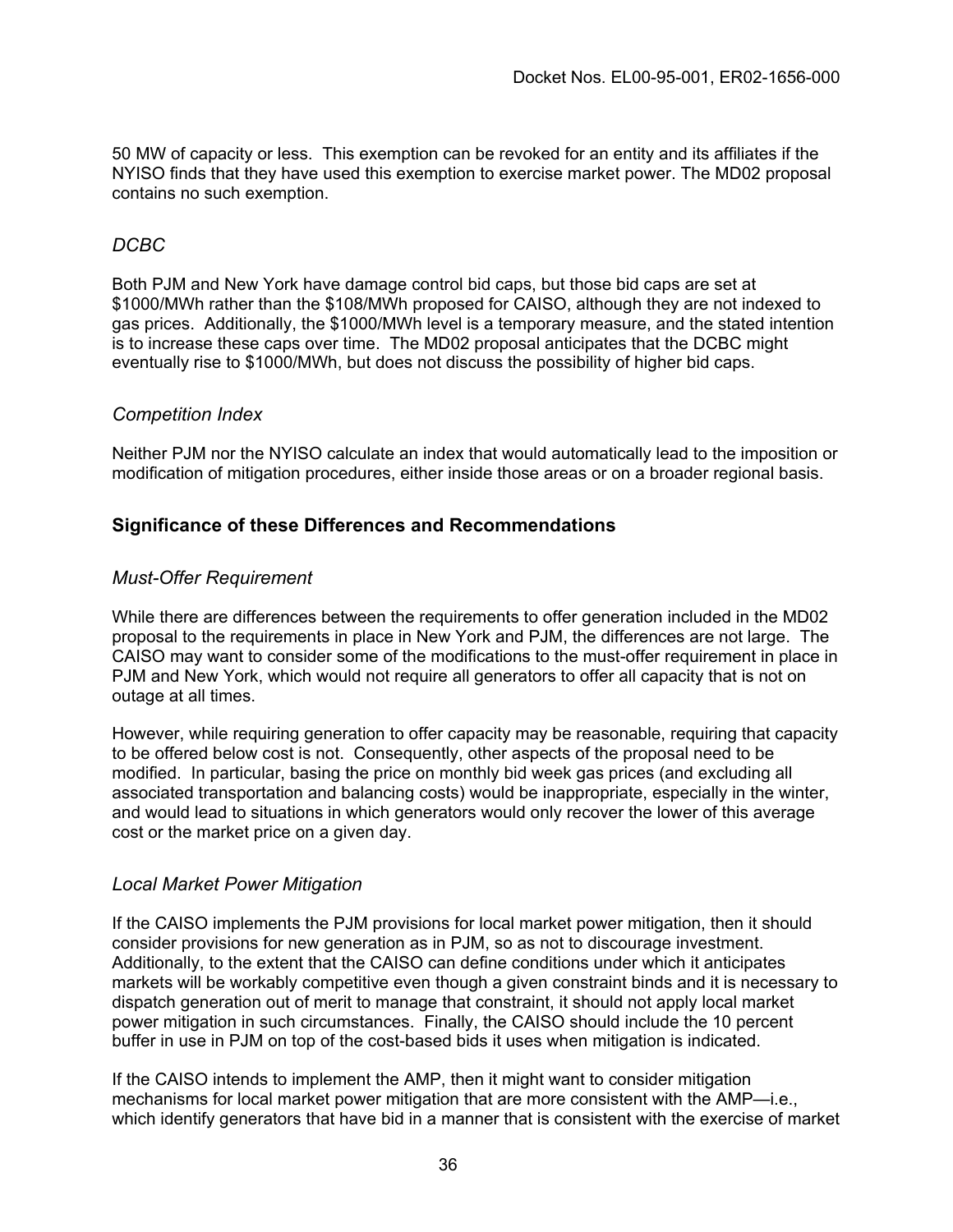power, and mitigate those generators only to the extent that they have bid in such a manner and have had a significant impact on prices as a result of that bidding behavior. These AMP-like market power mitigation measures have the virtue, discussed above, of reducing the frequency of mitigation because they do not mitigate offer prices when bidding behavior does not significantly deviate from what one would expect in competitive circumstances, or when bidding behavior has little impact on prices. As a result, they reduce the frequency of inefficient mitigation and interfere less with supplier management of unit downtime and preventative maintenance.

The likelihood of unanticipated conflicts between broader market power mitigation measures and measures intended to address local market power issues may also be reduced if both measures follow the same approaches. For example, use of a measure for local market power that is not based on the AMP's approach to mitigation might negate many of the advantages to the AMP described above for some market participants. Additionally, as the California market adopts LMP, the distinction between intrazonal congestion and interzonal congestion will disappear. Consequently any need that may currently exist for the CAISO to use fundamentally different mitigation procedures to deal with intrazonal congestion and interzonal congestion is also likely to disappear.

#### *Reliability Must-run Units*

The MD02 proposal envisions a gradual phase-out of the CAISO's reliance on RMR contracts. Following the phase-out, either the local market power mitigation mechanism included in the MD02 filing or a modified version of the AMP as discussed above, should be sufficient to mitigate the exercise of market power on the portion of the transmission system that is visible to and managed by the CAISO (as long as the local market power mitigation mechanism is properly designed).

#### *AMP*

Any test to determine whether a given condition holds will be subject to error. It may yield false positive results, as well as false negatives. For example, an inexpensive cancer screening test might be calibrated so as to yield many more false positives than false negatives. If the consequences of a false positive were simply the need to perform a slightly more expensive test, while the consequences of a false negative were a substantial increase in the likelihood that the individual being tested would die of cancer, this calibration would be appropriate. However, if the adverse consequences of a false positive were far more significant—for example, if the subsequent testing procedure itself were to endanger the patient—the trade-off between the consequences of false negatives and false positives would not be so lopsided, and the test would be recalibrated in a way to yield fewer false positives, and more false negatives.

When testing for the exercise of market power, one can also obtain false positive and false negative readings. The calibration of what constitutes a positive reading should therefore be performed with an eye to the relative consequences of false positive and false negative readings. An example discussed above, which led the NYISO to propose modifications to its AMP which call for it not to mitigate the minimum generation bids of units with minimum run times longer than four hours that are started after 8:00 p.m., illustrates the point. In that case, a unit might trip the market power tests and falsely test positive for market power, although that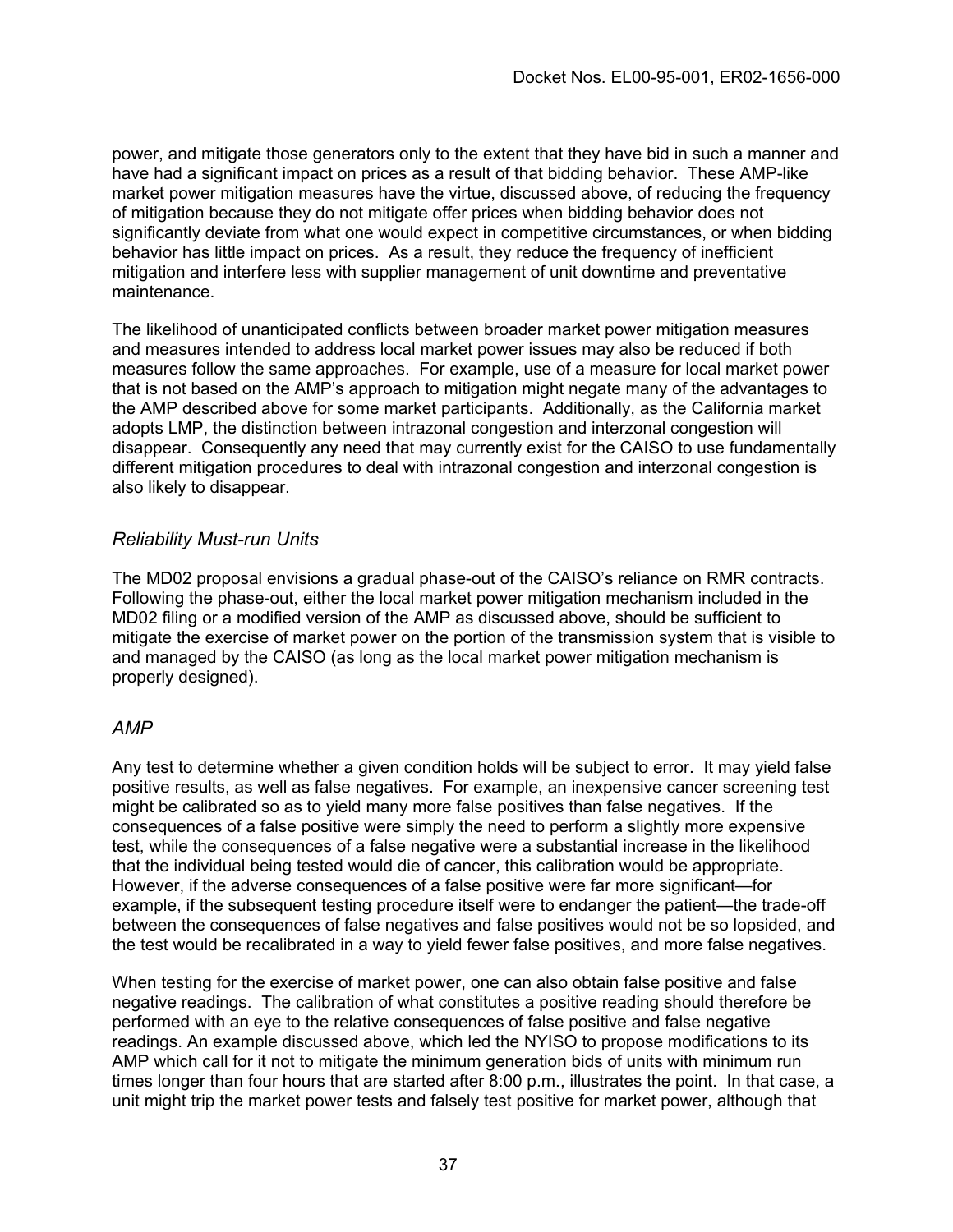unit was simply bidding in such a way to recover its costs, given the way in which the NYISO calculates bid recovery guarantee payments.

As mentioned above, the fact that the CAISO has proposed a version of the AMP suggests that it recognizes that there are consequences to false positive readings for the exercise of market power—leading to mitigated offer prices when market power has not been exercised. However, much of the rest of the CAISO's proposal seems to drop this perspective, and to assume that the costs of false positives, and the inappropriate mitigation of offer prices that results, are trivial and can be ignored. As the discussion above comparing the NYISO's version of the AMP to the CAISO's version makes clear, there are many differences between the CAISO version and the NYISO versions of the AMP. Many of these differences result from the desire of the NYISO and market participants to reduce the likelihood that the NYISO would mitigate in circumstances in which mitigation would be unwarranted. The CAISO AMP should include similar provisions. In particular:

The CAISO's proposed procedures for setting reference prices raise the possibility that they will understate costs. Tighter conduct thresholds magnify the impact of such misstatements, as does the lack of a minimum bid below which mitigation will not be applied. The CAISO should adopt mechanisms for setting reference prices that will more closely align them with actual costs, and adopt a minimum bid below which mitigation will not be applied. $81$  Additionally, the CAISO should provide justification for the conduct threshold it has proposed, or adopt alternative conduct thresholds.

The CAISO's lower impact threshold, and the lack of temporal and spatial selectivity in its mitigation procedures, increase the likelihood that mitigation will be applied when there is a relatively small impact on market prices. The CAISO should adopt the NYISO's mechanism for temporal and spatial selectivity. It should also provide justification for the impact threshold it has proposed, or adopt alternative impact thresholds.

The lack of a minimum price screen may lead to wasted effort on the part of the CAISO, delayed posting of day-ahead market results, as well as to inappropriate mitigation of offer prices and inefficient unit schedules. The CAISO should implement a minimum price screen, below which it would not apply mitigation in the AMP.

Applying the AMP to the offer prices of hydro resources may lead to suboptimal scheduling of these resources, which could be inefficient and which could adversely impact reliability in some circumstances. Without a reliable method for the CAISO to estimate opportunity costs for hydro (which could be difficult to develop), the CAISO should exempt hydro resources from the AMP. At the very least, the other provisions of the AMP (e.g., conduct thresholds) should be loosened substantially for hydro resources, to reflect the difficulty in using past accepted bids to estimate current opportunity costs when calculating reference prices for hydro resources.

Applying the AMP to the offer prices of imports would discourage imports, and would not be directed at the exercise of market power in California, so the CAISO should explicitly exempt imports from the AMP. The Commission should also reject arguments that this will permit

<span id="page-37-0"></span><sup>&</sup>lt;sup>81</sup> In addition, the CAISO should clarify the procedure it will use to set reference prices during the start-up of the markets to be operated under the MD02 proposal. Generally, the MD02 proposal calls for these bids to be set using bids accepted during competitive circumstances during the last 90 days, but it is not clear how this would be applied during the transition period when the bidding rules are changing.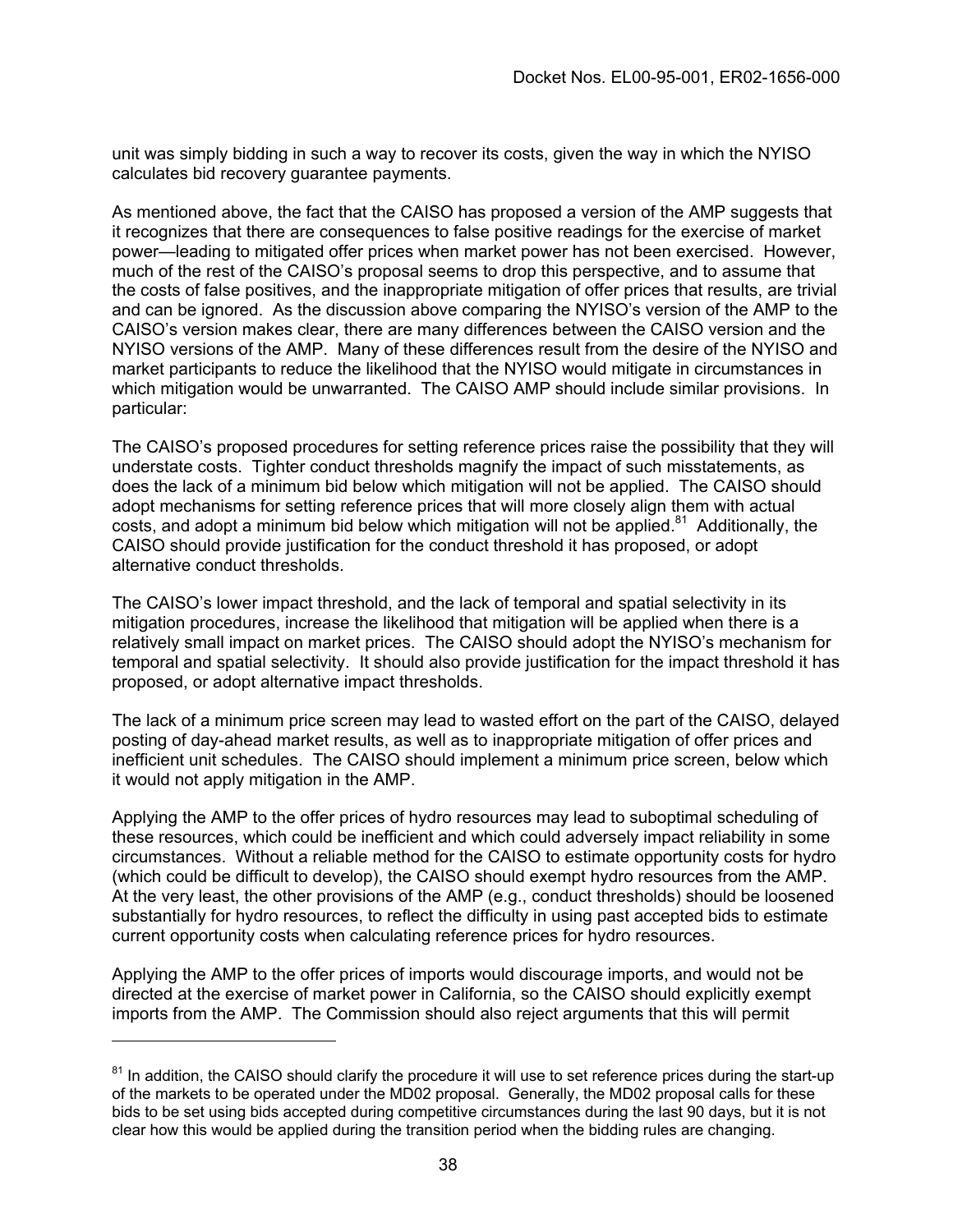"megawatt laundering." Complaints about megawatt laundering are really attempts to prevent energy from flowing to markets that are willing to pay more for that energy, but this is precisely the outcome that well-designed, efficient open access regional markets are designed to realize.

Subjecting capacity scheduled to provide operating reserve or regulation to AMP offer price mitigation may result in the inefficient scheduling of energy limited resources, reduce the supply of ancillary services, raise energy prices and reduce reliability. Exempting units scheduled to provide ancillary services from mitigation of their energy bids enables energy-limited units to submit energy bids that reflect the true cost of supplying energy, while making their capacity available to provide ancillary services. The CAISO should exclude such capacity from the AMP.

Mitigating the offer prices of generator owners with very small portfolios will mitigate offer prices that are unlikely to reflect the exercise of market power. The CAISO should exempt small suppliers from offer price mitigation under the AMP, unless such an exemption would permit the supplier to exercise market power (such as within a transmission-constrained region).

Mitigating the offer prices of new generation may also discourage the development of this generation, despite the fact that its entry cannot reduce competition. The CAISO should consider provisions for new generation similar to those in place in the NYISO or PJM.

Finally, the comments above do not imply that the NYISO's version of the AMP or PJM's locational market power mitigation are perfect and that no modifications should be permitted by the Commission. There are a number of modifications to the NYISO's AMP or PJM's locational market power mitigation that could be appropriate in the right circumstances. But such modifications need to be described, justified, and their impact on implementation timelines specified. The CAISO's focus at this time ought to be on speedy implementation of mechanisms known to support a workable market, so modification of the procedures in place in PJM or the NYISO ought only to be considered for the initial rollout of MD02 if there is a clear justification for and time to permit implementation of those modifications.

## *DCBC*

In a well-designed electricity market in which there were no concerns regarding the potential exercise of market power and in which all consumers face real-time prices (although they may be hedged) and were able to modify their usage of electri[city](#page-38-0) in real time to reflect the value of that energy to them, there would be no need for a bid cap. $82^{2}$  Given these assumptions, prices would be calculated fairly, and if prices rose to a level higher than loads wished to pay, they would stop consuming electricity, and hence they would not pay those prices. To the extent that there is a need for a bid cap, it is because these assumptions do not hold.

Because consumers generally cannot yet be charged the real-time price of electricity and modify their consumption accordingly, there is a need for limitations on the prices that can be reached in electricity markets. In the absence of the ability for consumers to respond to real-

<span id="page-38-0"></span> $82$  Practically speaking, the software used to accept bids would implicitly impose a bid cap because it would only be able to accept bids up to a given level. However, this level could be set at a very high number.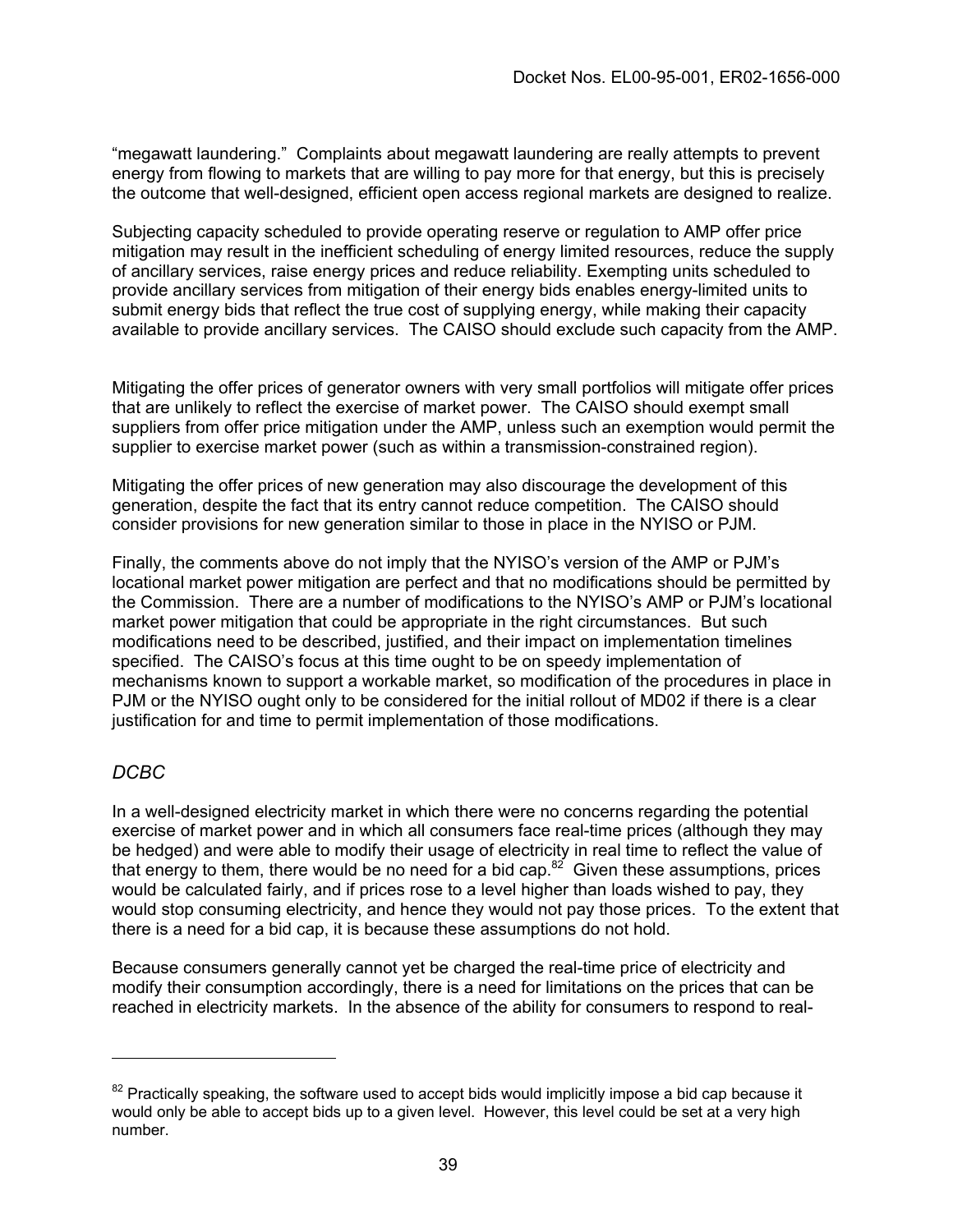time prices, bids ought to be capped $^{83}$  at no more than the value that end-use customers place upon the electricity they consume. $84$ 

There are disagreements as to what this value is, and certainly it may vary from time to time, from place to place and from customer to customer. But if the end customer is willing to pay \$3000/MWh for the energy it consumes, then the bid cap should be set at \$3000/MWh (barring other considerations to be discussed in the paragraphs below). This means that prices generally would not exceed roughly \$3000/MWh, but they could reach that level during shortages with the associated curtailment of energy and reserves.<sup>[85](#page-39-2)</sup>

The bid caps in place in the New York and PJM markets, as well as in New England, are \$1000/MWh, which is less than most estimates of the value that end customers place upon energy. There is, however, some justification for temporarily setting bid caps below the value that end-use customers place upon the energy they consume, as this recognizes that in the past, end-use customers have not had an incentive to develop the ability to modify their consumption in response to real-time prices, because they have not faced real-time prices. Given the incentive to modify their usage, they may be willing to do so, but they may need time to develop the ability to modify their usage and implement related changes in billing and metering systems. While they are developing this ability, placing temporary bid caps on energy that are below the value that end-use customers place upon the energy they consume may provide those customers with some protection from high prices while they develop the ability to respond to real-time prices. If these caps are placed at too low a level, or if they are made permanent, loads will not have efficient incentives to develop the ability to respond to high prices, so it is important not to set this bid cap too low. The \$1000/MWh bid caps in the east strike a balance, in that they give end-use customers some protection in the interim while they develop the capability to be dispatched in response to price. And they are intended only to be temporary measures.

 $\overline{a}$ 

<span id="page-39-0"></span> $83$  In a market in which energy and ancillary services are procured simultaneously, prices for these related services can be calculated so that they are consistent with each other (so that, for example, the price of operating reserve will take into account margins lost from the sale of energy as a result of having been scheduled to provide operating reserve). The MD02 proposal seems intended to produce prices that are consistent in this way. However, imposition of a price cap can destroy this consistency, so that prices of energy and ancillary services are no longer consistent with each other. Similarly, it may make locational prices inconsistent with each other. Bid caps permit implicit limits on prices without the potential for destroying the consistency of prices across different products and different locations, and for this reason, they are generally preferred to price caps.

<span id="page-39-1"></span> $84$  Different end-use customers will have different preferences, so that one might value energy at \$1,000/MWh while another might value it at \$5,000/MWh. In a market in which each customer's real-time usage would respond to real-time prices, the first customer would stop using electricity before the second one. However, in a market in which the usage of individual consumers will not depend on their willingness to pay high prices for electricity, the most reasonable way to determine a bid cap would be to consider the willingness to pay of the average consumer (excluding all price-responsive dispatchable loads which would stop consuming electricity at prices below the bid cap).

<span id="page-39-2"></span><sup>&</sup>lt;sup>85</sup> Additionally, constraining the price during shortage situations would reduce anticipated generator revenues in the energy market, which in turn would reduce the amount of capacity that is developed unless generators are provided with some other revenue stream, such as that which results from the institution of an installed capacity or available capacity requirement. This is discussed in more detail in the ACAP section of this paper.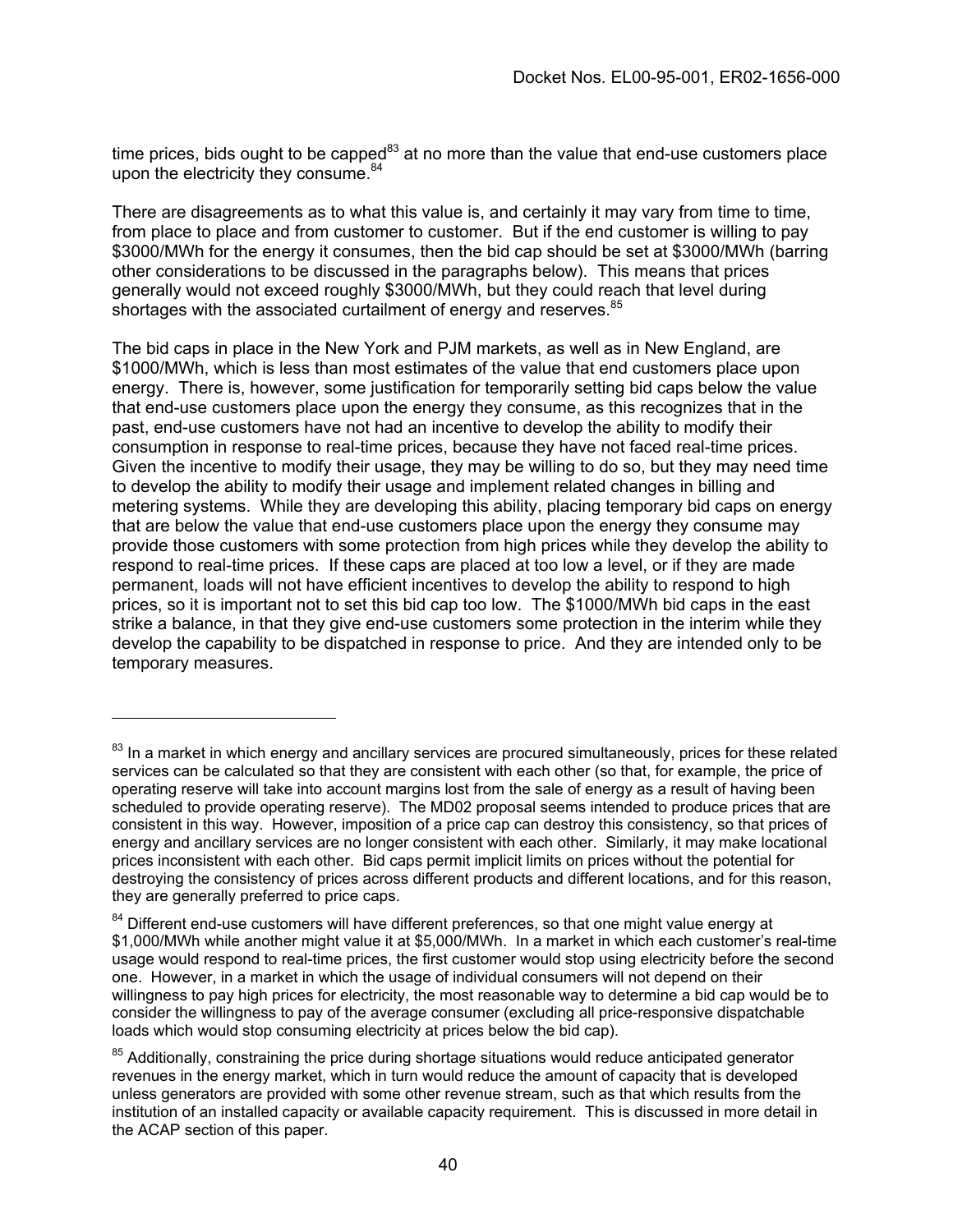Another reason why it might be desirable to implement damage control bid caps would be to mitigate the exercise of market power. In the absence of other mechanisms for the mitigation of market power on the supply side of the market, bid caps can limit the profits that a generator might earn by economically or physically withholding capacity from the market since the damage control bid cap would limit the level that prices could reach either in shortage conditions or as a result of the exercise of market power. In the absence of other mitigation mechanisms, damage control bid caps provide a mechanism to limit the exercise of market power.

However, this market power justification does not apply here and does not justify the \$108/MWh bid caps included in the MD02 proposal. The CAISO has proposed a broad array of other market power mitigation mechanisms. It has proposed a must-offer requirement to deal with physical withholding, as well as other regulatory changes to deal with these issues. It has proposed local market power mitigation measures to deal with potential economic withholding in the context of local market power issues, in addition to the existing RMR mechanism. It has proposed an AMP to deal with potential economic withholding in the context of broader market power issues. In short, the CAISO has proposed a wide variety of market power mitigation mechanisms, has failed to demonstrate why these mitigation measures are not sufficient, and has failed to show why such a low DCBC is appropriate.

This suggests that the \$108/MWh bid cap is not intended as market power mitigation at all, but instead is intended simply to limit prices paid by consumers even if market power is not exercised and prices are high as a result of a shortage. The institution of such a low price cap in shortage conditions would thwart development of price-responsive load, since it is unlikely that most loads will want to stop or reduce consumption at prices below \$108/MWh. As a result, it will tend to be self-perpetuating, since the ability to wean the CAISO from these market interventions depends on the development of price-responsive load.

The CAISO needs to recognize, moreover, that the level of a damage control bid cap has consequences beyond the price paid by consumers and will give rise to many operational and reliability problems if the damage control bid cap is too far below the actual value of lost load. In addition to capping the price paid by consumers in shortage conditions, the DCBC will also cap the price paid by suppliers that sell energy in day-ahead markets but fail to deliver in real-time. An important element of the damage control bid caps of the Eastern ISOs is that the \$1000 bid cap provides a strong incentive for market participants to only sell energy in the day-ahead market that they will be able to deliver in real-time. This is particularly important in providing incentives for importers to fulfill obligations assumed in the day-ahead market. The low bid cap to mitigate market power also mitigates the day-ahead financial commitment of an import supplier to deliver energy to the CAISO, since the maximum consequence of a failure to deliver would be paying \$108/MWh to cover the shortfall. If \$108 truly reflected the value of energy to CAISO consumers in shortage conditions, such a cap on the price used to settle shortfalls would be appropriate, but it is doubtful that this is the case. A predictable consequence of the \$108 DCBC is that the CAISO will find import supplies to be unreliable and will need to develop some other mechanism for incenting supplier performance.

Similarly, the damage control bid cap will cap the price charged for exports from the CAISO control area sourced from the CAISO spot market. It is readily predictable that the CAISO will be unwilling to see power exported from its control area during shortage conditions at a price of \$108, so there will inevitably be a request for restrictions on access to the spot market.

A similar incentive problem will arise with FTRs under such a low DCBC. It was noted above that financial transmission rights play an important role in supporting economic dispatch and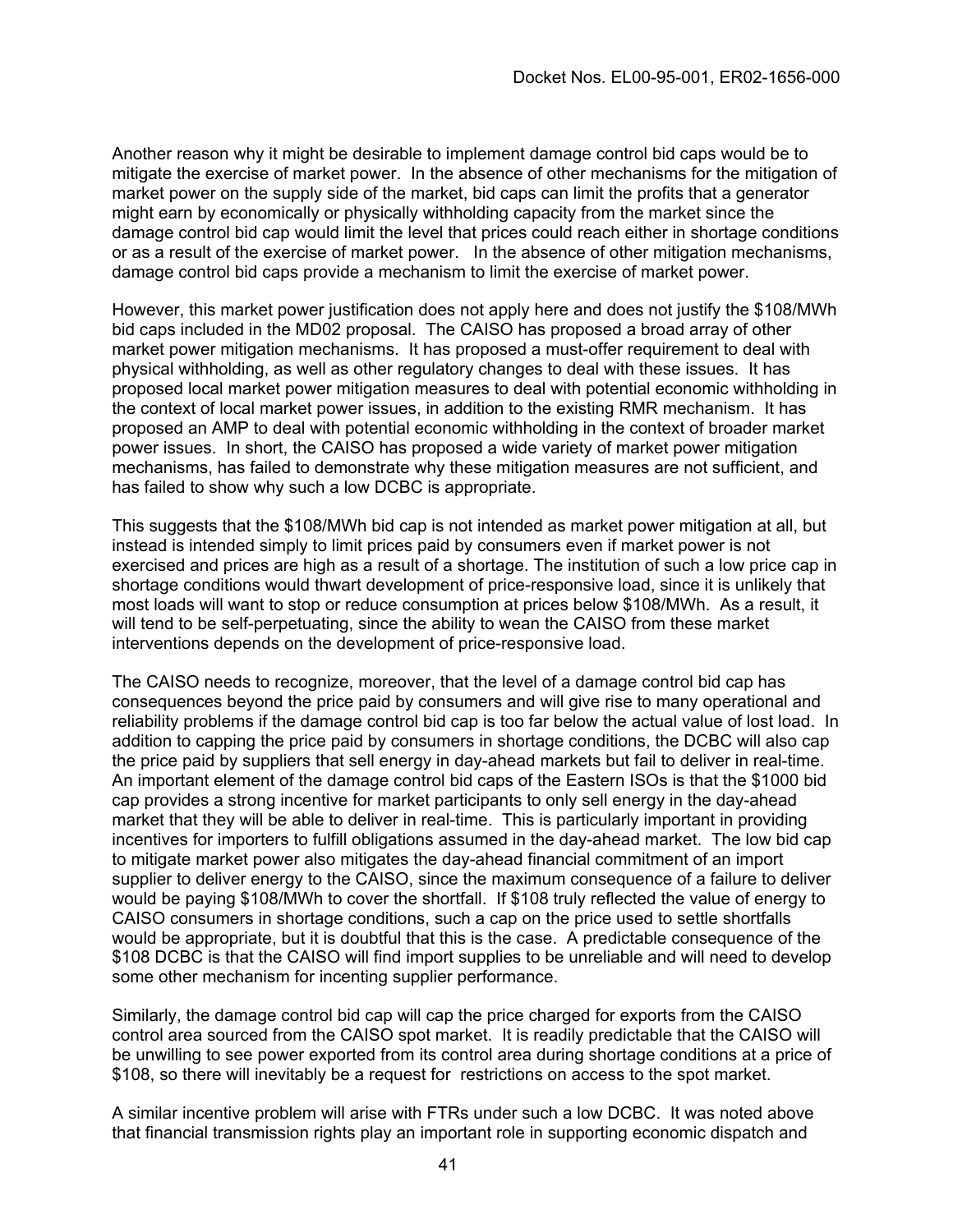effective congestion management by separating generator dispatch decisions from the value of transmission rights. Generators and other suppliers will find it economically attractive to be dispatched down to manage congestion, if the compensation they receive for their transmission right reflects the cost of buying replacement energy. Thus, if a generator hedged with an FTR is backed down by PJM's dispatch, the generator is assured that it will be able to buy replacement power at a price net of the payment it receives for its FTR that is less than or equal to the incremental energy cost bid it submitted to PJM.<sup>86</sup>

This will not be the case, however, if the damage control bid cap is set at such a low level that there will routinely be excess demand for use of the transmission system at the price cap level. The CAISO's proposal to use FTRs to break ties in scheduling transmission usage may reflect a recognition that the low level of the DCBC will prevent financial transmission rights from operating as intended. The physical tie breaker means, however, that whenever prices are high, generators holding FTRs will take their generation off dispatch to ensure that their schedules match their FTR so they can utilize the tie breaker, thereby reducing the efficacy of the CAISO's congestion management system, just when it is most needed.

Taken together, non-delivery penalties in excess of the real-time price, restrictions on spot market access, and a need to match schedules to FTRs will greatly inhibit the development of financial hedging instruments in forward markets and have the potential to force market participants into continued reliance on the physical scheduling system that has been the source of so many CAISO problems. Unfortunately, therefore, the level selected for the DCBC is likely to have effects that ripple through the entire market design.

Additionally, the potential use of different price caps in adjoining regions would create incentives for imports or exports across regional boundaries, so use of the \$108/MWh bid cap in California could lead either to exports of power from California, or the application of a similarly harmful cap throughout the WSCC. Application of this cap across the WSCC would stifle the ability of other western states to develop price-responsive load, would prevent them from developing markets that rely less upon government intervention, and would either discourage generation development in those states or would force them into adopting installed capacity or available capacity markets in order to provide generators with a revenue stream sufficient to make investment worthwhile.

The CAISO should adopt a significantly higher damage control bid cap than that included in the MD02 proposal, such as the \$1000/MWh cap similar to that used in the East. This would give price-responsive load an incentive to develop and avoid the need for restrictions that undercut the overall reform while still shielding consumers from the impact of unlimited real-time prices. The other CAISO mitigation measures address market power concerns. Eventually, the CAISO should plan to increase the bid cap and eventually, the bid cap should be set at the value that non-dispatchable load places upon the electricity it consumes.

<span id="page-41-0"></span> $86$  For example, if a generator submitted an incremental energy cost bid of \$35 for an output level matching its FTR ownership, but was dispatched down to \$30/MWh in the day-ahead market, while the day-ahead price rose to \$100/MWh at the delivery point for its FTR. This generator would receive \$70/MW for its FTR, so the net cost of buying power at the delivery point would be \$30 (\$100-\$70=\$30). The net cost of this purchased power would be less than its incremental energy bid for meeting this load.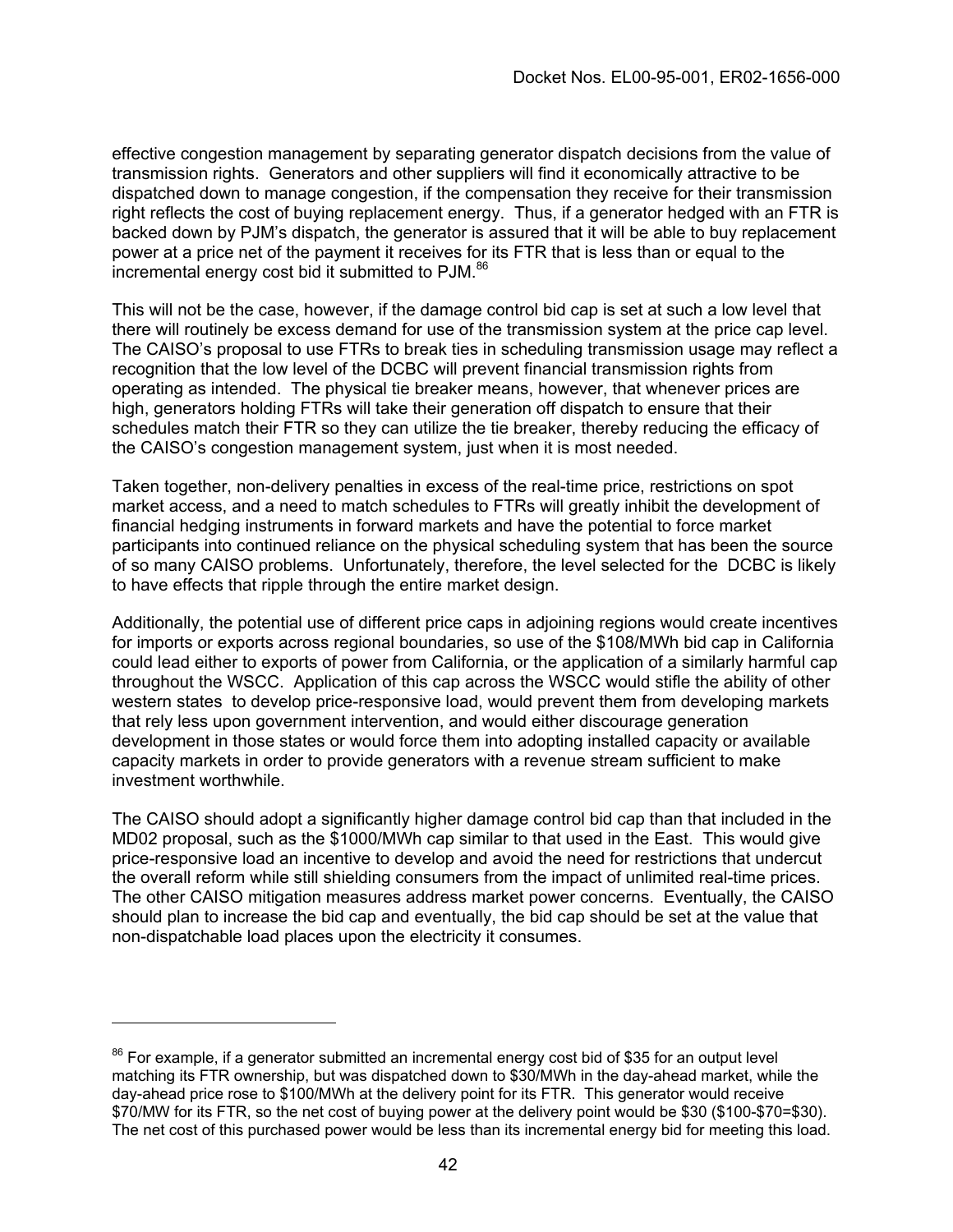## *Competition Index*

As noted above, the broad concept of developing a benchmark against which one would assess the actual performance of the market, and proposing changes based on that comparison, is worth considering. Other market operators prepare regular assessments of their markets, using similar but not identical indicators. For example, PJM provides an estimate of the contribution to the fixed operating and capital costs of a peaking unit that would have been earned under perfect dispatch given the actual prices. This can be compared both historically and against the known fixed costs of these relatively simple units. The general trend is instructive, but the analysis is part of a larger evaluation and there is no automatic trigger for extensive mitigation efforts.<sup>87</sup>

As the CAISO has recognized, the particular competition index it proposes is a new and untested mechanism. Nevertheless, the CAISO has proposed instituting wide-ranging market mitigation measures *automatically* whenever the competition index indicates that prices on an annual basis would exceed the CAISO's estimates of perfectly competitive prices by more than \$5/MWh, which is a fairly tight tolerance. While the competition index may be a useful indicator of market competitiveness, to use it to institute wide-ranging mitigation measures automatically, without any assessment of whether the exercise of market power has actually given rise to the difference between actual prices and the benchmark, or whether there are problems in the calculation of the benchmark, would be premature, could be destabilizing and would raise the substantial possibility of reinstating the current west-wide mitigation procedures even when no market power has been exercised.<sup>88</sup>

The circumstances that would cause the index to inappropriately trigger additional market power mitigation procedures include:

- Cost estimates may not be indexed to daily gas prices (especially important in the winter).
- Cost estimates may not include actual gas transportation costs to the burnertip.
- Cost estimates may not include actual emission allowance costs.
- Cost estimates may not reflect the increased likelihood of forced outages at some operating  $levels<sup>89</sup>$  $levels<sup>89</sup>$  $levels<sup>89</sup>$

<span id="page-42-0"></span><sup>&</sup>lt;sup>87</sup> See, for example, Market Monitoring Unit PJM Interconnection, LLC, "PJM Interconnection State of the Market Report 2000," June 2001; and David B. Patton, "New York Market Advisor Annual Report on the Markets for Calendar Year 2000," April 2001.

<span id="page-42-1"></span><sup>&</sup>lt;sup>88</sup> A more cynical view would be that the competition index and trigger, as proposed by the CAISO, is designed to bring about reinstatement of the current west-wide mitigation measures, since the CAISO has indicated its preference to continue reliance on those measures for the time being.

<span id="page-42-2"></span><sup>&</sup>lt;sup>89</sup> The CAISO should consider calculating the competitiveness index using reference prices, which in most cases will be based on bids made by each generator that were accepted in the market in competitive conditions, instead of administrative estimates of variable costs. Since the reference prices are determined during competitive conditions, there is no reason why they should not reflect the marginal cost of operating a generator. And using generators' bids would avoid the difficulty of estimate hard-toestimate costs such as the increased likelihood of outages at some operating levels.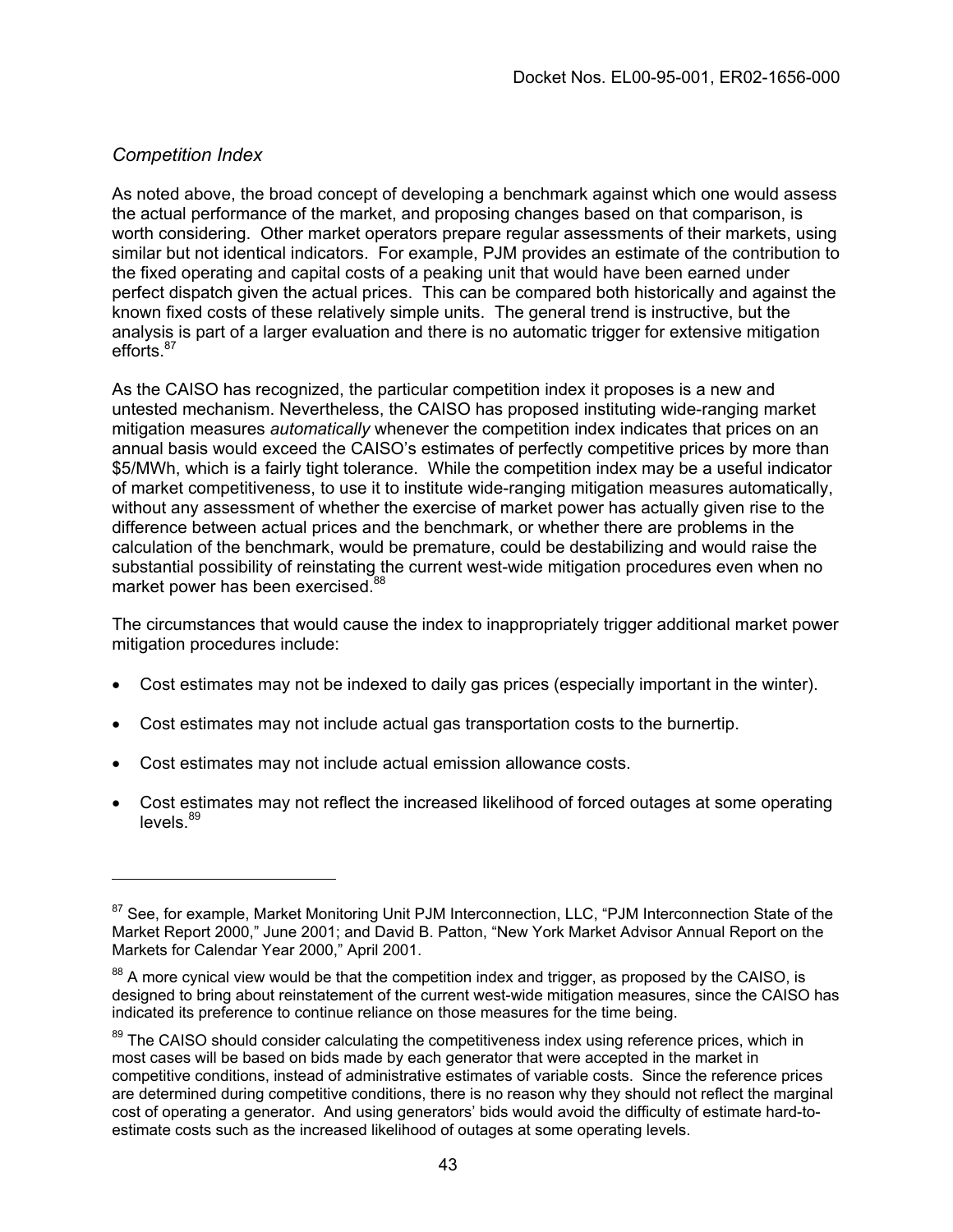Additionally, even if the CAISO correctly estimates supplier marginal costs, its estimates of perfectly competitive prices will be calculated using a simplified model of supply and demand. Models abstract away from reality, but these abstractions may cause estimates of prices derived from models to be lower than prices that result in competitive markets under actual operating conditions. As a result, the CAISO's estimates of perfectly competitive prices may be erroneous—which could cause the competition index to trigger extensive mitigation even in the absence of the exercise of market power. Although the detailed procedure that the CAISO's model would use to estimate perfectly competitive prices has not been fully specified, experience reviewing prices calculated using optimizing models indicates that modeled prices may understate actual prices for the following reasons:

- Price calculations may not consider the impact of ramping limits or transmission constraints<sup>[90](#page-43-0)</sup>
- Price calculations may ignore the impact of start-up or minimum generation costs, or other operating inflexibilities such as minimum run time and minimum down times.<sup>[91](#page-43-1)</sup>
- Price calculations may not consider environmental or other regulatory limits on production.<sup>[92](#page-43-2)</sup>
- Price calculations may not reflect the need for capacity to provide operating reserve or regulation.<sup>93</sup>
- Price calculations may not consider temperature-related or tidal impacts on capacity.
- Price calculations often assume that next-day loads and outages were known with perfect certainty, so that the optimal combination of units has been committed to meet the next day's load.[94](#page-43-4)
- Price calculations may assume that each generator is able to follow its dispatch signals perfectly.

A related, but separate issue pertains to the procedure the CAISO proposes to use to calculate prices if price-responsive load is on the margin. It proposes to set the benchmark price at "the

<span id="page-43-0"></span><sup>&</sup>lt;sup>90</sup> There is no apparent mention of ramping limits or transmission constraints in the determination of the CBAC. See CAISO tariff § 28.2.1.3, p. 298A-D.

<span id="page-43-1"></span><sup>&</sup>lt;sup>91</sup> The calculation of the CBAC would assume that all capacity that has not been derated and is not out due to a forced outage can be made available costlessly in real-time to meet demand spikes, without regard to start-up costs, start-up times, minimum run or down times or other actual constraints. CAISO tariff § 28.2.1.3, item 3.

<span id="page-43-2"></span> $92$  The CAISO CBAC will apparently account for some environmental limits (CAISO tariff § 28.2.1.3, item 9, p. 298C) but these provisions do not appear to cover all environmental output restrictions (such as outlet temperature limits).

<span id="page-43-3"></span> $93$  The CAISO CBAC will apparently include capacity required to provide reserves in system demand ( $\S$ 28.2.1.3, item 6, p. 298B) but it is not stated how the CBAC will be determined if demand exceeds supply.

<span id="page-43-4"></span><sup>&</sup>lt;sup>94</sup> As a result, models often dispatch quick-starting units with high incremental costs far less often than they are actually operated in reality, because it is never necessary to start such units to respond to higher-than-expected loads or unexpected generation or transmission outages.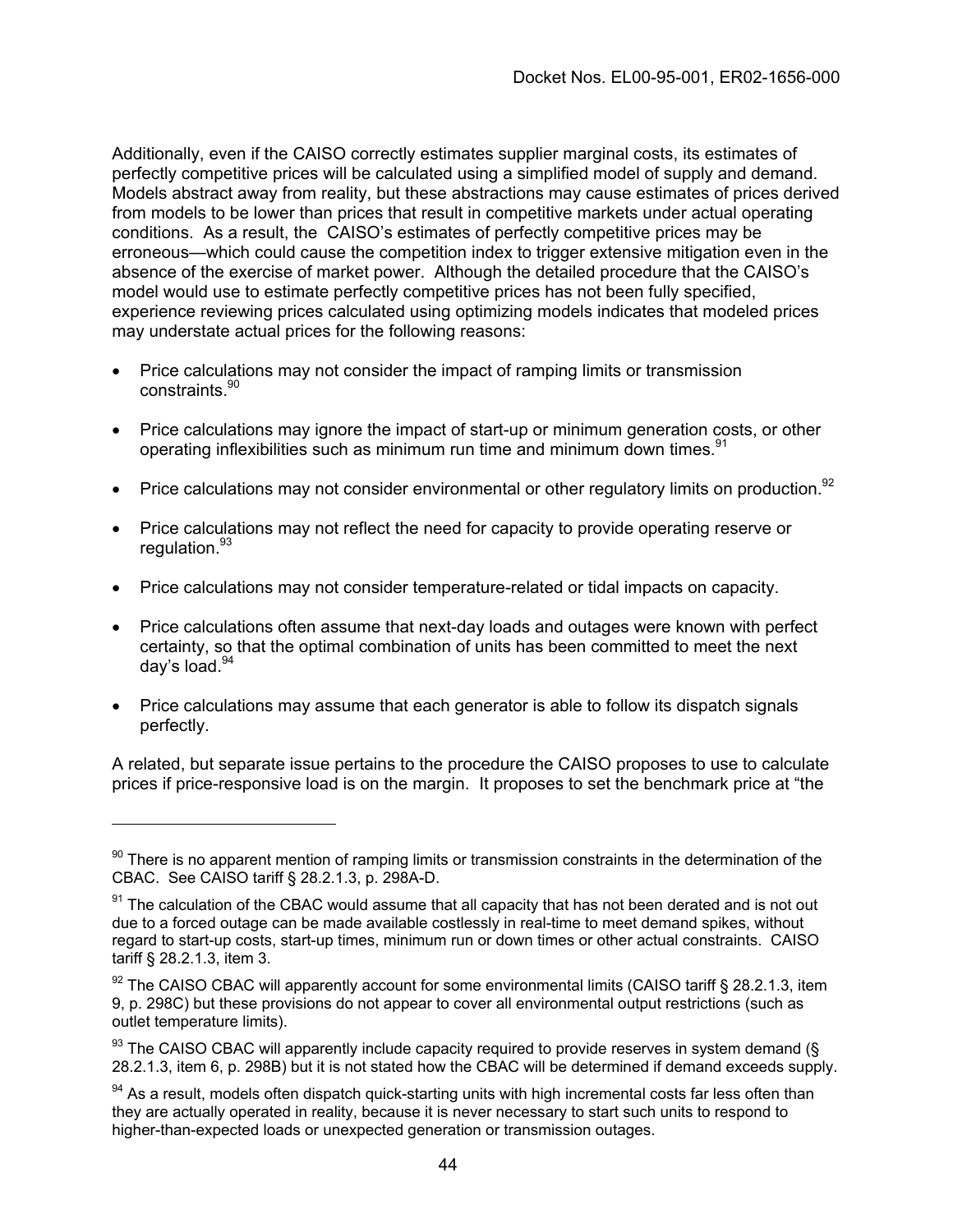marginal cost of the highest cost unit available to serve system load each hour,"<sup>95</sup> but this is not the market-clearing price if price-responsive load is on the margin. In particular, this is not the market-clearing price when there are shortages, and the index should either be adjusted to account for the market-clearing price in these hours correctly, or to exclude these hours.

Finally, there are concerns regarding the procedure the ISO will use to calculate the actual costs that it will compare to its benchmark.

- The average price described in § 28.2.1.2 of the CAISO's proposed tariff appears to include DWR contract prices. Thus the index could be triggered if the contract price exceeds the benchmark price, even if market prices were consistent with or even below the index.
- Net actual utility supply is deducted from the demand curve when calculating actual prices. But utility generators submit offer prices, and are dispatched according to their offer prices. And if these offer prices set prices, this means real-time prices could exceed the simulated prices for reasons that are unrelated to the exercise of market power by non-utility generators.

Given these concerns about the procedures the CAISO will use to compile its estimates of competitive prices, as well as the procedures it will use to calculate actual prices, it is possible that the competitive price level would exceed the benchmark prices by \$5/MWh even if all nonutility generators were to bid in a competitive manner all of the time. The CAISO should refine the procedures it uses to calculate benchmark and actual prices along the lines suggested above. Additionally, the automatic consequences that would follow whenever actual prices exceed benchmark prices by more than \$5/MWh should be removed, at least until the behavior of this prototype index is better understood. The CAISO could use the results of this index in its assessment of market behavior, and to support any filing it might make at FERC regarding changes to its market mitigation mechanisms, but it would need to compare the analysis of this index with the implications of other market indicators.

If the index were to trigger automatic regional mitigation, then both the threshold that would be used as the trigger and the consequences that would ensue should be reconsidered.

- The CAISO has not provided any justification for the selection of a \$5/MWh threshold. The CAISO ought to provide such justification. The threshold that is used ought to reflect the likelihood of error in the CAISO's estimate of competitive prices, so to the extent that the CAISO cannot implement the proposed mechanism for modeling competitive prices, it should expand the threshold to reflect this likelihood of error.
- The CAISO also ought to consider more graduated modifications instead of reinstating full current west-wide mitigation. For example, the CAISO could request tightening of the AMP thresholds if the competitiveness index were to exceed a threshold level.
- The CAISO should also use this test to assess when it might be possible to relax mitigation—e.g., it could loosen the AMP thresholds if doing do is justified.

<span id="page-44-0"></span><sup>95</sup> CDP, p. 142.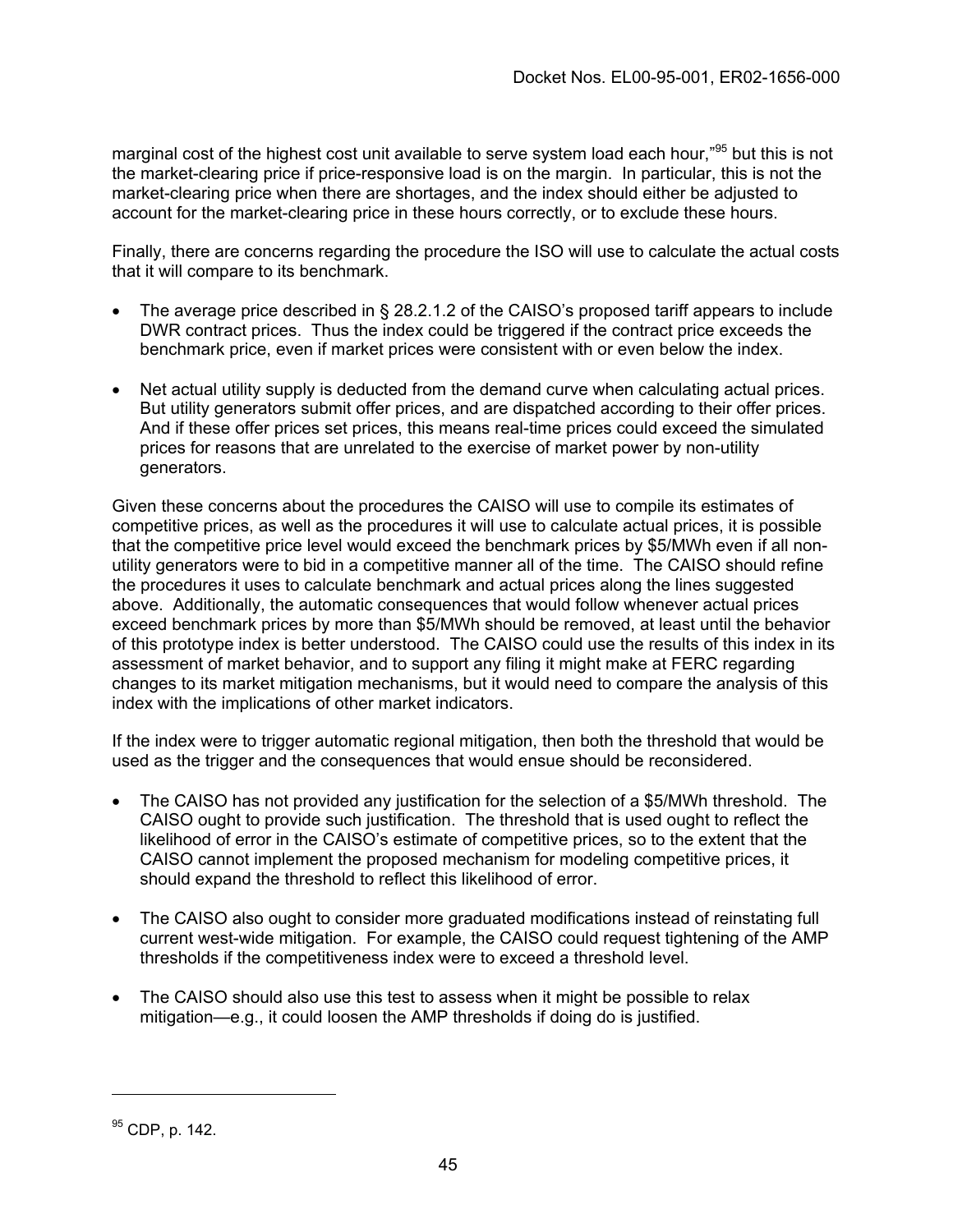• Finally, the CAISO should modify its proposal so that whenever possible it will avoid mitigating those entities who have not exercised market power. Under the current proposal, the CAISO would subject all market participants to mitigation, even if only some market participants were deemed to have exercised market power. The CAISO claims that suppliers would be able to "self-regulate their own behavior in order to preclude intervention,"[96](#page-45-0) but suppliers can only regulate their own offer prices, not the offer prices of other suppliers (unless suppliers explicitly coordinate their offer prices, an approach which the CAISO likely does not mean to endorse). Moreover, focusing intervention on those who have exercised market power is a more effective disincentive to such behavior.

### **Conclusions**

The discussion above leads to three broad policy conclusions.

First, while the CAISO will be able to go to the Commission to request changes in its proposed market power mitigation and will be able to put before the Commission whatever competitiveness indicators it believes are appropriate, there should be no automatic trigger of additional offer price caps or must-offer requirements—particularly not a trigger based on the CAISO's competition index, which appears to have the potential to trigger mitigation in a variety of circumstances in which no market power has been exercised.

Second, while a damage control bid cap for the California market is appropriate, it should be set at a level much more consistent with the \$1000/MWh level in the Eastern ISOs. During the period prior to ACAP implementation, a good case could be made for a bid cap in excess of \$1000/MWh, reflecting the lack of an ICAP market and the need of CAISO generators to recover a larger proportion of their fixed costs during shortage conditions than do generators located in the Eastern ISOs. In any case, the \$108/MWh bid cap makes the other market power mitigation mechanisms almost irrelevant. Moreover, such a bid cap would appear to make it impossible for many California generators to recover their going forward costs in either dayahead or real-time markets, would require a system of long-term contracts at higher prices to maintain reliability and may lead to a variety of restrictions on participation in the market that would defeat the purpose of the CAISO's reforms..

Third, while a market power mitigation mechanism is likely be necessary and desirable in the current circumstances, the Commission should recognize that the AMP proposed by the CAISO is very different from the AMP implemented by the NYISO. Moreover, the differences are not minor cosmetic changes, but would very fundamentally change the AMP in ways that would make it much more likely to inappropriately mitigate offer prices in ways that do not address market power, but could adversely impact reliability. The CAISO should be not be precluded from adapting the NYISO AMP to California conditions where required, but the Commission should require the CAISO to explicitly identify and justify these changes, to avoid subjecting California market participants to another round of experiments.

<span id="page-45-0"></span> $96$  CDP, § 5.12.1.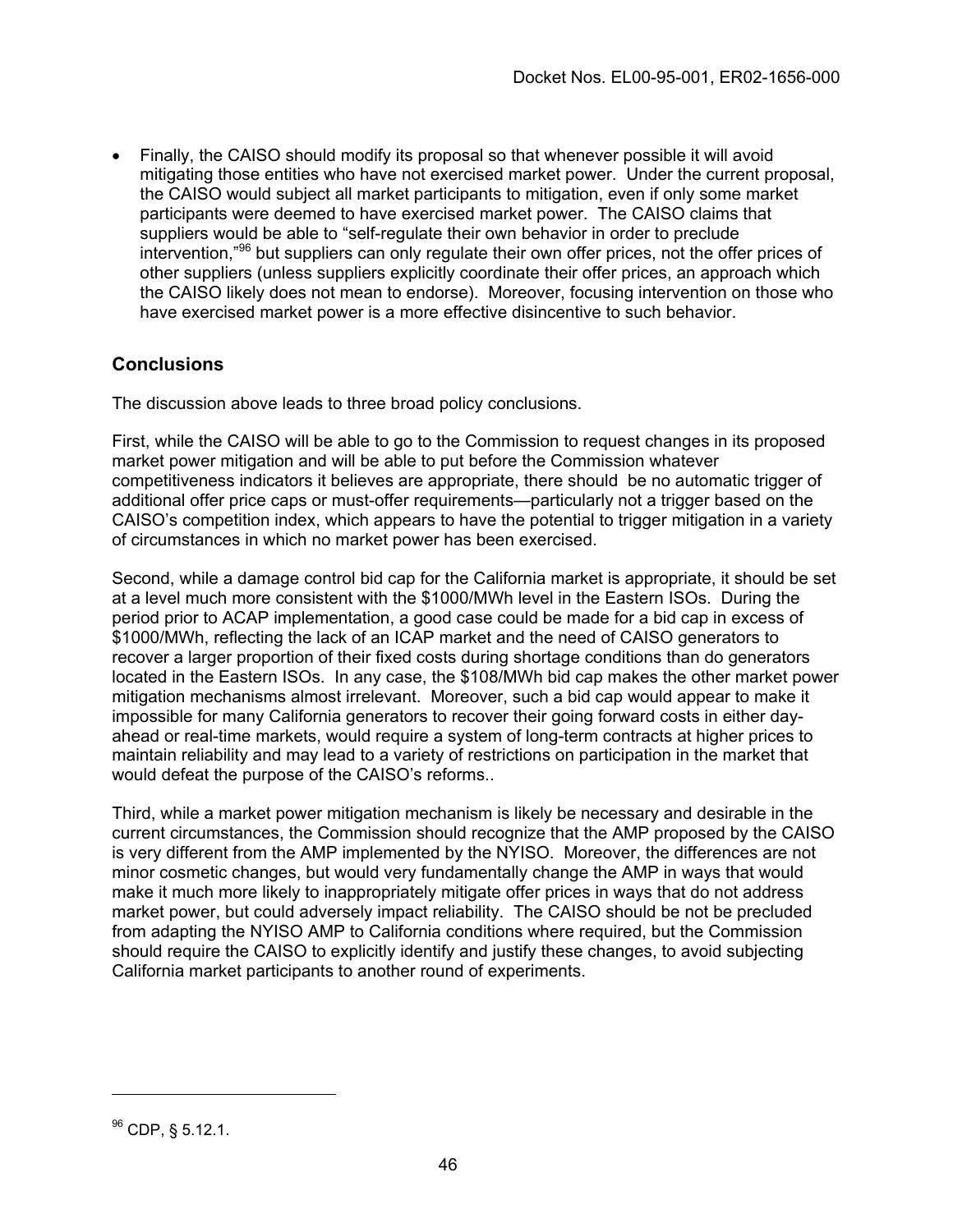## *G. ACAP*

## **Positive Elements of the MD02 Proposal**

If prices are permitted to reach the value that end-use customers assign to the energy they consume, there is no reason why energy and ancillary services markets alone would not provide incentives for the optimal amount of generating capacity to be constructed. However, bid caps below that level will tend to depress the amount of capacity that will be built. The reason is simple: generators that would have been marginal projects if bids had been capped at a higher level (and prices had therefore been permitted to reach similar levels) would have their revenues reduced once prices are capped at a lower level. As a result, those generators would no longer be marginal projects, and would no longer be built, or if built, may no longer remain in operation.<sup>97</sup> If the bid cap is sufficiently low, under the rules proposed for California, it would be impossible to meet reliability standards for capacity adequacy without providing an alternative revenue stream that would permit the development of sufficient generating capacity to meet those standards.

While bid caps, such as the \$1000/MWh bid caps in place in the East, would have a dampening effect on the viability of building new units (and keeping old ones in service) if those markets did not also include installed capacity (ICAP) requirements, it is likely that the bid caps proposed by the CAISO would eviscerate plans to build capacity in California in the absence of an ACAP requirement. Therefore, given the proposed level of the DCBC and the resulting limits on prices, an ACAP requirement or something like it is probably necessary simply to ensure the continuing economic viability of sufficient generation to provide reliable service in California.

## **Comparison to Procedures Used in New York and PJM**

As noted above, the NYISO and PJM operate ICAP markets. In these ICAP markets, the ISO determines an aggregate ICAP requirement, and then allocates that requirement out to LSEs based upon forecasts of their share of peak loads in their areas. LSEs are then required to contract with sufficient generation or demand reduction resources to meet their requirement. They may also purchase capacity in auctions operated by the ISO. To the extent an LSE fails to purchase sufficient ICAP to meet its requirement, the NYISO (but not PJM) may procure ICAP on its behalf, charging it for the costs thereby incurred. In the event that it is unable to do that, the ISO will assess a deficiency charge on LSEs that have failed to meet their requirement.

The primary difference between the New York and PJM markets and the ACAP market included in the MD02 proposal is in the nature of the performance obligation and the mechanism used to determine the amount of capacity each resource can provide. ICAP providers in New York and PJM are required to offer energy into the day-ahead market of the area in which they provide ICAP, if they are not on outage. They may also be required to provide energy in the real-time market, if they are operating. But the amount of ICAP that each resource can provide, as well as the ICAP requirement for each LSE, is stated in terms of unforced capacity (UCAP). The

<span id="page-46-0"></span> $97$  In addition, to the extent that they mitigate even when market power is not being exercised, the CAISO's other proposed mitigation mechanisms would also depress prices below competitive levels and would therefore lead to the development of less capacity than would be developed in a competitive market.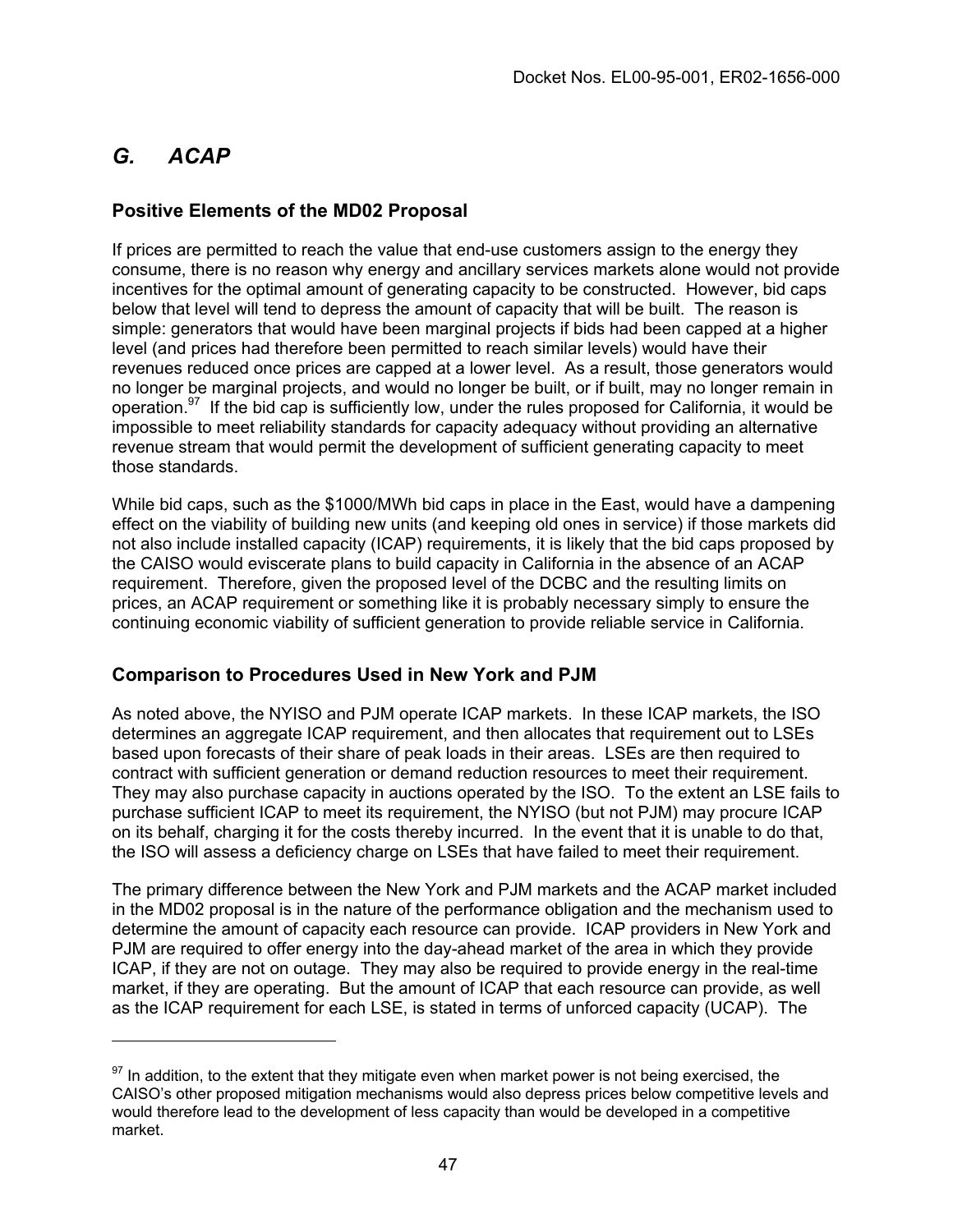UCAP for any given resource is determined by multiplying its current maximum generating capacity by one minus an estimate of the likelihood that a generator will not be available due to a forced outage (EFOR<sub>D</sub>) when called upon. In New York and PJM, the EFOR<sub>D</sub> used to determine a generator's UCAP for any given period is based on outage data from previous periods, which permits that generator to know how much UCAP it can provide before the beginning of that period, but which means that an ICAP provider does not necessarily have to be available during highly-stressed portions of the period for which it is providing ICAP. In contrast, providers of ACAP are required to be available during the highly-stressed portions of the period for which they are providing ACAP, and the amount of ACAP they are credited with providing depends upon the extent to which they meet this requirement.

### **Recommendations**

The best way to design a capacity market—whether ACAP or ICAP—is not to design it at all. It is better to put bid caps in place at a level that will give price-responsive load an incentive to develop, calculate prices correctly during shortage and near-shortage conditions, and rely on energy and ancillary services markets to compensate new generation. Some sort of capacity market might be indicated as a transition measure, which would be accompanied by a gradual transition of bid caps from lower levels to levels that reflect the value that end-use customers place upon the energy they consume.

The MD02 filing indicates that the CAISO is not confident that required amounts of new generation would be built by developers in the absence of an ACAP requirement. But if sufficient generation would not build in response to markets for energy and ancillary services, it is hard to see why simply creating a requirement for LSEs to purchase some sort of capacity product would suddenly cause sufficient generation to be built. It is simply another market. There are energy requirements and energy markets, and ancillary service requirements and ancillary service markets, and developers would build—or not build—generation based on the revenues they expect to realize in the markets in which they sell energy, ancillary services, and the capacity product, if there is one. The experience of other markets throughout the world which do not have capacity markets or payments and which nevertheless enjoy reliable service further buttresses the argument that the development of sufficient generating capacity is perfectly consistent with the absence of a capacity market.

Additionally, it is often asserted that capacity markets—ACAP or ICAP—are needed in order to provide long-term price signals, or to ensure revenue certainty for generation. But the prices determined in spot capacity markets are not long-term signals. They are determined less frequently than prices in day-ahead or real-time markets, but the price that a generator will receive for the capacity it will provide is not known at the time that the decision to proceed with the development of a generator must be made. So for the purposes of providing price signals that will guide generation development decisions, prices in spot capacity markets are no more useful than prices in spot energy or ancillary services markets.<sup>98</sup> Similarly, to the extent that

<span id="page-47-0"></span><sup>&</sup>lt;sup>98</sup> However, both of the primary proposals under consideration in the Joint Capacity Adequacy Group (JCAG)—a group formed by the PJM, New York and New England ISOs and the Ontario IMO to consider modifications to their ICAP markets—would procure ICAP two or more years in advance, in which case the ICAP price actually might serve as a long-term price signal, permitting generation to develop in